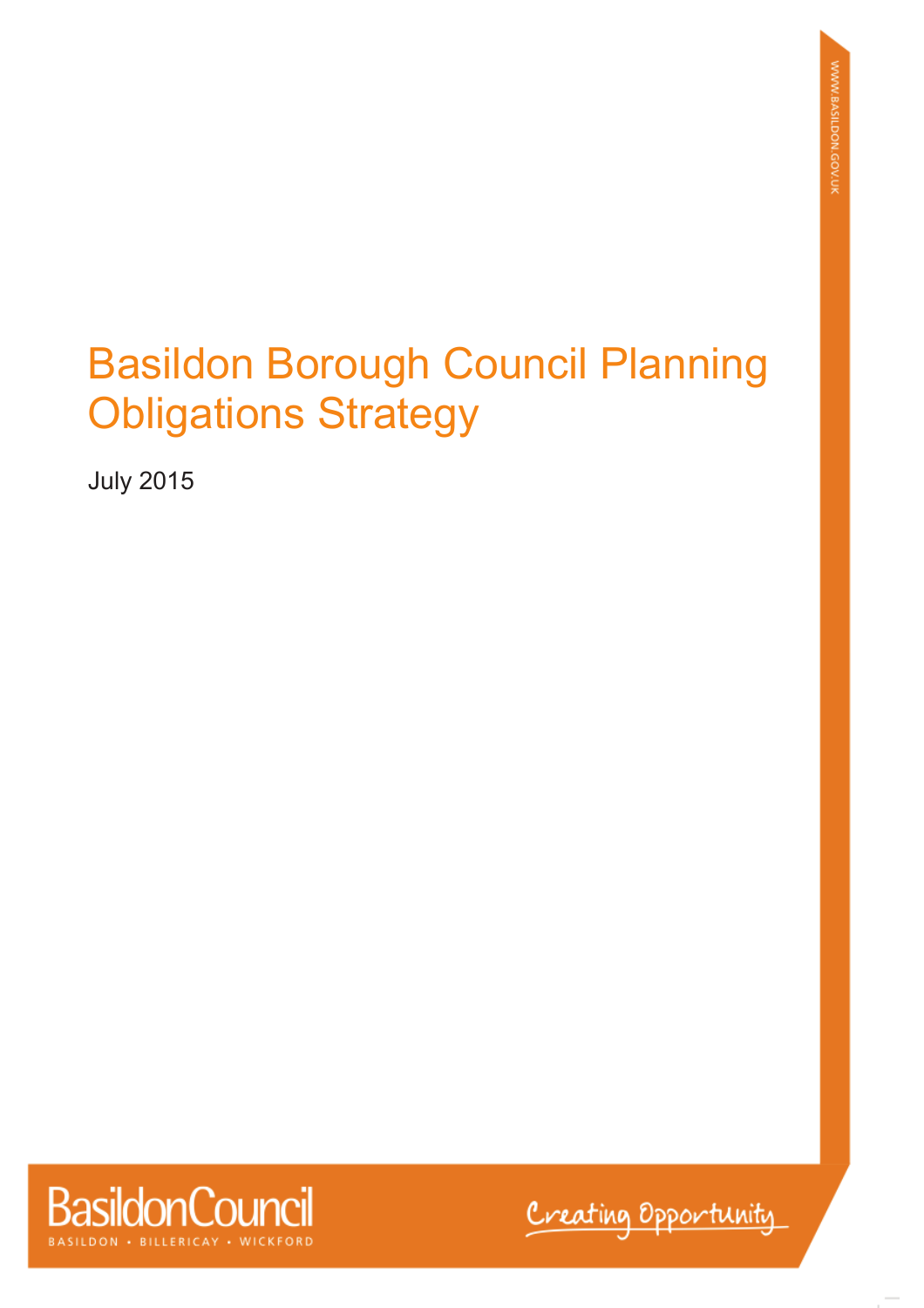# **CONTENTS**

| $\overline{2}$ |
|----------------|
| 5              |
| 8              |
| 11             |
| 16             |
| 18             |
| 20             |
| 23             |
| 25             |
| 27             |
| 29             |
| 32             |
| 37             |
| 38             |
|                |

# **Appendices**

| i. Development Viability Appraisal Checklist |  |
|----------------------------------------------|--|
|----------------------------------------------|--|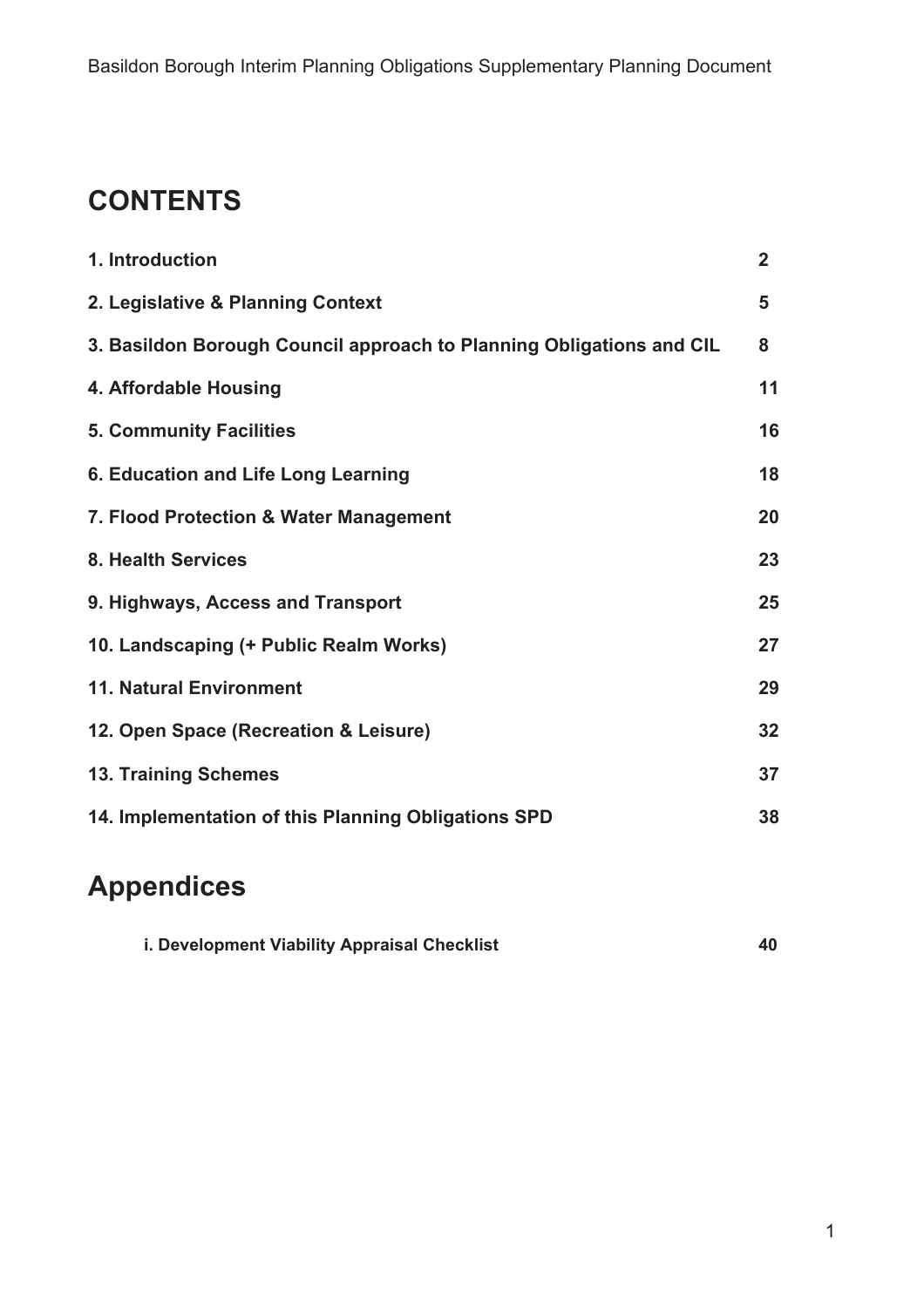#### **1. Introduction**

#### **1.1 Purpose of this document**

- 1.1.1 The Council is in the process of preparing a Local Plan for the Borough for the period 2011-2031. A significant amount of preparatory work has already been undertaken which has included the preparation of a Core Strategy Preferred Options Report in 2011 which was the subject of public consultation between February and April 2012. This was followed by the preparation of a Local Plan Core Strategy Revised Preferred Options Report in December 2013 which was the subject of public consultation between February and April 2014. This approach was in accordance with the Council's then adopted Local Development Scheme (the "LDS") 2013 - 2016 which indicated that the Council would first adopt a Core Strategy and support this with a Site Allocations DPD and other DPD's to provide an appropriate Local Development Framework for the Borough.
- 1.1.2 On the 4th December 2014 the Council adopted a revised LDS, which has replaced the programme to prepare the suite of documents in the previous LDS, with a commitment to prepare an integrated Local Plan, a Community Infrastructure Levy (CIL) Charging Schedule and a Policies Map Local Plan Document. The LDS sets out a timetable for the preparation of each of these documents with the Local Plan planned for adoption in the first quarter of 2018 together with the CIL Charging Schedule.
- 1.1.3 This means that the Council will not have a CIL Charging Schedule in place until 2018 and there is therefore a need for the Council to have supplementary guidance in place to enable negotiations to take place with regard to the planning obligations that may be required to support development proposals. This is particularly important due to the changes that were introduced on the 6th April 2015 by virtue of regulation 123 of the CIL Regulations which limits the use of planning obligations in two ways. The first is to prevent planning obligations and CIL payments from overlapping; the second is to limit the collection of pooled contributions through planning obligations. The first is achieved by reg 123 (2), which prohibits a planning obligation from being relied on as a reason for the *grant* of planning permission where the obligation provides for the funding or provision of 'relevant infrastructure '. Where a regulation 123 list has not been published setting out the types of infrastructure which is to be funded though CIL contributions, 'relevant infrastructure means any infrastructure. The second restriction is achieved by reg 123(3), which means that a planning obligation cannot be used fund a project or type of infrastructure if there have been 5 separate obligations on or after 6th April which fund that project or type of infrastructure.
- 1.1.4 As Basildon Council will not have an adopted Local Plan or CIL Charging Schedule in place by the 6th April 2015, it will have limited scope to require funding or provision of planning obligations to fund any infrastructure required to enable developments to take place.
- 1.1.5 The purpose of this document is to clearly set out the Council's approach, policies and procedures in respect of the use of planning obligations. It has been prepared as a Supplementary Planning Document (SPD) to support Policy 20 of the Basildon Borough Council Core Strategy Revised Preferred Options Report 2013 (the "CSRPOR"). It will be replaced by a future Supplementary Planning Document (SPD) once the Council has an adopted Local Plan and Community Infrastructure Levy (CIL) in place.
- 1.1.6 Although the CSRPOR is not an adopted document it has been prepared with the benefit of a considerable evidence base of documents and the results of the consultation from the earlier Core Strategy Preferred Options Report in 2012. The CSRPOR has identified a need for 16,000 additional homes and 8,600 jobs between 2011 and 2031. This growth will result in increased pressure on local infrastructure, services and facilities, creating demand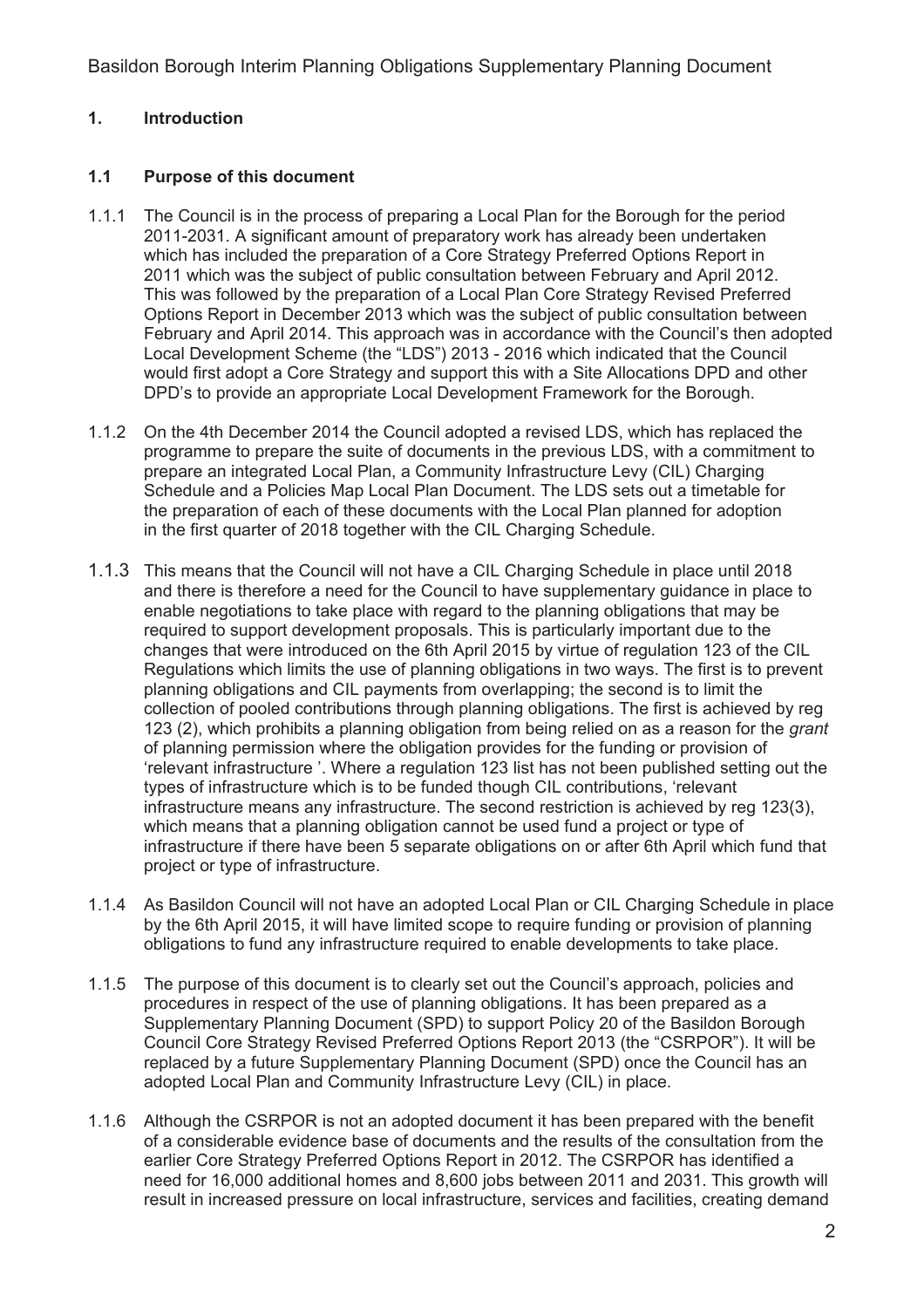for new provision. The Council and developers have a responsibility, through the planning process, to manage the impact of this growth and ensure that any harm caused by the development is mitigated and that the necessary infrastructure is provided. The Council expects new development to contribute to site related and other infrastructure needs.

- 1.1.7 It may be the case that major development proposals come forward before the formal adoption of the Local Plan so it is important that the Council has an evidence based strategy in place to determine the level of contributions required to mitigate the impact of developments. The purpose of this Strategy is therefore to:
	- Aid the smooth functioning of the planning application process by explaining the Council's process and procedures for using planning obligations to local residents, developers and landowners;
	- Clarify the relationship between planning conditions, planning obligations and the Community Infrastructure Levy (CIL);
	- Explain the circumstances under which the Council will collect planning obligations to mitigate the impacts of a development on the Borough's infrastructure;
	- Help ensure the timely provision of environmentally sustainable forms of infrastructure to support growth; and
	- Assist in securing both local and national objectives in respect of the provision of sustainable development in Basildon.
- 1.1.8. The Planning Obligations SPD supports the following proposed Local Plan strategic objectives:
	- I. To improve the employment prospects, education and skills of local people.
	- II. To promote sustainable regeneration and deliver housing growth through high quality, locally distinctive, sustainable developments and supporting infrastructure.
	- III. To support and promote the growth in local economies and businesses to benefit local people.
	- IV. To support local people to improve their health and well-being.
	- V. To treat the cause of crime, anti-social behaviour and disorder and improve community safety.
- 1.1.9. This SPD will replace the Basildon Interim Planning Obligations Policy 2008.

#### **1.2 Status**

- 1.2.1 This SPD will support emerging Local Plan policies on delivering infrastructure and sustainable growth and will be a material consideration in the determination of relevant planning applications. The SPD has been prepared in accordance with the Planning and Compulsory Act 2004 (as amended) and with regard to the NPPF (paragraph 153) and the accompanying Planning Practice Guidance.
- 1.2.2 As Basildon Council will not have an adopted Development Plan in place by the 5 April 2015 and will not therefore also have a CIL in place, the approach that will be taken is that the Council will consider each application on an individual basis using the legal tests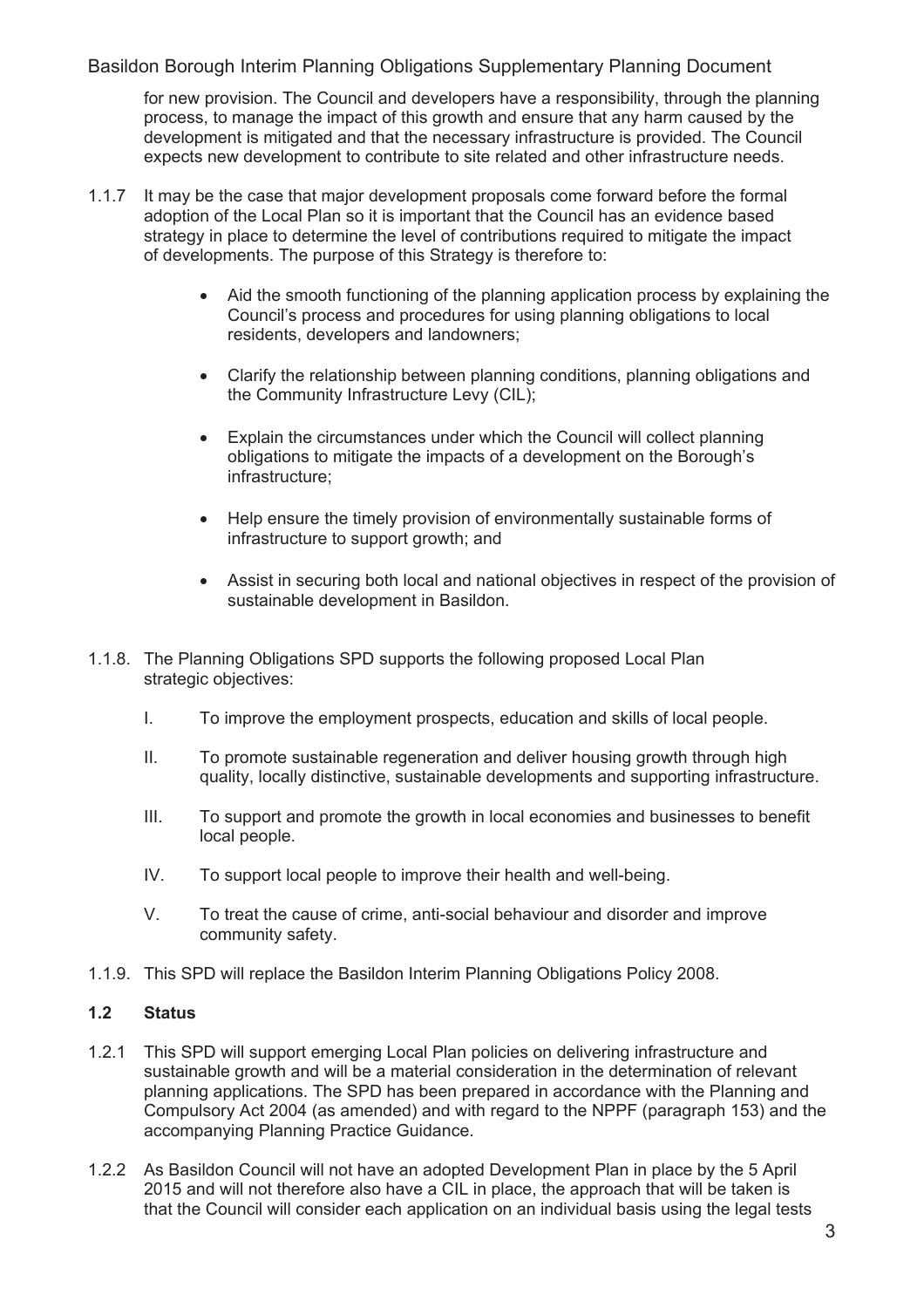set out in the guidance. Requests for contributions (planning obligations) will be done the basis that they are:

- a) necessary to make the development acceptable in planning terms
- b) directly related to the development
- c) fairly and reasonably related in scale and kind to the development.

 However these are now subject to the restrictions in regulation 123(2), and in 123(3), which says that the Council cannot 'pool' contributions from 5 or more developments to fund a particular infrastructure requirement.

- 1.2.4 The Council will put in place procedures to monitor the number of contributions towards individual infrastructure items to ensure that the limit on 'pooled' contributions is not exceeded.
- 1.2.5 The Council will negotiate the appropriate level of specific site-related contributions and assess the impacts on an individual site basis, in accordance with the three tests. Any testing of viability of schemes that needs to be undertaken will be done on a case by case basis.
- 1.2.6 The approach to determining the level and type of planning obligations that may be required to mitigate development set out in this strategy has been derived to a large extent from the considerable work that has already been undertaken to produce the CSRPOR. This sets out a number of development scenarios for how the Borough may be developed to accommodate the predicted levels of need for housing and employment land up to 2031. However nothing in this document should be taken as confirming that any of the Policy Areas for Development and Change (the "PADCs") proposed in the CSRPOR constitute adopted Council policy. Areas for future development will only be confirmed once the Local Plan is adopted in 2018.

#### **1.3 Consultation on the Planning Obligations SPD**

- 1.3.1 The Planning Obligations SPD has been subject to public consultation from  $19<sup>th</sup>$  February to 2nd April 2015.
- 1.3.2 Following consultation the Planning Obligations SPD has been updated to reflect comments received, and then adopted by the Council on 23rd July 2015 as guidance to be used as a material consideration in the determination of planning applications. The Strategy supersedes the Council's Interim Planning Obligations Strategy from 2008.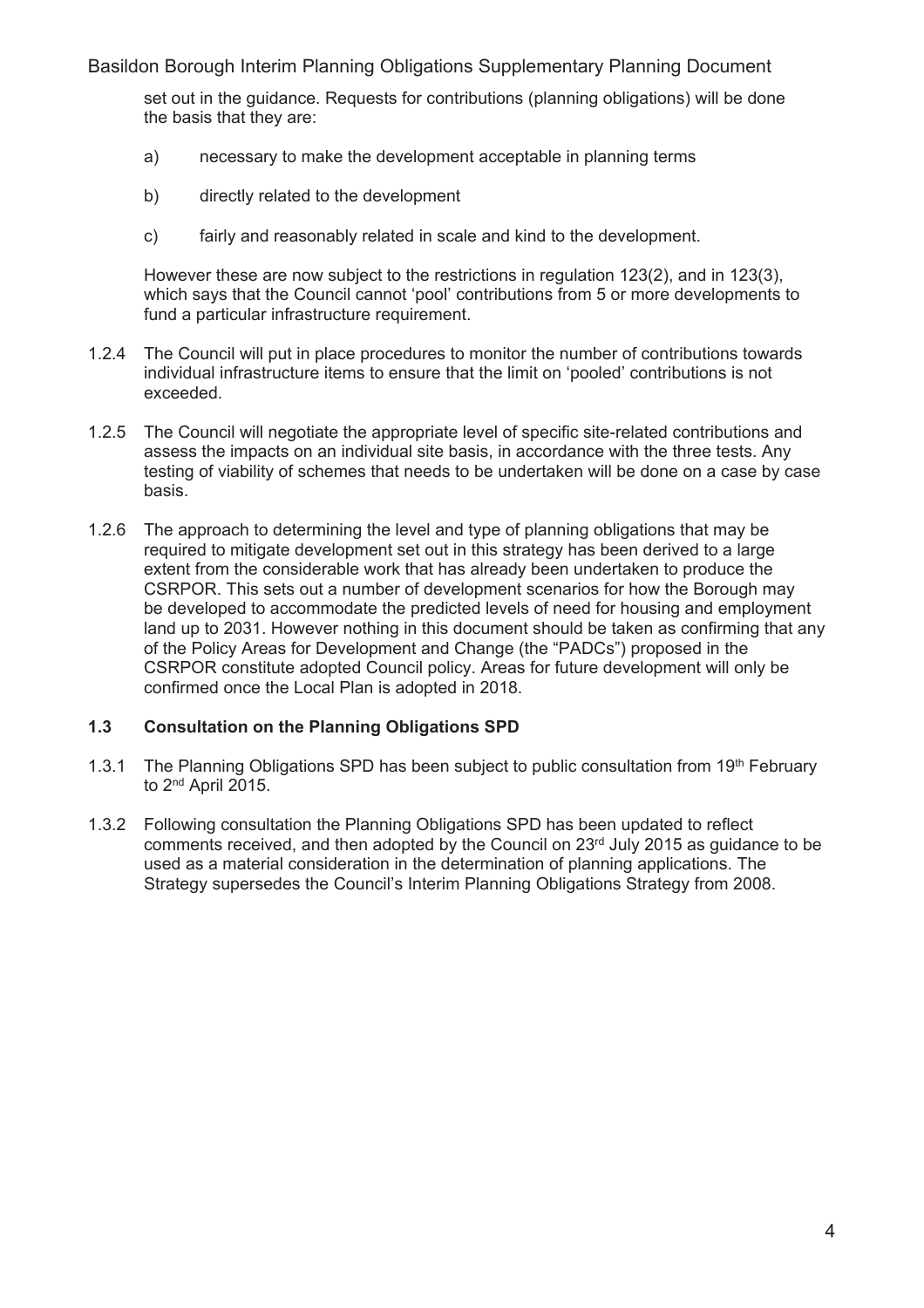#### **2. Legislative and Planning Policy Context**

#### **2.1 Legislative Context**

- 2.1.1 The legislative basis for planning obligations is set out in Section 106 of the Town and Country Planning Act 1990, as amended by later legislation including Section 12 of the 1991 Planning and Compensation Act and the Planning Act 2008.
- 2.1.2 CIL was introduced by the Planning Act 2008 and came into force through the CIL Regulations 2010 (as amended) on 6 April 2010. As of that date regulation 122 made it unlawful for a planning obligation to be taken into account when determining a planning obligation for development, or any part of a development, if the obligation does not meet all of the following tests:
	- It is necessary to make the development acceptable in planning terms;
	- It is directly related to the development; and,
	- It is fairly and reasonably related in scale and kind to the development.
- 2.1.3 The purpose of the tests is to distinguish the different roles that both CIL and planning obligations have when used together to support new development. The CIL Regulations also specify that upon the adoption of a CIL, or by 6th April 2015, whichever is the sooner, the use of planning obligations must be scaled back. This means that the scope for 'double-dipping' (collecting contributions which would otherwise be collected through CIL) has been curtailed and also that, a planning obligation cannot be used to fund a project or type of infrastructure if there have been 5 separate obligations on or after 6 April 2010 which fund that project or type of infrastructure. The section 106 agreements/unilateral undertakings to be entered into with the developers will no longer refer to generic types of infrastructure e.g. education, but will refer to specific projects which are required because of the impacts of the scheme.
- 2.1.4 Essex County Council as the Highways Authority may also use Section 278 of the Highways Act to secure private sector funding for certain works to the highway network where necessary to serve the proposed development, except where they are intended to be funded through CIL.

#### **2.2 The National Planning Policy Framework (NPPF)**

2.2.1 Paragraphs 203 to 206 of the NPPF set out the Government's policy on planning obligations. These paragraphs reiterate the tests for planning obligations set out in the CIL Regulations; restate the principle that planning conditions are preferable to planning obligations; require local authorities to take into account changes in market conditions over time in policies and planning obligations and make sure they are sufficiently flexible to prevent planned development from being stalled.

#### **2.3 The National Planning Policy Guidance (NPPG)**

- 2.3.1 The Planning Obligations Section of the NPPG sets out guidance on the use of planning obligations. It repeats earlier advice that planning obligations mitigate the impact of unacceptable development to make it acceptable in planning terms. Obligations should meet the tests that they are necessary to make the development acceptable in planning terms, directly related to the development, and fairly and reasonably related in scale and kind. These tests are set out as statutory tests in the Community Infrastructure Levy Regulations 2010 and as policy tests in the NPPF.
- 2.3.2 Paragraph 002 of the guidance describes how planning obligations relate to other contributions. It states that developers may be asked to provide contributions for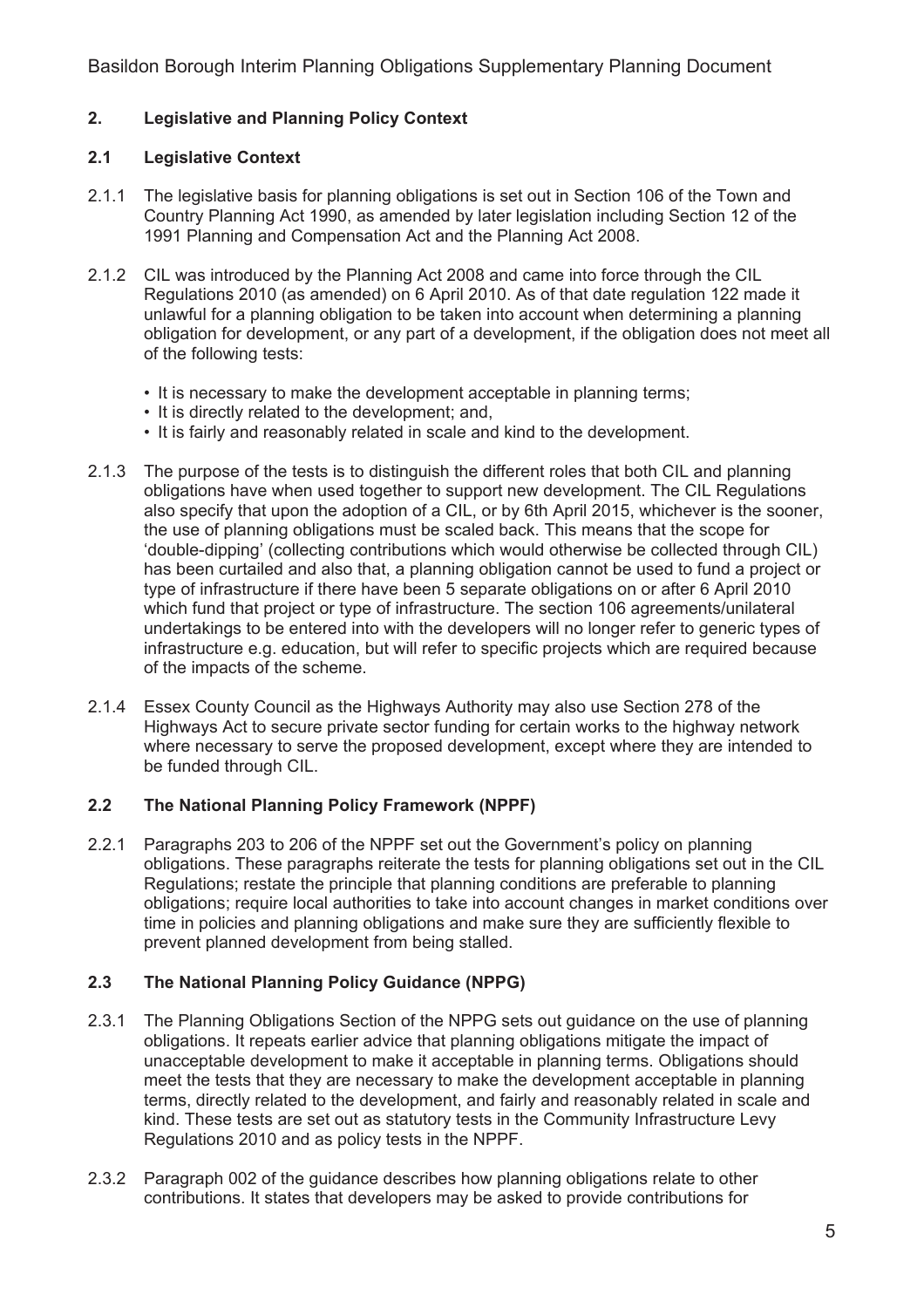infrastructure in several ways. This may be by way of the Community Infrastructure Levy and planning obligations in the form of section 106 agreements and section 278 highway agreements. Developers will also have to comply with any conditions attached to their planning permission. Local authorities should ensure that the combined total impact of such requests does not threaten the viability of the sites and scale of development identified in the development plan.

- 2.3.3 Where the levy is in place for an area, charging authorities should work proactively with developers to ensure they are clear about the authorities' infrastructure needs and what developers will be expected to pay for through which route. There should be not actual or perceived 'double dipping' with developers paying twice for the same item of infrastructure.
- 2.3.4 Paragraph 003 states that policies for seeking obligations should be set out in a development plan document to enable fair and open testing of the policy at examination. Supplementary planning documents should not be used to add unnecessarily to the financial burdens on development and should not be used to set rates or charges which have not been established through development plan policy.
- 2.3.5 Paragraph 004 states that in all cases, including where tariff style charges are sought, the local planning authority must ensure that the obligation meets the relevant tests for planning obligations in that they are necessary to make the development acceptable in planning terms, directly related to the development, and fairly and reasonably related in scale and kind.

#### **2.4 The Community Infrastructure Levy (CIL)**

- 2.4.1 The CIL is a charge which local authorities can place on developers to help fund infrastructure needed to support new development in their areas. It will partially replace the existing Section 106 system. Unlike Section 106 Planning Obligations, CIL receipts are not earmarked for particular infrastructure. Instead, CIL monies are pooled into one fund which can be used for infrastructure, as set out in a Council's Regulation 123 List,<sup>1</sup> needed to support new development across the Borough's administrative area. Planning obligations may not be used to fund an item that is locally intended to be funded by CIL.
- 2.4.2 After 6 April 2015 CIL receipts will be used to help fund, in whole or part, infrastructure needed to support or mitigate the impact of new development over an area, whereas Section 106 planning obligations will remain for project specific mitigation, and the provision of affordable housing.
- 2.4.3 The CIL and planning obligations need to be complementary contribution mechanisms. However as stated in paragraph 1.1.4 above the Council will not have adopted a CIL by the 6 April, and will therefore need to negotiate planning obligations on a site by site basis to provide any infrastructure improvements necessary to make a development acceptable. The imposition of any obligations must be project-specific and satisfy the tests, set out in paragraph 2.1.2 above.

### **2.5 Basildon Borough Local Plan**

2.5.1 The Council does not have an adopted Local Plan and does not have an adopted CIL. Until the Council adopts a CIL it will continue, subject to the restrictions in regulation 123(2) and (3) to negotiate Section 106 contributions where necessary to offset the impact that new development will have on the local community. In terms of identifying the requirements for obligations the Council will use the information and evidence that has already been collected for the preparation of the CSPOR 2012, and the CSRPOR 2013 which was

<sup>&</sup>lt;sup>1</sup> The CIL Regulation 123 (R.123) list sets out the infrastructure that can be funded in whole or part by CIL.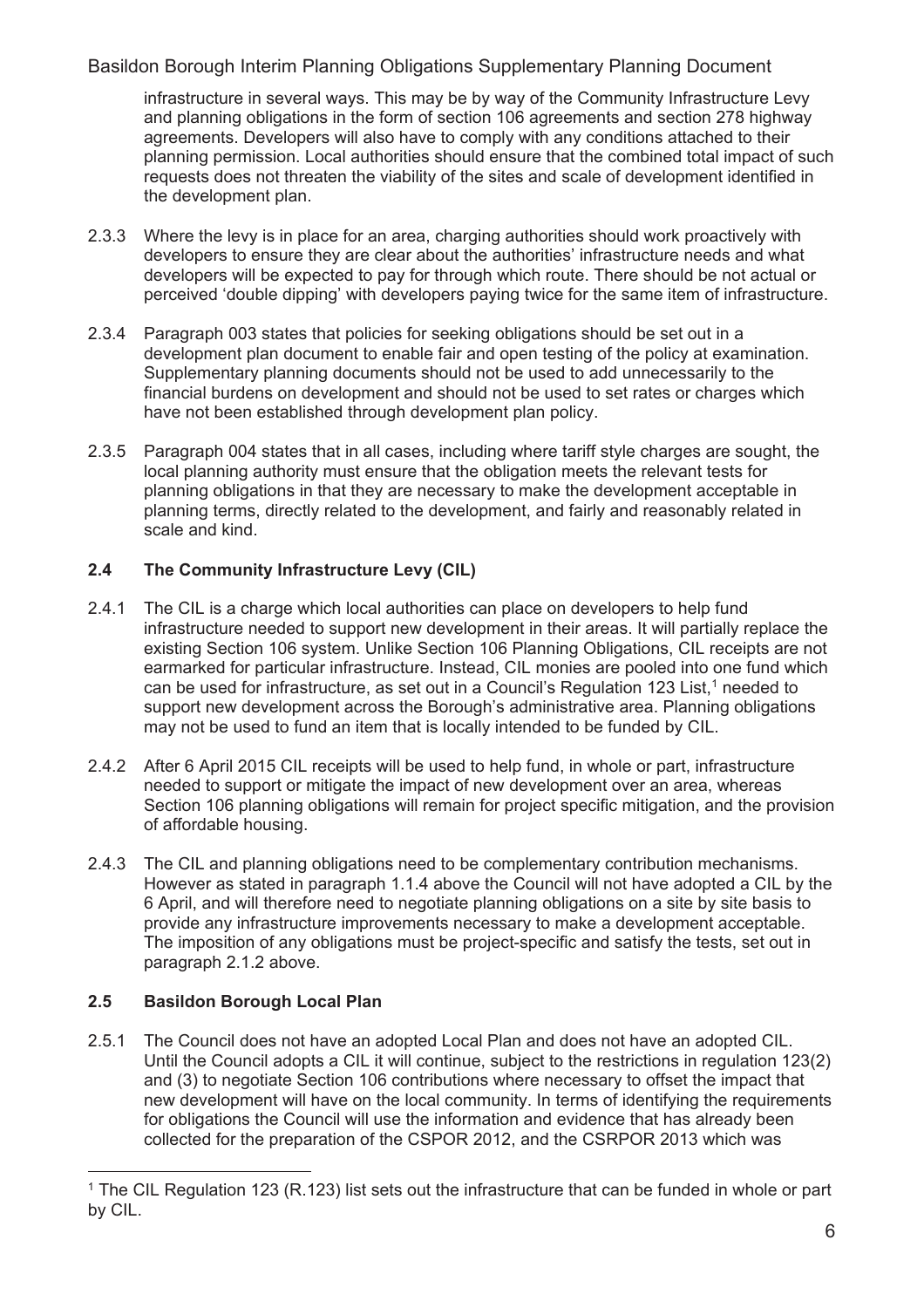informed by an Infrastructure Capacity Baseline Study. Information was provided by the major infrastructure providers such as Essex County Council for Education and Highways, the local CCGs for Health, Anglia Water and Environment Agency for Flood Protection and Water Management.

- 2.5.2 The Council has also undertaken a number of other evidence base studies which will be used to identify where infrastructure is required to offset the impact of development. These include the Thames Gateway Strategic Housing Market Assessment 2013, Essex Gypsy, Traveller and Travelling Showpeople Local Needs Assessment, Basildon Borough Indoor Sports and Recreation Facilities Study 2012, Playing Pitch Review 2011, Open Space Assessment 2010, and Leisure, Arts, Culture and Tourist Accommodation 2010, Basildon Council Town Centre Masterplan 2012, Basildon Borough Council - South Essex Water Cycle Study 2011, South Essex Water Cycle Study Scoping Report 2009, South Essex Strategic Flood Risk Assessments 2011, South Essex Surface Water Management Plan April 2012, Basildon District Biodiversity and Habitat Service Level Agreement Report 2009, Basildon District Local Wildlife Sites Register 2009, Basildon District Nature Conservation Report - Phase 1 Habitat Survey, Landscape Study Volume 1 Landscape Character and Capacity Assessments 2013, Green Belt Study Report 2013, Conservation Area Appraisals and Management Plans 2012, Essex Borough Local Plan Highway Impact Assessments 2013.
- 2.5.3 Where relevant these studies are referred to in the sections below.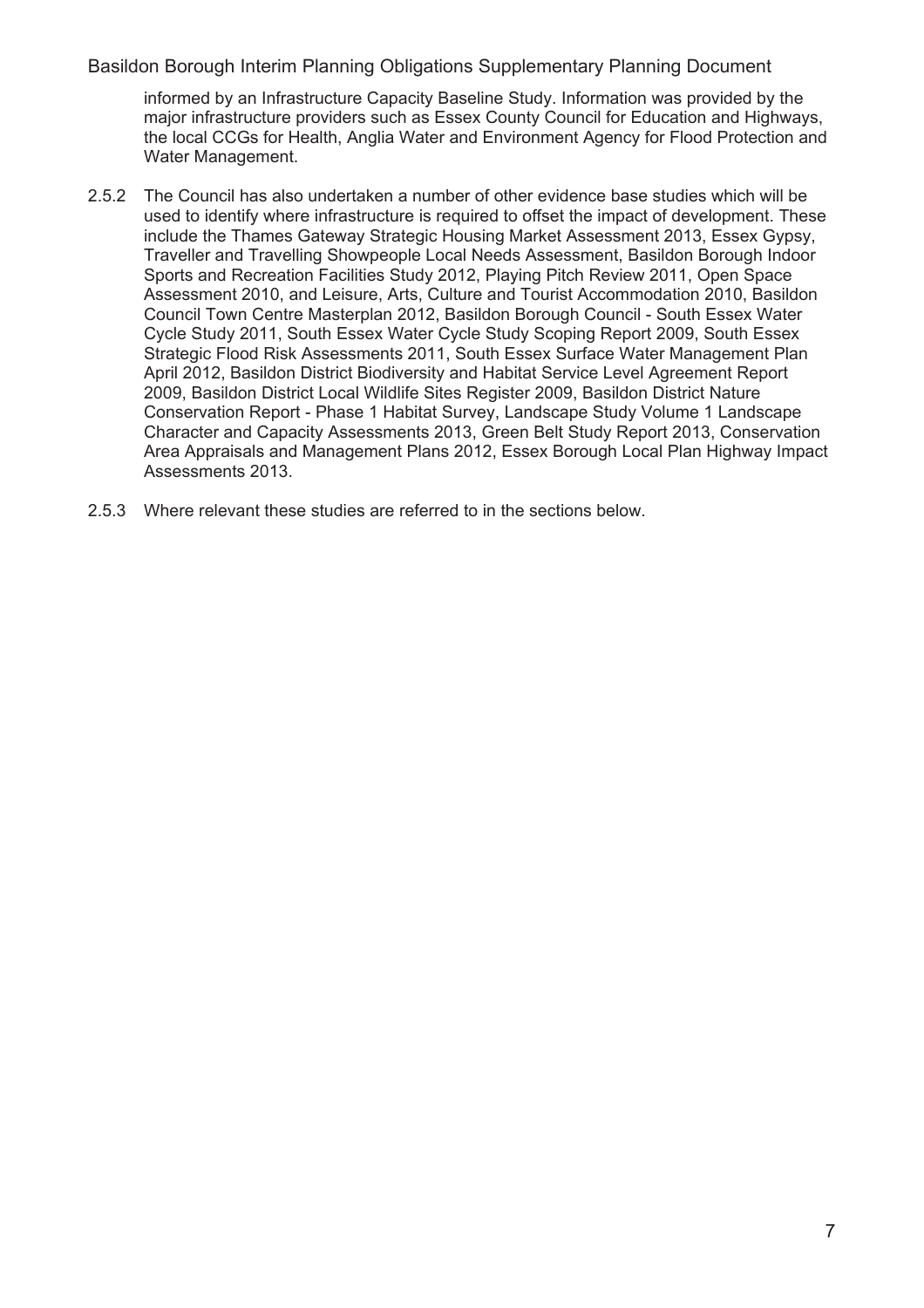#### **3.0 Basildon Borough Council approach to Planning Obligations and CIL**

#### **3.1 Scope of contributions**

- 3.1.1 To address the constraints imposed by the CIL Regulations, Section 106 planning obligations will be used to seek financial and non-financial contributions as set out below. The priority areas for Section 106 agreements as set out in this document are not exhaustive and the Council may wish to negotiate other forms of planning obligations depending on the individual circumstances of a site and proposal, where obligations are necessary, directly related to the development and fairly and reasonably related in scale and kind to the development in question.
- 3.1.2 The Council expects new development to contribute to site related and other infrastructure needs through a combination of the following mechanisms:
	- Planning conditions (site/development related)
	- Planning obligations to secure developer contributions or works in kind e.g. s106 Agreements (site/development related)

#### **3.2 Planning Decisions**

- 3.2.1. All planning proposals should comply with Government guidance, the Local Plan (when adopted) assisted by this interim strategy. Failure to do so may lead to a refusal of planning permission unless amendments can be made, planning conditions imposed or legal agreements introduced to minimise any potential negative impact of the development site.
- 3.2.2. In making planning decisions, the Council will need to reach an appropriate balance between a wide range of competing planning objectives and material considerations in order to control the development and use of land in the wider public interest. A balance will need to be struck between the guidance in the NPPF and NPPG, relevant Saved Policies from the 1998 Basildon District Local Plan and the Council's aspirations for the Borough as set out in the emerging documents that will provide the basis for the emerging Local Plan.

#### **3.3 Planning Conditions**

- 3.3.1. Planning conditions are requirements made by the Council, in the granting of permissions to ensure that certain actions or elements related to the development proposal are carried out. They cannot be used to secure financial contributions. In Basildon such conditions are likely to cover construction arrangements, external materials and landscaping, and measures to ensure that the development is carried out in accordance with the approved plan.
- 3.3.2. Paragraph 203 of the NPPF states that local planning authorities should consider whether otherwise unacceptable development could be made acceptable through the use of conditions. Paragraph 206 of the NPPF states that planning conditions should only be imposed where they are;
	- (i) Necessary;
	- (ii) Relevant to planning;
	- (iii) Relevant to the development to be permitted;
	- (iv) Enforceable;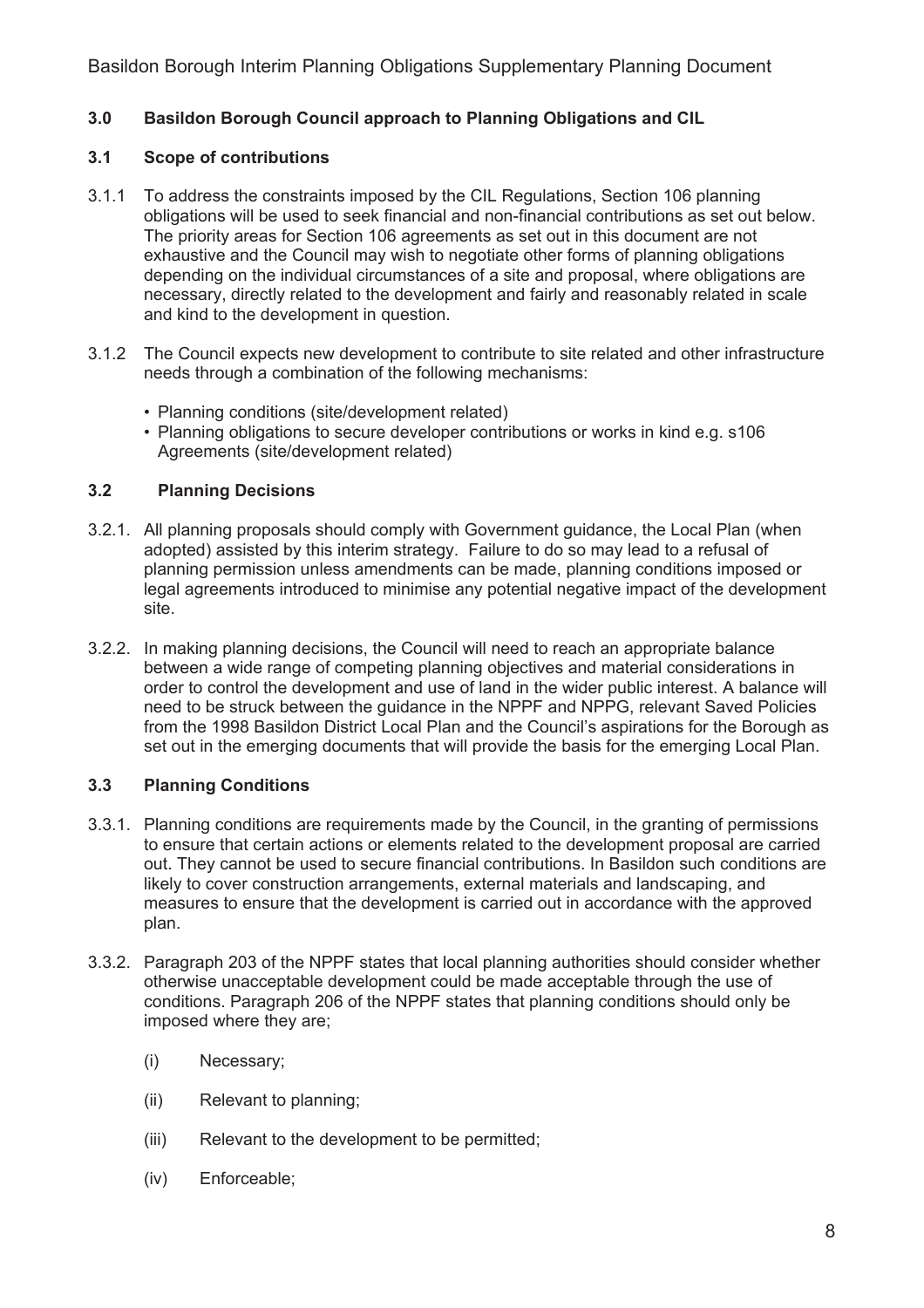- (v) Precise; and,
- (vi) Reasonable in all other respects.

The policy requirement is known as the six tests. The Council will consider whether an issue can be satisfactorily addressed through a condition, which meets the tests before negotiating a planning agreement.

3.3.3. Where there is a choice between imposing planning conditions and entering into a planning obligation to manage the impacts of a new development, the use of planning conditions is always preferable.

#### **3.4 Planning Obligations**

- 3.4.1. Planning obligations are legally binding agreements entered into between a Local Authority and a developer under section 106 of the Town and Country Planning Act 1990. They are private agreements negotiated between planning authorities and persons with an interest in a piece of land. They are intended to make development acceptable that would otherwise be unacceptable. They provide the mechanism by which measures are secured to mitigate the impact of development on facilities and infrastructure that are geographically or functionally related to it.
- 3.4.2 Planning obligations do this through:
	- (i) Prescribing the nature of a development (e.g. by requiring affordable housing);
	- (ii) Securing a contribution from a developer to compensate or re-provide for loss or damage created by a development (e.g. through the transfer of land, requiring a commuted payment to be made, requiring new habitats to be created etc.); and,
	- (iii) Mitigating a development's impact on the local area (e.g. through the securing of environmental improvements and the provision of both on and off-site infrastructure and facilities to serve the development such as new roads and junction improvements which, without the proposed development taking place would not be required).
- 3.4.3. The outcome of the use of planning obligations, subject to the recent CIL restrictions, should be that the proposed development is brought into compliance with Local Plan policies and that any development specific works are undertaken satisfactorily. Used effectively, planning obligations can significantly increase the quality of development.

#### **3.5 Section 278 Agreements**

3.5.1. Section 278 (S.278) agreements under the Highways Act are legally binding agreements between the Local Highway Authority and the developer to ensure delivery of necessary highway works. S106 agreements, and planning conditions can no longer require a highway agreement to be entered into, and Grampian style conditions which say that development cannot commence or be carried out unless a highway agreement is entered into are no longer allowed. The limitations on pooling infrastructure contributions in Regulation 123(3) do not apply to those provided through Section 278 Agreements. However, Section 278 Agreements cannot be required for works that are intended to be funded through the CIL, with the exception of the Highways Agency where those restrictions do not apply.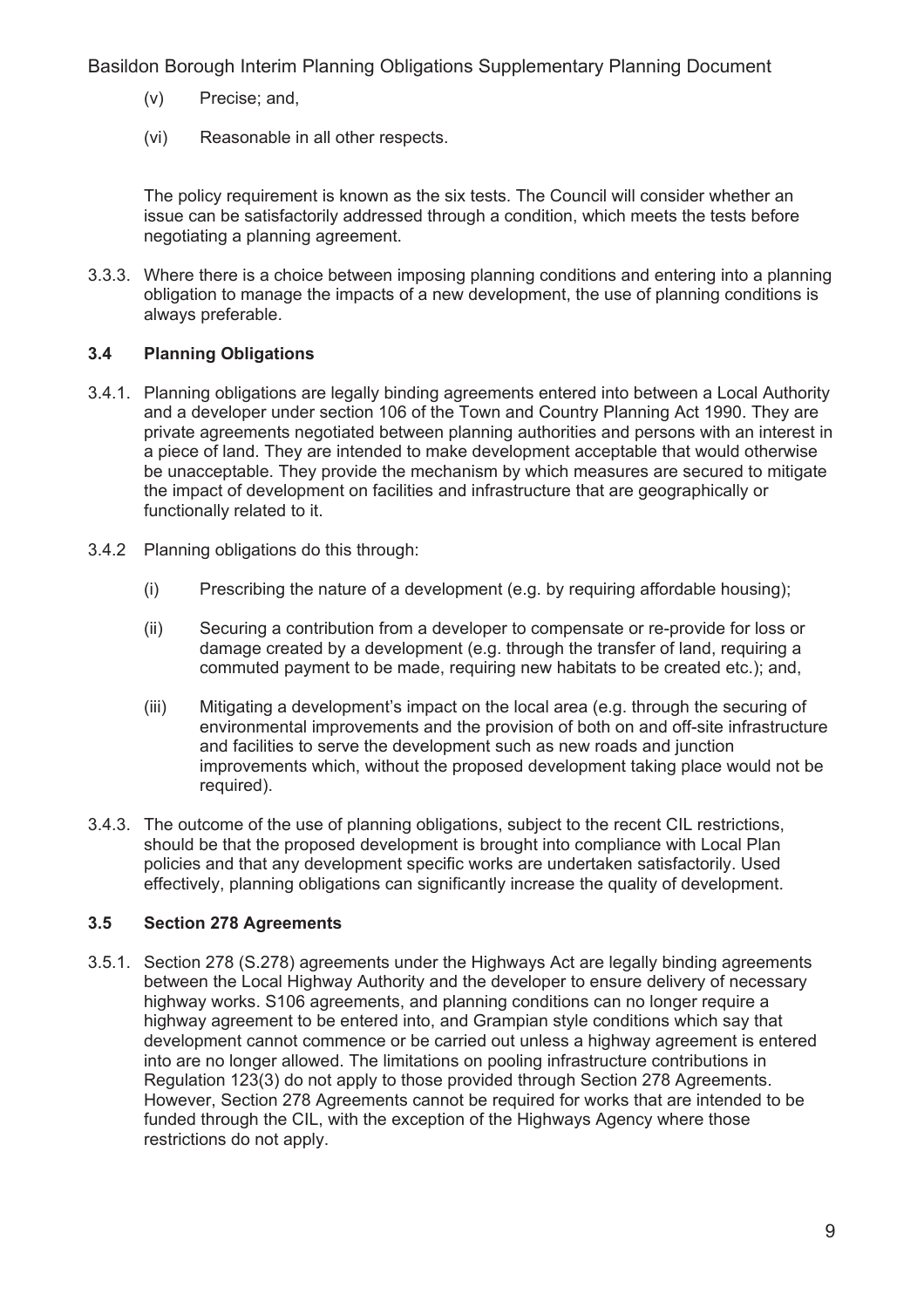3.5.2. S.278 Agreements are not the responsibility of the Council as Local Planning Authority. Further guidance on S.278 Agreements can be found on the Department of Transport website and from Essex County Council as the Local Highway Authority.

#### **3.6 The Basildon Community Infrastructure Levy**

3.6.1. In due course Basildon will adopt a CIL which will be used to pay for a range of community infrastructure that is required to support the needs of sustainable development. The proposed Draft CIL Regulation 123 (R.123) sets out the infrastructure that can be funded by CIL. In the future Section 106 agreements will not be used to secure infrastructure that has already been identified for delivery and investment from CIL funds through the draft R.123 list. Once Basildon Council has adopted a CIL then this Planning Obligations SPD will be updated, re-consulted upon and adopted to reflect the adoption of the CIL.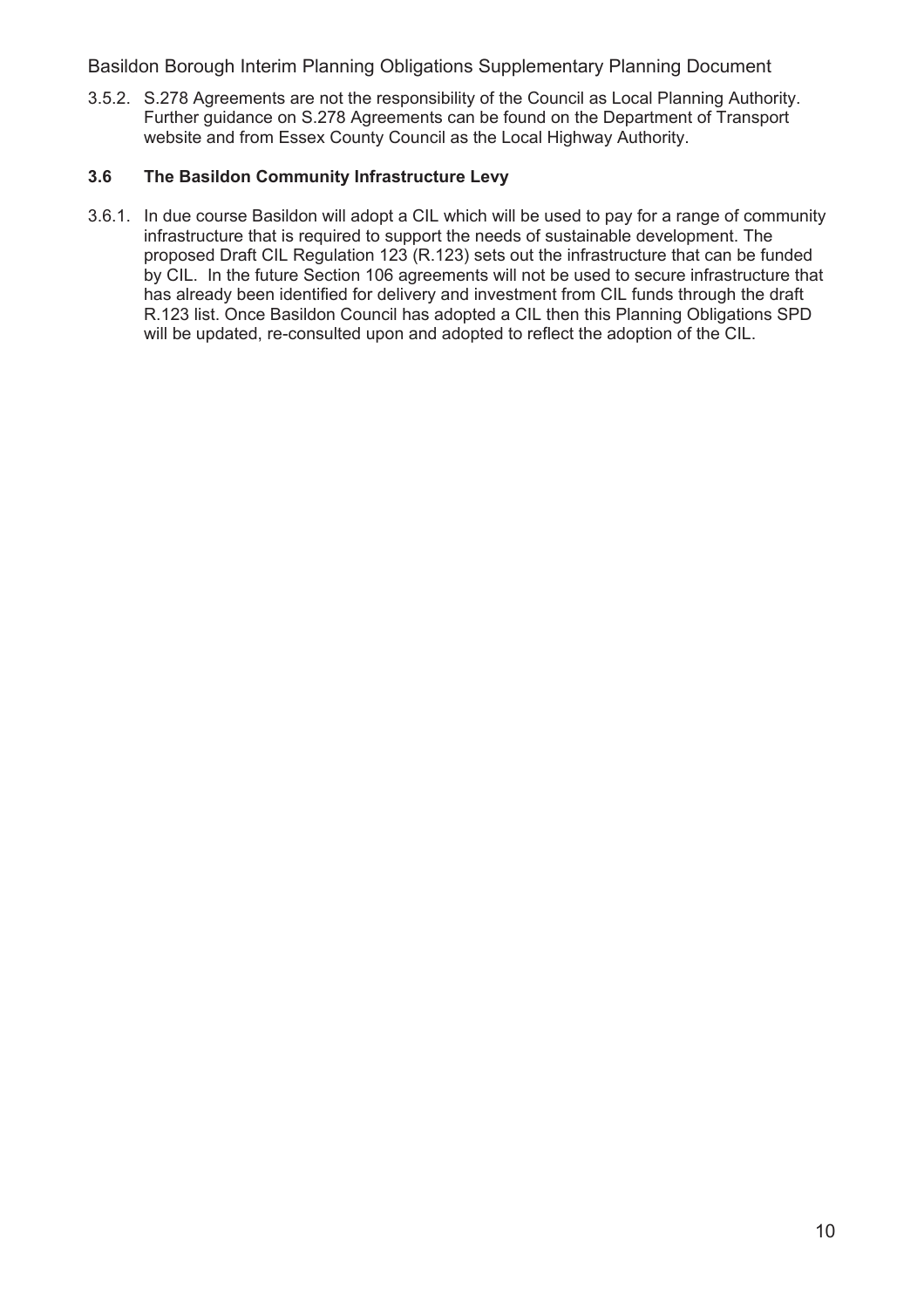#### **4.0 Affordable Housing**

#### **4.1 Introduction**

- 4.1.1. Demand for housing in Basildon is high, with high private rents and high house prices. Providing the right types of housing in the right places at the right times is critical to support both the national and local economy. This understanding is backed up by long-standing market needs analysis. The provision of affordable housing is integral to meeting and maintaining a balanced mix of the different types, sizes and tenures needed to meet the wide range of housing demands in the borough.
- 4.1.2 This policy supports Strategic Objective SO6 of the Basildon Borough Core Strategy: Revised Preferred Options Report to;

*"Provide sufficient housing, in a range of types and tenure that meet the Borough's needs, including specialist provision."* 

#### **4.2 Planning Policy Context**

#### **What is affordable housing?**

4.2.1 Annex 2 of the National Planning Policy Framework (NPPF) defines affordable housing as:

 "Social rented, affordable rented and intermediate housing, provided to eligible households whose needs are not met by the market. Eligibility is determined with regard to local incomes and local house prices. Affordable housing should include provisions to remain at an affordable price for future eligible households or for the subsidy to be recycled for alternative affordable housing provision.

 Social rented housing is owned by local authorities and private registered providers (as defined in section 80 of the Housing and Regeneration Act 2008), for which guideline target rents are determined through the national rent regime. It may also be owned by other persons and provided under equivalent rental arrangements to the above, as agreed with the local authority or with the Homes and Communities Agency.

 Affordable rented housing is let by local authorities or private registered providers of social housing to households who are eligible for social rented housing. Affordable Rent is subject to rent controls that require a rent of no more than 80% of the local market rent (including service charges, where applicable).

Intermediate housing is homes for sale and rent provided at a cost above social rent, but below market levels subject to the criteria in the affordable housing definition above. These can include shared equity (shared ownership and equity loans), other low cost homes for sale and intermediate rent, but not affordable rented housing.

 Homes that do not meet the above definition of affordable housing, such as "low cost market" housing, may not be considered as affordable housing for planning purposes."

#### **4.3 Government guidance**

4.3.1. In relation to affordable housing, the Government's guidance is provided through the NPPF. Section 6 of the NPPF looks specifically at delivering a wide choice of high quality homes. Paragraph 3.1 sets out the NPPF definition of affordable housing. Paragraph 50 specifically states the following: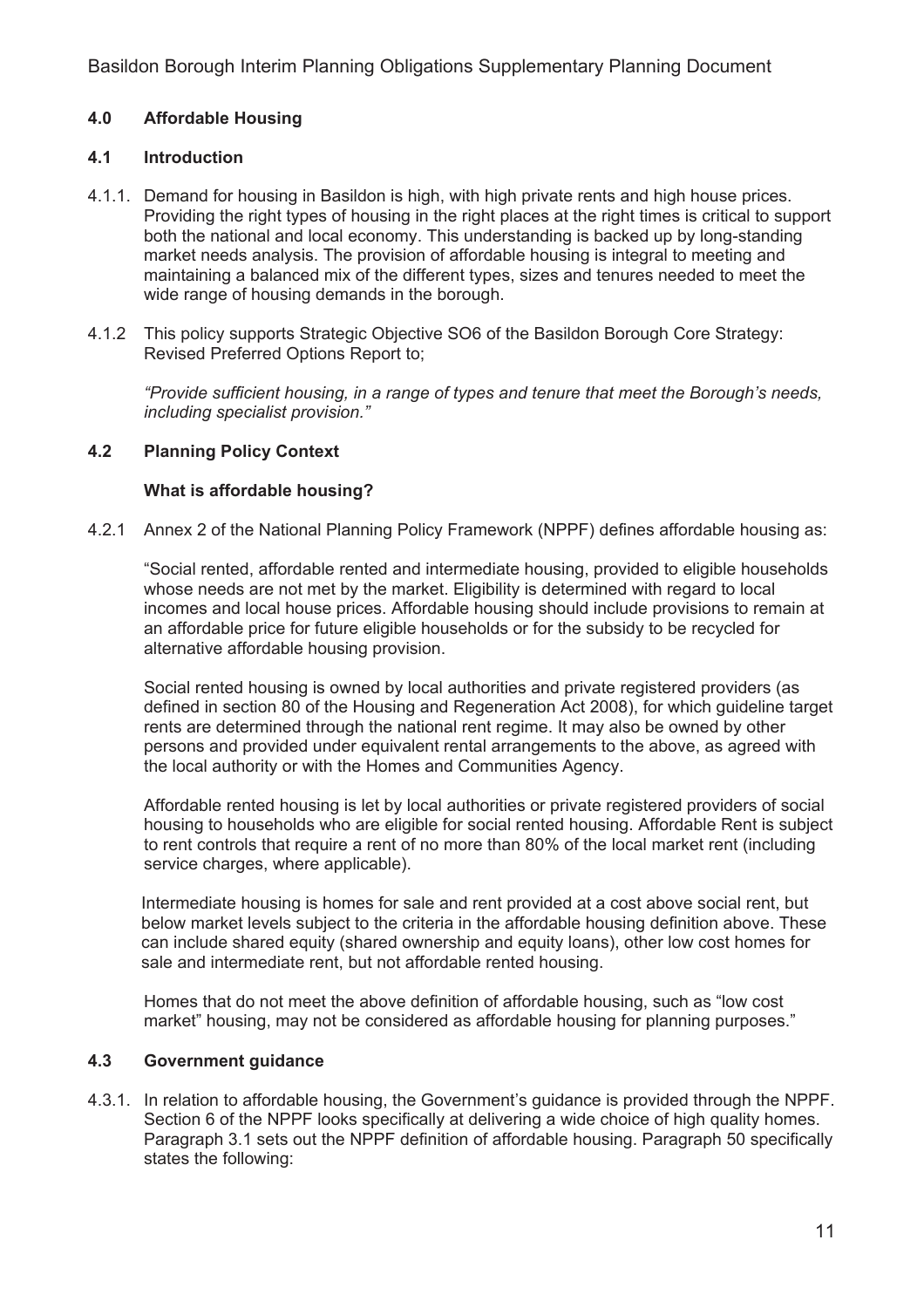"50. To deliver a wide choice of high quality homes, widen opportunities for home ownership and create sustainable, inclusive and mixed communities, local planning authorities should:

- (i) plan for a mix of housing based on current and future demographic trends, market trends and the needs of different groups in the community (such as, but not limited to, families with children, older people, people with disabilities, service families and people wishing to build their own homes);
- (ii) identify the size, type, tenure and range of housing that is required in particular locations, reflecting local demand; and
- (iii) where they have identified that affordable housing is needed, set policies for meeting this need on site, unless off-site provision or a financial contribution of broadly equivalent value can be robustly justified (for example to improve or make more effective use of the existing housing stock) and the agreed approach contributes to the objective of creating mixed and balanced communities. Such policies should be sufficiently flexible to take account of changing market conditions over time."
- 4.3.2 Paragraphs 56 (good design), 159 (need for a Strategic Housing Market Assessment) and 173 to 177 (viability and deliverability) are also relevant to this policy. This guidance has been taken into account in the preparation of this policy.
- 4.3.3 The Government has also issued new National Planning Practice Guidance in March 2014, which has been taken into account during the preparation of this policy, in particular, sections on planning obligations and design.

#### **4.4 Basildon Borough Council - Existing Development Plan Policies**

4.4.1. The current development plan guidance for the Basildon Borough is the 2007 Saved Policies from the 1998 Basildon District Local Plan. In relation to affordable housing this includes Policy BAS S5 which states that:

*"In developments of 25 dwellings or more, or residential sites of 1 hectare or more, the Council will expect an appropriate provision of affordable housing on suitable sites.* 

 *In this context affordable housing means both low-cost market and subsidised housing, and the type of housing sought will depend on local housing need and the site suitability.* 

 *In assessing the suitability of a site for affordable housing the Council will have regard to the site's location relative to public transport, town centres and other areas of employment, proximity to public open space, schools and other community*  facilities, particular costs associated with the development and the realisation of  *other material planning objectives.* 

 *The scale and form of provision will be subject to negotiation and may consist of between 15 - 30% of the total number of units.* 

 *On certain suitable sites it may be considered more appropriate for the developer to make a financial or other contribution towards affordable housing elsewhere in the District when the factors of provision of affordable housing on the suitable site undermine the viability of the development of the whole site, or the need for a type of affordable housing is different to that which would be provided on that site.*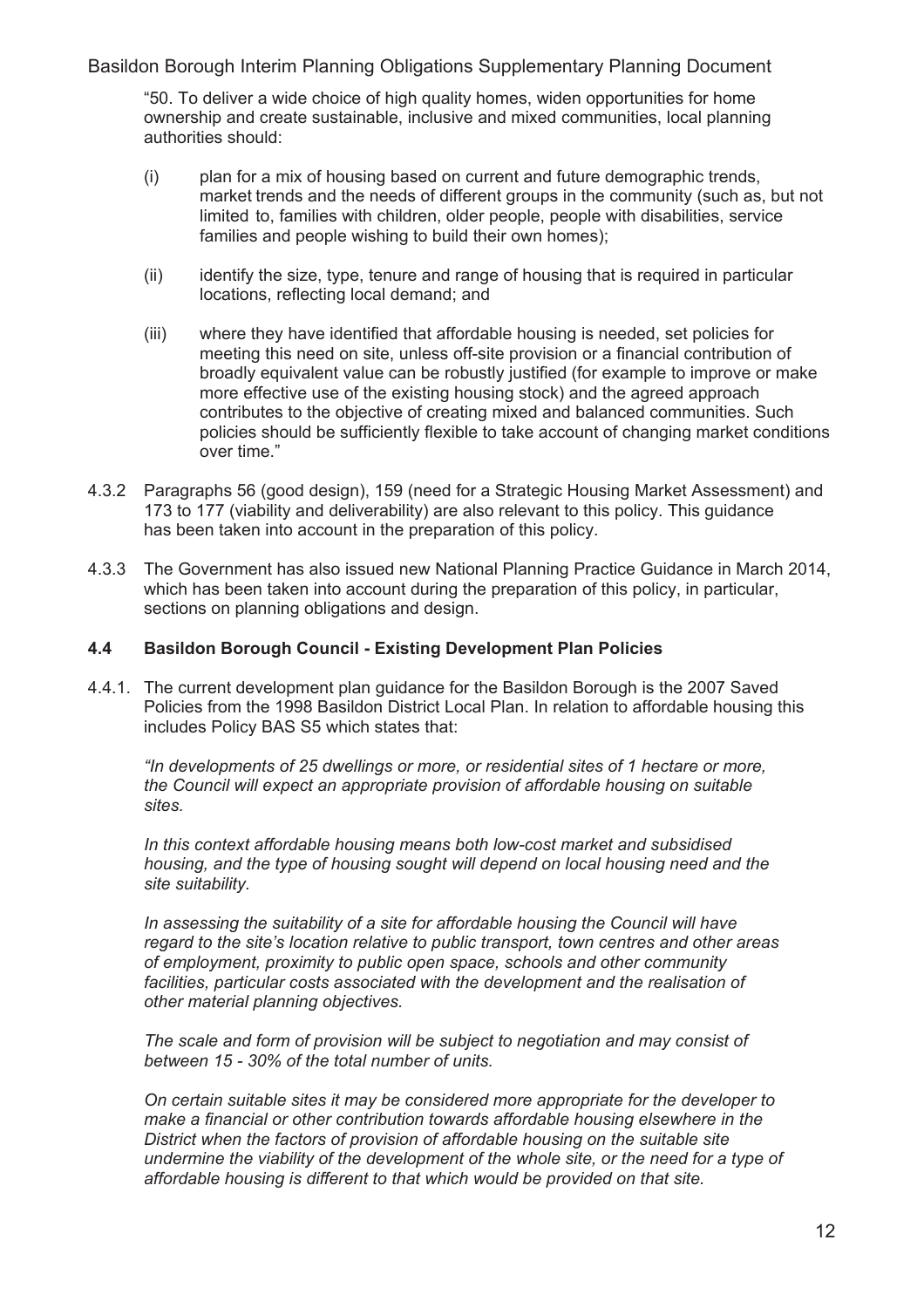*Agreements on arrangements to ensure their future use as affordable housing to meet the needs of the District will be required."* 

- 4.4.2 This policy was formulated with regard to the then national planning policy on Planning and Affordable Housing set out in Circular 6/98 and the Council's Housing Strategy for the period 1998 - 2002.
- 4.4.3. In 2007 the Council adopted an Interim Planning Obligations Policy to be used as a material consideration when considering planning applications. This set out the following requirement in relation to affordable housing:
	- (i) To require the provision of affordable housing on all sites of more than 10 dwellings in accordance with the advice in Planning Policy Statement 3 'Housing'.
	- (ii) The level of provision should normally be on the basis that 30% of the units on the site should be made available as affordable housing, except in the circumstances set out in 3 below.
	- (iii) That within Basildon and Wickford town centres as defined in the relevant master plans only 10% of the required affordable housing should be on site with the balance of the 30% being provided off-site or provided in the form of a commuted sum to enable the provision of affordable housing elsewhere in the District.
	- (iv) Where affordable housing is provided the Council be given full nomination rights in perpetuity.
- 4.4.4 The thresholds for the delivery of affordable housing were guided by the advice in Planning and Policy Guidance Note 3 'Housing', which was at that time the relevant government guidance on the provision of affordable housing. This required local planning authorities to set out the range of circumstances in which affordable housing would be required. The national indicative minimum site size threshold was 15 dwellings, however authorities could set lower minimum thresholds.
- 4.4.5. Planning Policy Guidance Note 3 was rescinded together with most other PPGs when the NPPF was published in 2012. The NPPF requires local planning authorities to ensure that their Local Plan is based on adequate, up-to-date and relevant evidence about the economic, social and environmental characteristics and prospects of the area. In paragraph 159 it states that local planning authorities should have a clear understanding on housing needs in their area. In particular they should prepare a Strategic Housing Market Assessment to assess their full housing needs, working with neighbouring authorities where housing market areas cross administrative boundaries. The SHMAA is required to address the need for all types of housing, including affordable housing and the needs of different groups in the community (such as, but not limited to, families with children, older people, people with disabilities, service families and people wishing to build their own homes).
- 4.4.6 In preparing the 2013 Core Strategy Revised Preferred Options Report ( CSRPOR) for consultation the Council used the evidence from the Thames Gateway South Essex: Fundamental Review of Strategic Housing Market Assessment Review 2013 to inform the preparation of the CSRPOR together with the findings from the 2013 Strategic Housing Land Availability Assessment. The evidence from these two documents was drawn together to inform the preparation of the Basildon Borough Housing Growth Topic Paper 2013. In relation to affordable housing the key findings to emerge from the studies is set out below.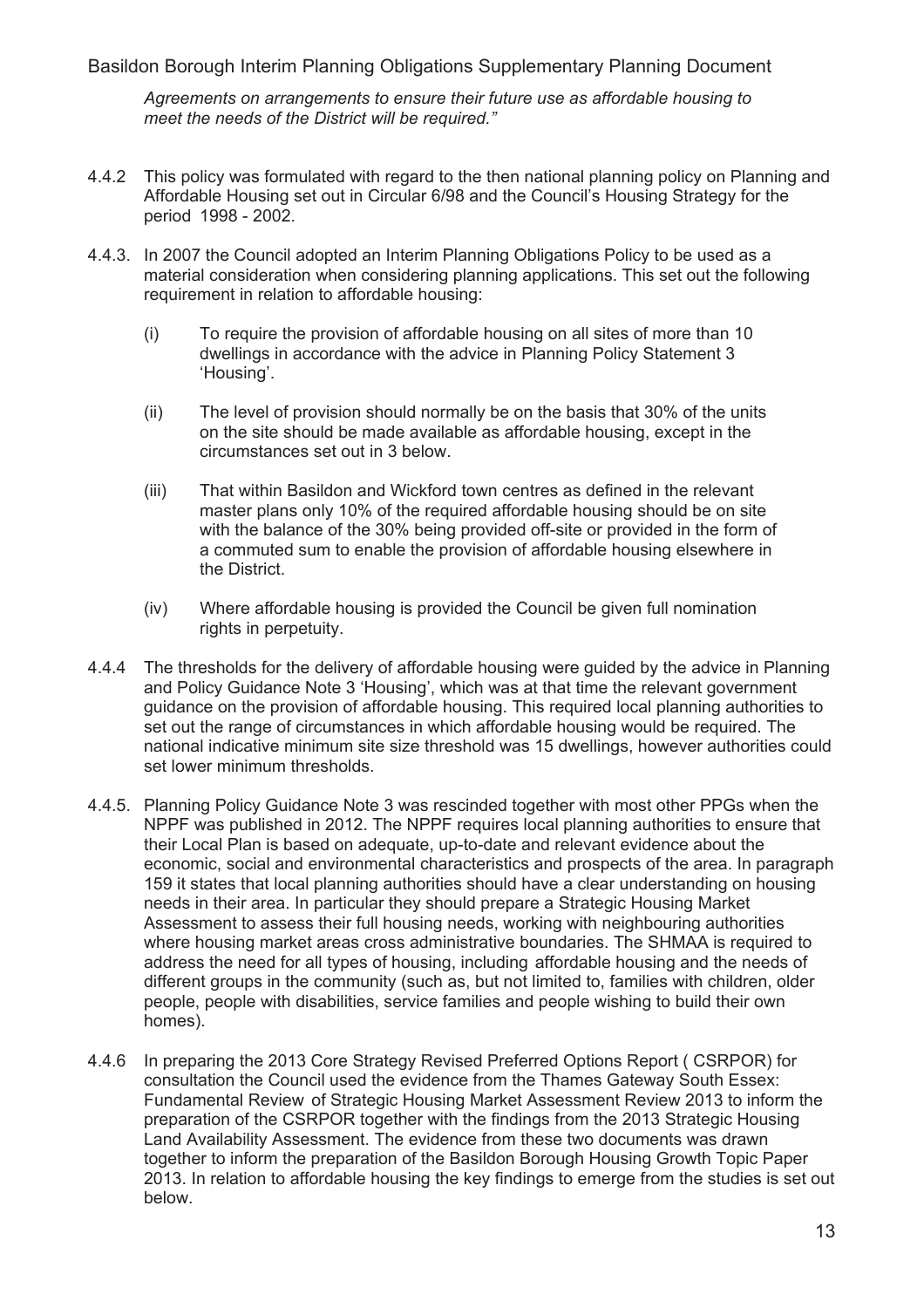- 4.4.7 The SHMA identifies that the recent levels of private and affordable housing delivery is failing to meet demand. Decreased grant funds, a new regulatory system, welfare reform and viability pressures are all contributing to the significant challenge in delivering new affordable housing across south Essex. The SHMA recommends that 36% of new housing is required to be affordable.
- 4.4.8 The Housing Growth Topic Paper 2013 identifies that between 290 320 affordable houses are required per annum over the plan period to meet the Borough's Objectively Assessed Needs, which equates to between 38 - 43% of the total housing need.
- 4.4.9 In accordance with the Council's adopted Strategic Housing Land Availability Assessment (SHLAA) Methodology 2013, an independent Economic Viability Appraisal of the Borough's latest SHLAA has been undertaken. This has indicated as a general conclusion that in current market conditions, an affordable housing policy requirement of 35 - 40% on otherwise 'suitable and available' SHLAA sites, combined with higher value S106/CIL requirements could render some sites unviable.
- 4.4.10 There have been schemes in recent years that on average have provided less affordable housing than sought by the Council's current Development Plan policy. In part, this can be attributed to a significant amount of residential development coming forward through urban regeneration schemes (such as within town centres or as part of estate renewal programmes), where the focus of development has not been purely housing and has involved higher development outlay costs to remediate contaminated land, undertake demolition works or invest in essential infrastructure. In these situations and given the variable economic climate, it is not always going to be possible for the Council to secure the full affordable housing contribution set by its policy. Therefore the Council will build more flexibility into its policy requirements in the future, specifically on the grounds of viability.
- 4.4.11 The Council's policy will use a 'deferred contribution scheme' to test viability both at the time of the application and at an agreed point during the construction programme to reflect any improvement in the housing market or economic climate. Such re-assessment will not only apply to schemes which have otherwise complied with the policy target level of provision.
- 4.4.12 Subject to viability, and where schemes are to provide on-site affordable housing, the Council's policy will be to agree, prior to commencement of development, a programme for the delivery of all the affordable housing units within the scheme.
- 4.4.13 Whilst the best way to secure affordable housing in most cases will be to seek on-site provision, the Council recognises the additional need for flexibility in securing greater housing choice throughout the Borough. For some schemes, it may be better to seek a partial on-site provision and a financial contribution. For others, there may be sound planning reasons why affordable housing should be provided in other ways, such as financial contributions pooled through commuted payments for offsite provision in areas of greater need.
- 4.4.14 If the Council is to agree to all or some of the affordable housing contribution to be provided off-site this will have to be subject to a mechanism for calculating the level of contribution. For this approach to apply the applicant will have to:
	- (a) demonstrate that there are no development sites close to the application site where provision could be supplied either on stalled sites or sites available to purchase, and
	- (b) if there are no such sites and there is payment in lieu, this should reflect the off-site provision as a total of overall provision.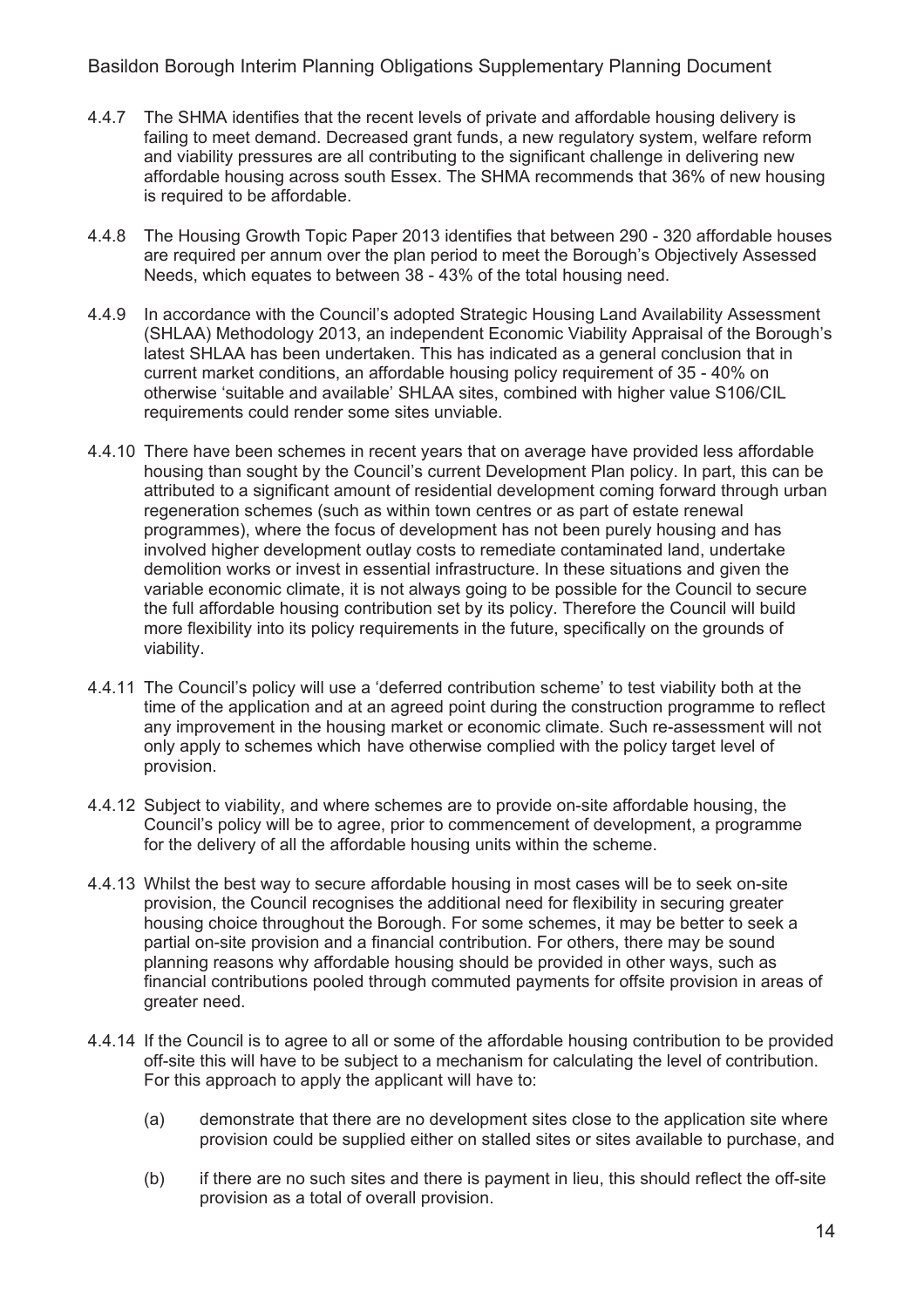#### **4.5 Policy**

- (i) The Council will seek provision equivalent to 36% of dwellings in Basildon Borough to be affordable over the plan period 2011-2031 to meet objectively assessed affordable housing needs.
- (ii) Affordable housing will be required on all sites of 10 units or more, or on land of more than 0.2ha at a provisional level of 36%, subject to viability appraisal. The affordable housing tenure split and unit sizes will be as defined as required to meet local needs and priorities within the Housing Market Area as established in the Council's periodically reviewed Housing Strategy.
- (iii) All affordable housing should be provided within the development site. However, where it can be demonstrated that other sound planning reasons exist for not doing so, either of the following alternatives will apply:
	- (a) Partial on-site provision and a financial contribution; or
	- (b) A full financial contribution in lieu of no on-site provision.
- (iv) A commuted payment up to 36% provision will be sought on sites where it is determined that it is not possible to deliver 36% affordable housing on-site. The Council will establish and periodically review a Commuted Payment methodology in its Housing Strategy.
- (v) Proposals for provision of less than 36% must be justified by a viability appraisal which will be independently assessed. Where grounds of viability can be demonstrated to justify provision below the policy threshold, the Council will require the shortfall to be treated as a 'deferred contribution'. The Council will then require a subsequent viability assessment to be undertaken when the scheme is completed and largely occupied and, should viability have improved since the previous viability assessment results were validated, the Council will seek a further payment up to the maximum of the deferred contribution.
- (vi) In line with Core Policy 13 the design and layout of the affordable housing should be in a sustainable form, delivering a development that avoids the concentration and grouping of the entire affordable housing provision to one part of the site.
- 4.5.1 In relation to (iv) above the Council has produced a Development Viability Appraisal Checklist which sets out the documents and information that will be required to be submitted by any developer seeking to provide less than the 36% policy requirement. This is included as an appendix to this document and will be reviewed regularly to ensure it is up to date and conforms with national guidance. All relevant applications that propose less than 36% affordable housing will be required to provide all the information specified in the checklist.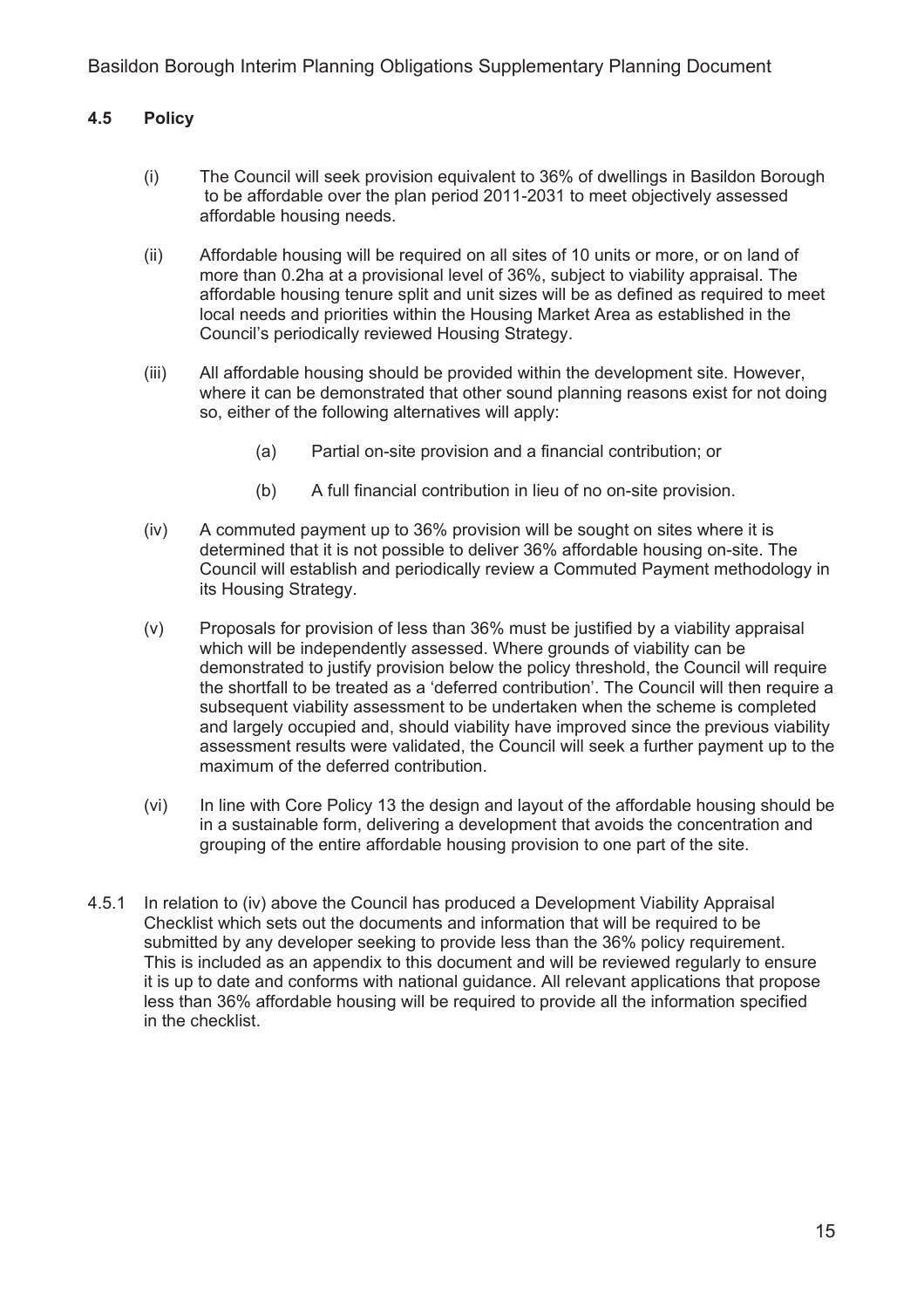#### **5.0 Community Facilities**

#### **5.1 Introduction**

#### **Government Guidance**

5.1.1 Paragraph 70 of the NPPF seeks to deliver social, recreational and cultural facilities and services needed by the community. It requires planning authorities to plan positively for the provision and use of shared space, community facilities and other local services to enhance the sustainability of communities and residential environments. The Council's view is that new development will only create successful and sustainable communities where suitable social and community infrastructure is in place to meet the needs of residents.

Local Guidance and Emerging Local Plan

- 5.1.2 The CSRPOR was informed by a number of technical studies and collaboration with local infrastructure providers. The Infrastructure Baseline Report 2013 provides an initial appraisal of the existing social facilities in the Borough and this will in due course inform the preparation of an Infrastructure Delivery Plan (IDP). Meanwhile the baseline report provides an evidence base to help determine the contributions that may be required for community facilities.
- 5.1.3 Core Policy 18 of the CSRPOR relates to education, community, leisure and cultural facilities. There are two elements of the proposed policy that are relevant to the provision of community facilities. These are (e) and (g) which state:
	- (e) Requiring all new developments that will increase demand for social, leisure and cultural facilities to contribute towards providing new facilities where there is a need created by the development; or to enhance existing facilities in the vicinity to meet expanding needs in accordance with the Council's relevant standards. For larger developments this may also include the provision of land and/or buildings.
	- (g) Facilitating the efficient provision of multi-purpose community facilities that could provide a range of compatible health, community or leisure services, in accessible locations, for the varied communities they serve.

#### **5.2 What is a community facility?**

5.2.1 For the purposes of this guidance a community facility is defined as a building or space where community led activities for community benefit are the primary use and the facility is managed, occupied or used primarily by the voluntary and community sector. Community facilities can be located in a wide range of venues. These can include purpose-built structures such as community centres and village halls, as well as adapted venues, including: historic listed buildings, converted houses, flats, shops, scout huts and rooms or halls attached to faith buildings.

#### **5.3 Why are community facilities important?**

- 5.3.1 Community facilities are a key factor in the development of sustainable communities. Two of the fundamental components of a sustainable community are:
	- 1. Ensuring a community is well served with public, private, community and voluntary services that are appropriate to peoples's needs and accessible to all.
	- 2. Fair, tolerant and cohesive with a strong local culture and other shared community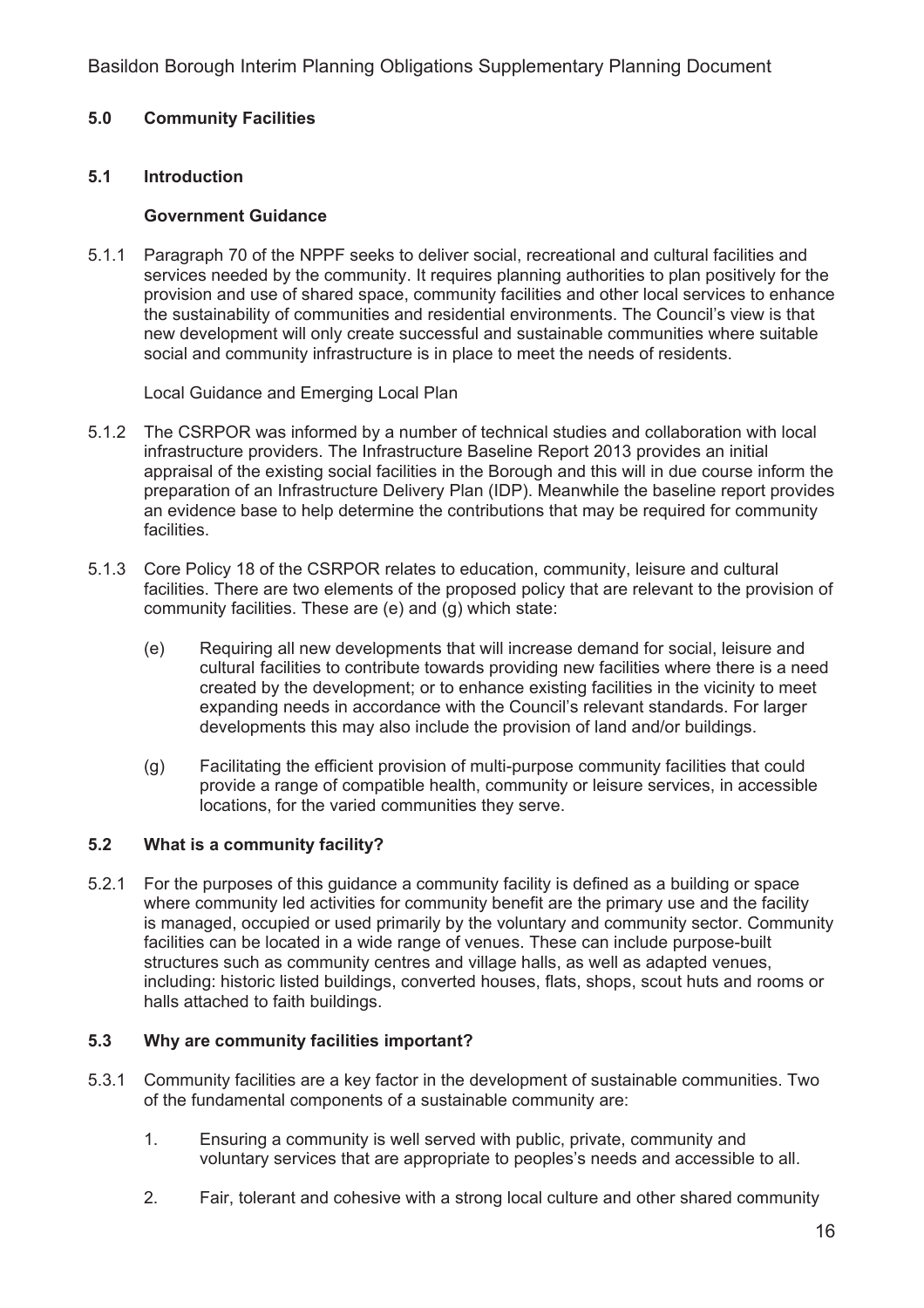activities.

- 5.3.2 They are important for the communities they serve because they enable volunteering, the establishment of community groups and are the means by which local residents can be genuinely empowered. For example a community centre can host residents meetings, pre school groups, toddler groups, adult education classes, social gatherings and services that address a range of social needs. Providing these facilities at a local level, in convenient locations, increases their accessibility for users and reduces the need to travel. These facilities further raise quality of life creating community cohesion, reducing isolation, reducing fear of crime and creating opportunities for information sharing and participation in community activity.
- 5.3.2 It is in the community's interest that we protect, improve and upgrade the existing community facilities and provide additional facilities in areas where there are not enough. This will ensure there is a range of community facilities available across the Borough. In the interests of sustainability and cost efficiency, it may be appropriate to re-use unoccupied existing buildings or increase usage out-of-hours of buildings used only during certain times.
- 5.3.3 When new residential development occurs consideration needs to be given to the capacity of existing facilities and any impact this development will have on existing provision.

#### **5.4 How is a community facility need identified?**

- 5.4.1 There are a variety of ways in which the Council identifies community facility need. These include needs assessments, regular consultation with key community groups and audits of existing facilities.
- 5.4.2 In addition a number of studies have been undertaken to inform both the Core Strategy Preferred Options Report 2012 and the Revised Preferred Options Report 2014. These include the Basildon Borough Local Development Framework - Topic Paper TP7 'Community Infrastructure' (February 2012) and the Infrastructure Baseline Report 2013.
- 5.5 When is a contribution required?
- 5.5.1 For large scale development of 500 + new units it will be a requirement to include the provision of indoor space which provides flexible use for the community. Such facilities that should be considered are:
	- (i) The inclusion of a multi-use space for community groups and clubs to use e.g. village halls.
	- (ii) The ability, or otherwise, of nearby existing facilities to serve the community.
	- (iii) The individual needs and requirements of the locality.
- 5.5.2 It may also be the case that where a number of development sites come forward within a settlement or town within the Borough there will be a requirement for them each to contribute towards one larger indoor facility.
- 5.5.3 As part of the Section 106 Agreement a nominated partner or organisation will be required to be identified as the future operator/manager of the building or space. This could be a Parish Council, Charity or other community group.

#### **5.6 At what point in a development will the contribution be required?**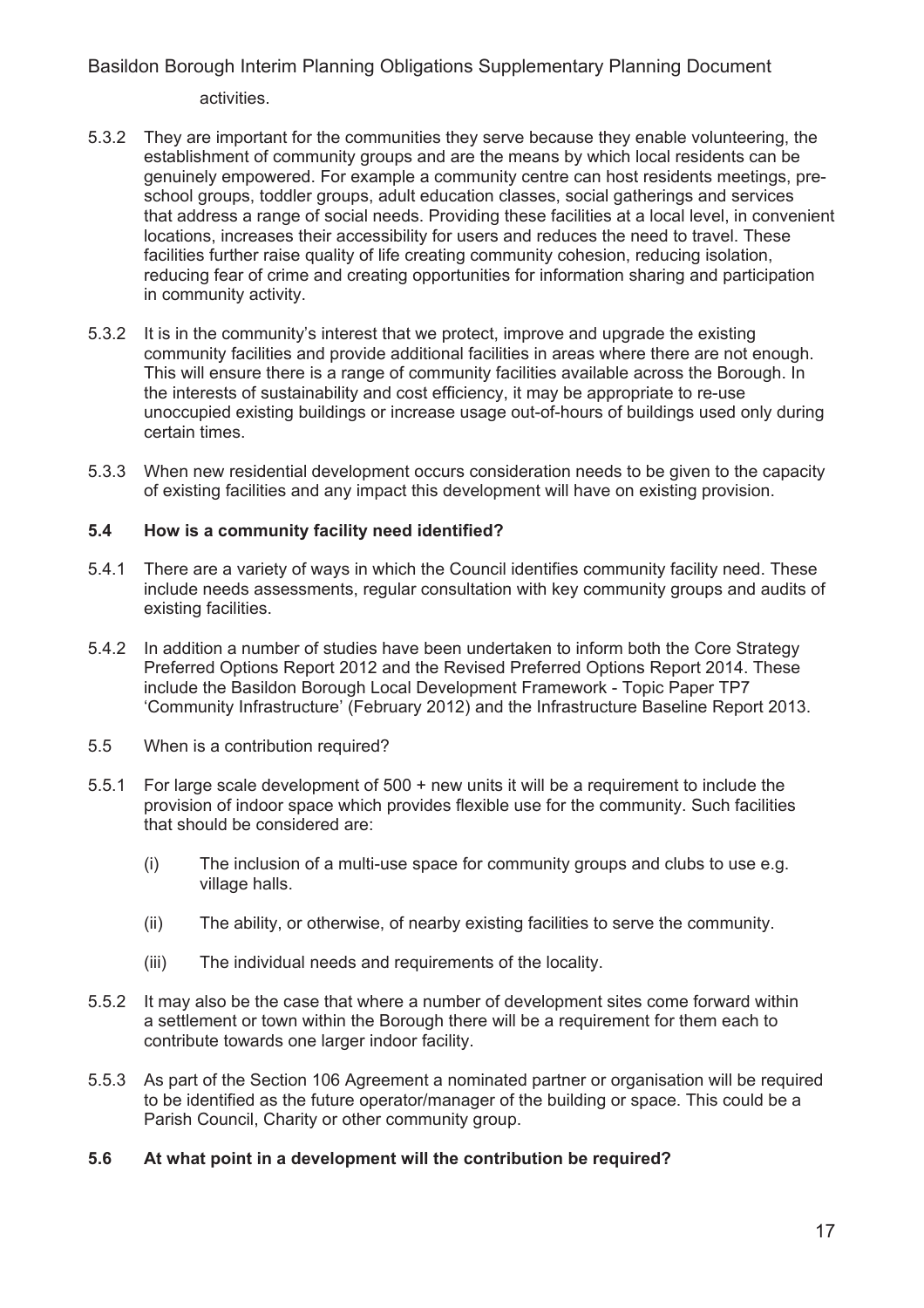5.6.1 The requirement for a contribution towards community facilities and when it is to be provided will be specified in a legal agreement.

#### **6.0 Education and Life Long Learning**

#### **6.1. Introduction**

6.1.1 Basildon will see significant growth in population over the next twenty years and it is important that education provision matches that growth. The Council's Community Strategy recognises that educational attainment at both primary and secondary level within Basildon Borough falls below the Essex average. It is important therefore that new growth in the Borough is accompanied by improved education provision.

#### **6.2 Government Guidance**

6.2.1. Paragraph 73 of the NPPF, states that the Government attaches great importance to ensuring that a sufficient choice of school places is available to meet the needs of existing and new communities.

#### 6.3 **Local Guidance and Emerging Local Plan**

- 6.3.1. The level of population growth proposed in the CSRPOR will require significant improvements to existing educational facilities throughout the Borough. The evidence used to prepare the CSRPOR has identified that there are issues with regard to the expansion of primary and secondary educational provision in Basildon, Billericay and Wickford over the plan period. The report 'Commissioning School Places in Essex' provides some forecasts for the expected changes, but does not fully consider the implications of growth in the Borough that arises from the Core Strategy proposals. Therefore the Council has established a collaborative working arrangement with Essex County Council, the Local Education Authority (LEA), to develop a comprehensive plan for school places across the plan period.
- 6.3.2 Where appropriate, the Council will seek contributions for the provision of new educational facilities or improvement to existing facilities where there is a need created by the development, in consultation with Essex County Council as the Education Authority. For major residential development this may include a requirement for new educational facilities as part of the development. Specific requirements will in due course be set out in the Borough's Local Development Plan and Infrastructure Delivery Plan. Meanwhile any major development proposals which include significant residential uses will be assessed on whether there is a need for new educational facilities to support the development.
- 6.3.3 Core Policy 18 of the CSRPOR states in relation to education that the Council will:
	- (a) Seek improvements to educational facilities including the relocation of South Essex College into PADC1 (Basildon town centre) and the provision of new or expanded primary and secondary schools as part of the Policy Areas for Development and Change.<sup>2</sup>
	- (b) Support the delivery of appropriate training schemes and apprenticeships with local schools and colleges and improving educational standards to match qualifications and skills to local jobs (in line with Core Policy 7).

<sup>&</sup>lt;sup>2</sup> These are the areas proposed for urban extensions.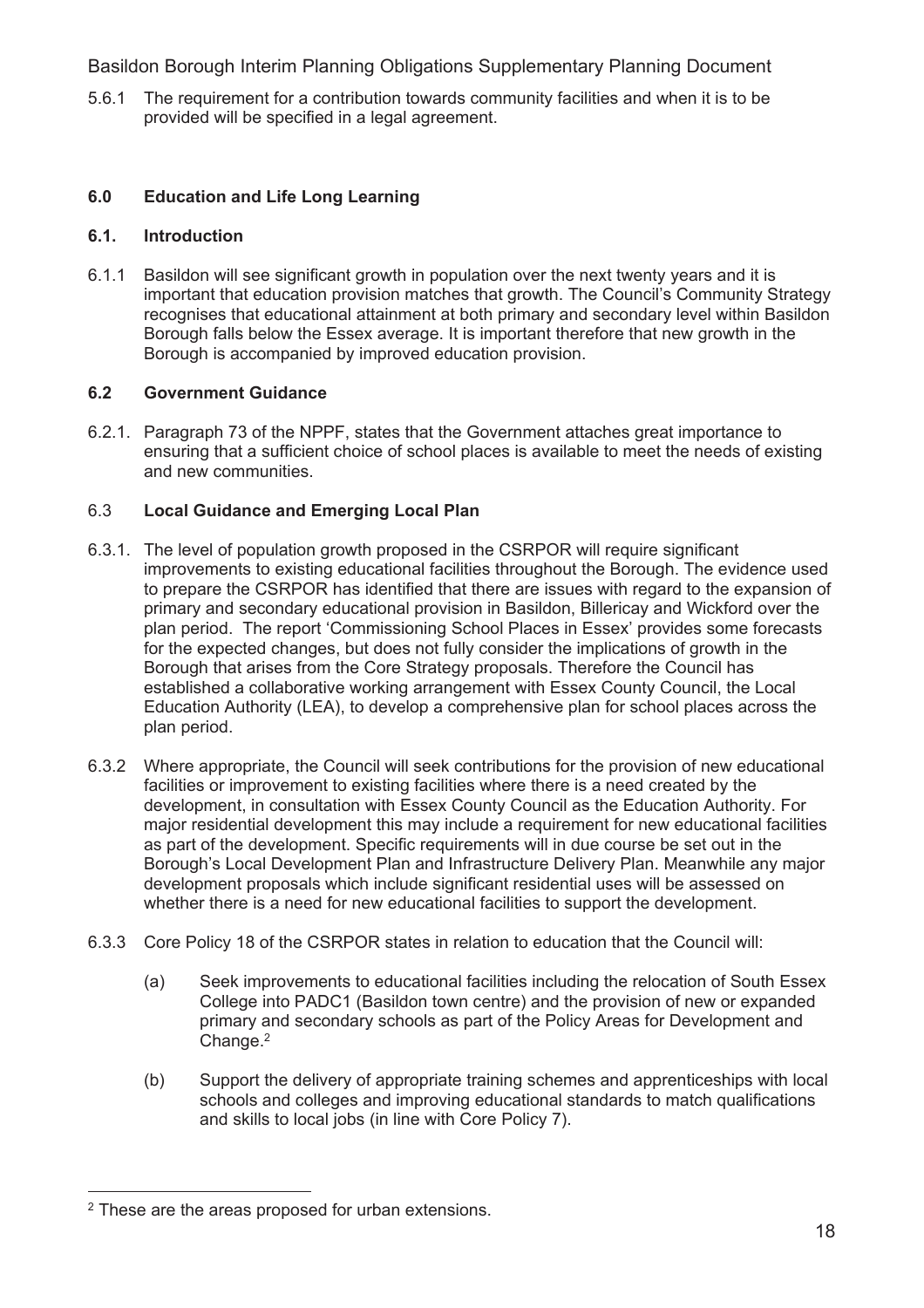6.3.4 Section 106 obligations for new school provision will be considered on a case by case basis. This will be done in conjunction with Essex County Council in their role as the Education Authority. ECC have had a Developer Infrastructure Contributions Guide in place since 2010 and consulted on an updated version in early 2015. These documents will form the basis for the negotiations on the level of contributions required to support proposed development.

#### **6.4 At what point in a development will the contribution be required?**

6.3.1 In order to deliver the infrastructure in time to serve residents moving to the new development, it will usually be necessary for contributions to be made prior to commencement. On large developments it may be possible to agree phased payments, timed to coincide with different stages of project delivery.

#### **6.5 Further Information**

- 6.5.1 Details of the criteria that any new school or pre-school site must meet are set out in Essex County Council's 'Education Contribution Guidelines Supplement' which is available to download from Essex County Council's website.
- 6.5.2 Where appropriate Section 106 Agreements will seek to secure a community use agreement for the public use of school sports facilities. It should be noted that Sport England's 2012-17 Youth and Community Strategy includes goals relating to schools opening up, or keeping open, their sports facilities for local community use. Sport England also offer a range of Design Guidance and advice to maximise the public benefit of community use of sports facilities on education sites.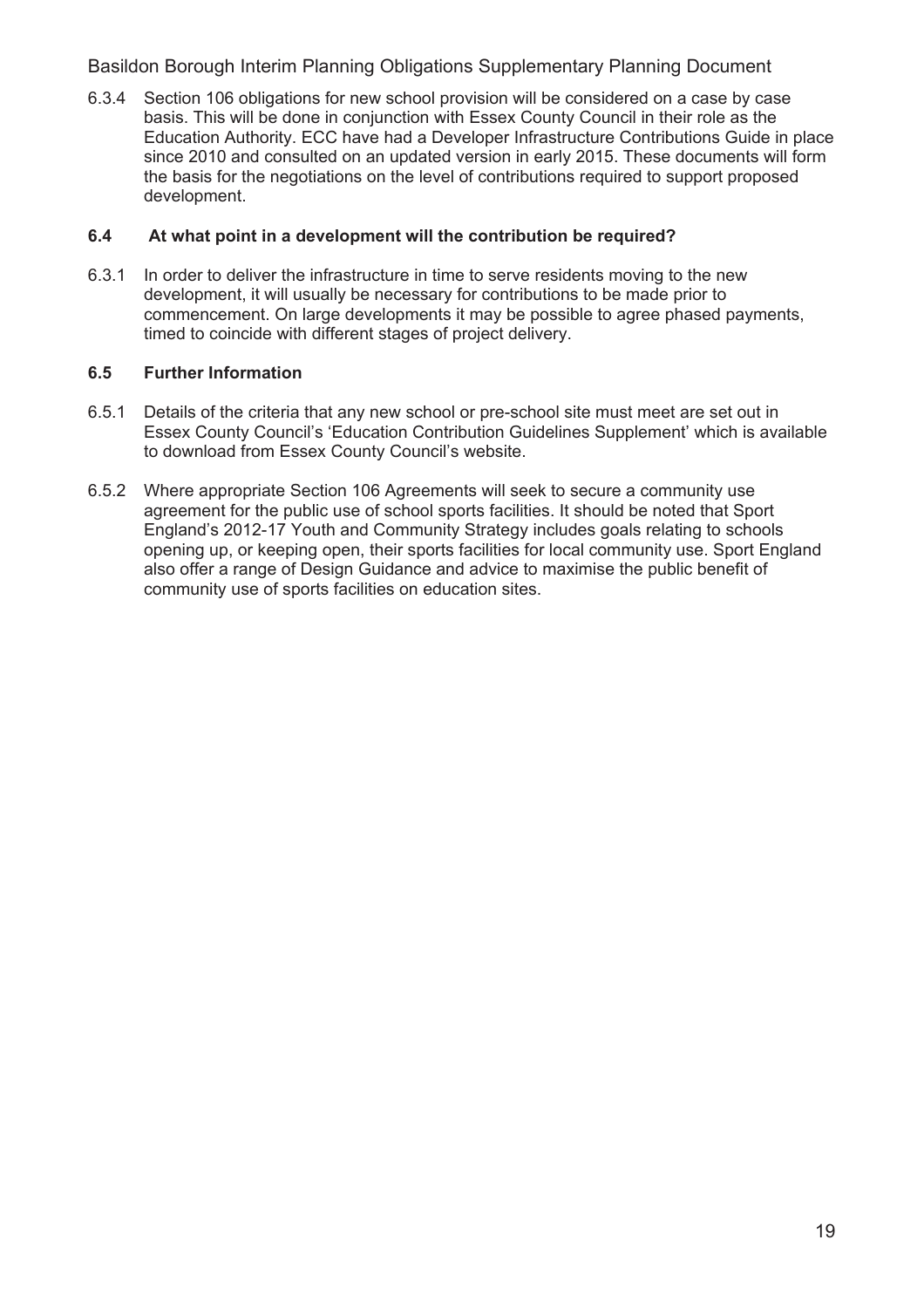#### **7.0 Flood Protection & Water Management**

#### **7.1. Introduction**

7.1.1 Flooding is a natural hazard but through effective long term planning the Borough can adapt and manage the risks associated with flooding so as to better protect people and places. This is particularly important as the likelihood of flooding is expected to increase, both in scale and frequency, in the future as a result of a changing climate. In order to tackle flooding across the Borough it is important to understand the complex causes and then take co-ordinated action.

#### **7.2 Government Guidance**

7.2.1 Section 10 of the NPPF deals with the challenge of climate change, flooding and coastal change. It states that planning authorities should adopt proactive strategies to mitigate and adapt climate change, taking full account of flood risk, coastal change, water supply and demand considerations.

#### **7.3 Local Guidance and Emerging Local Plan**

- 7.3.1 The primary mechanism for flooding within the Borough is defined in the Strategic Flood Risk Assessment (SFRA), as pluvial flooding in the urban centres of Basildon, Billericay and Wickford, which leads to high levels of surface water run-off that drainage systems cannot cope with and often coincides with fluvial flooding associated with the River Crouch and its tributaries.
- 7.3.2 There is also a residual risk of flooding from tidal sources in the southern part of the Borough, close to Vange Creek and East Haven Creek which are part of the tidal estuary of the River Thames. Whilst there are significant flood defences in the form of sea walls along the southern edge of the Borough and two mechanical flood barriers providing a high standard of protection, there is still a residual risk to parts of the Borough in the event of a barrier failing or the flood defence walls being breached by the sea.
- 7.3.3 Where development is located in close proximity to the River Crouch, its tributaries or other main river, and is part of the functional floodplain in the Borough the Council will require it to be managed, and flood risk off-set with suitable drainage and/or flood defence mitigation in accordance with the South Essex Strategic Flood Risk Assessment and Surface Water Management Plan to the agreement of the Water Authority, Environment Agency and Lead Local Flood Authority (LLFA) as appropriate. Where it is necessary and possible, the Council will seek financial contributions towards watercourse restoration, floodplain improvements in consultation with the Environment Agency and other relevant bodies. The Council will also seek contributions from development where improved public access to river corridors can be secured as part of the Borough's Green Infrastructure network in association with Core Policy 10.
- 7.3.4 Core Policy 16: Flood Risk and Drainage Management states that:

 The Council will work in partnership with the Water Authority, Environment Agency, Essex County Council (Lead Local Flood Authority and SuDS Approval Body) and other relevant flood risk management authorities to ensure that flood risk within the Borough is effectively managed by:

 C) Requiring development to provide appropriate flood alleviation measures or financial contributions to assist in the maintenance or expansion of existing drainage infrastructure, where necessary;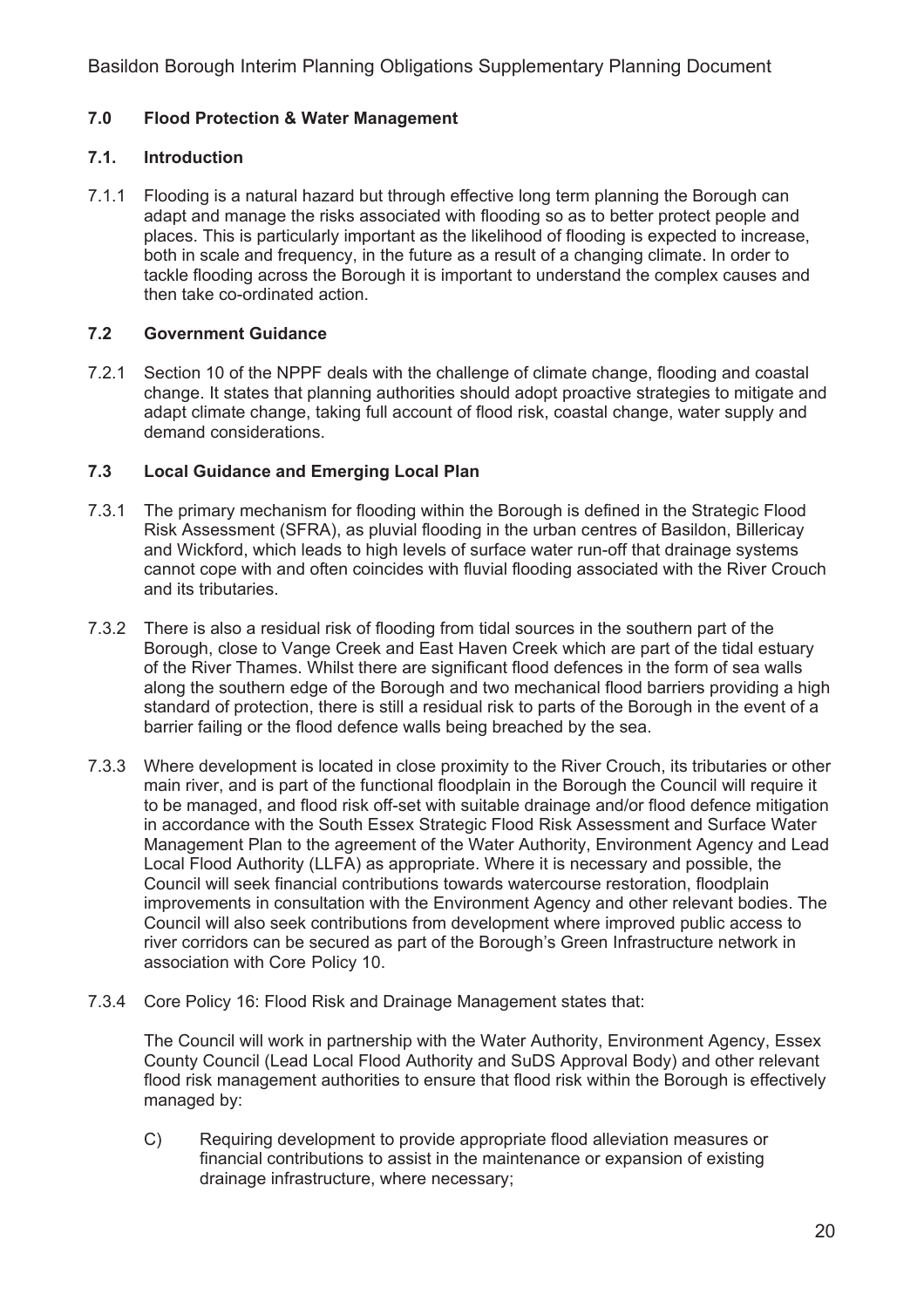- D) Taking every opportunity where development lies in close proximity to river corridors or the functional floodplain to seek river restoration and/or floodplain improvements as part of the development and/or through financial contributions; and
- E) Safeguarding areas that provide important surface water and other flood risk management functions for the local or wider area. Where this is not possible the proposed development will be expected to provide water storage of the equivalent size to that which is lost within the development in a suitable location to the satisfaction of the Environment Agency and LLFA.
- 7.3.5 It is expected that developers will meet the costs of the direct impacts of their development on local drainage and flood risk management through appropriate planning obligations. These will be sought where the development requires;
	- (i) Off-site management of surface water to ameliorate the impact of the development on the capacity of the waste treatment works within the Borough.
	- (ii) Off-site management of surface water to ameliorate the impact of the development on the risk of flooding to other properties nearby having particular regard to the Critical Drainage Area boundaries identified in the South Essex Surface Water Management Plan - Phase II, III & IV (April 2012).
	- (iii) Off-site works to manage any potential increase in the risk of flooding from tidal or fluvial sources arising from the development proposed to properties nearby.
- 7.3.6 As the Lead Local Flood Authority, Essex County Council has produced the Surface Water Management Plan, referred to above, that includes measures to prevent flood risk and improve resilience against, extreme rainfall. There may be instances where individual sites come forward for development, which in turn raise issues of flood risk or water management. If these cannot be addressed on site or by way of condition, it is anticipated that a Section106 Agreement may be needed. These may cover sustainable drainage techniques or features and other issues such as:
	- \* Green Roofs
	- \* Infiltration trenches/drains
	- \* Ponds and wetlands
	- \* Adoption of surface water drainage systems
	- \* Financial arrangements for the management of surface water drainage systems
	- \* Access and use restrictions/assurances

#### **7.4 Timing/Trigger for payment or provision of works**

- 7.4.1 The Section 106 Agreement will require the nature of the works to be undertaken to be agreed by the Council, and appropriate contracts to be in place to secure the delivery of off-site work before the commencement of development. This will include securing the agreement of the relevant landowners as well as appropriate agreements from the local drainage company and/or relevant regulatory bodies.
- 7.4.2 On-site infrastructure may also be provided to alleviate the risk of flooding, and reduce impacts on drainage infrastructure. This will normally form part of the detailed matters submitted and agreed through a planning condition. However, the ongoing maintenance of on-site infrastructure may need to be subject to a Section 106 Agreement.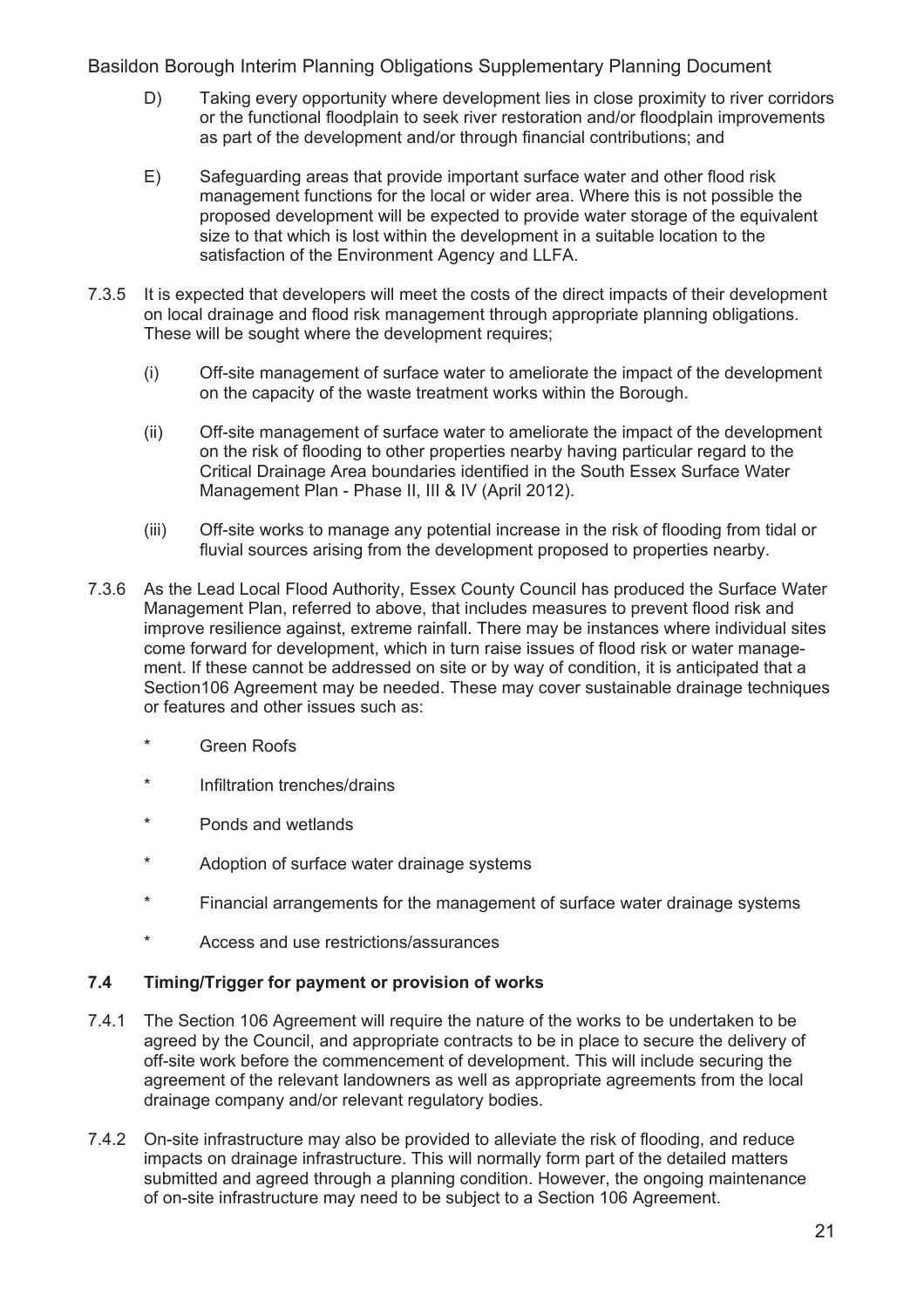- 7.4.3 In order to ensure delivery of drainage and flood risk management infrastructure in line with the delivery of development, any financial planning obligations must be paid when development commences in order to accommodate the impacts of the development.
- 7.4.4 If the developer is undertaking the physical works themselves, then this must be completed before any part of the development is occupied or used for the first time. The Section 106 Agreement will set out the phasing requirements for planning obligations related to drainage and flood risk management infrastructure.

#### **7.5 Maintenance of flood risk management and drainage infrastructure**

- 7.5.1 Off-site infrastructure will need to be maintained in order to ensure it continues to operate effectively. Additionally, some developments will incorporate on-site flood risk management and drainage infrastructure which will require maintenance beyond the normal timeframe of development.
- 7.5.2 The developer may be able to get this infrastructure adopted by the local drainage company if it meets their specifications. Where this cannot be achieved, the developer will need to put in place mechanisms to ensure the ongoing maintenance and effective operation of the infrastructure in perpetuity.
- 7.5.3 Due to the time limited nature of planning conditions, it is considered appropriate for a clause within a Section 106 Agreement to be used to secure the ongoing maintenance of flood risk management and drainage infrastructure for both off-site and on-site provision. Normally the section 106 Agreement will require either:
	- (a) The developer to enter into an agreement with the statutory wastewater undertaker to adopt the flood risk management or drainage infrastructure before any part of the development is occupied/used for the first time; or
	- (b) The developer to prepare a management plan for the flood risk management or drainage infrastructure, to be agreed by the Council; and to put in place the mechanisms to deliver ongoing management of the infrastructure before any part of the development is occupied for the first time.
- 7.5.4 Due to the unpredictable nature of flood risk and drainage issues which mean an incident of flooding could occur at any time, later implementation of such maintenance is not considered acceptable.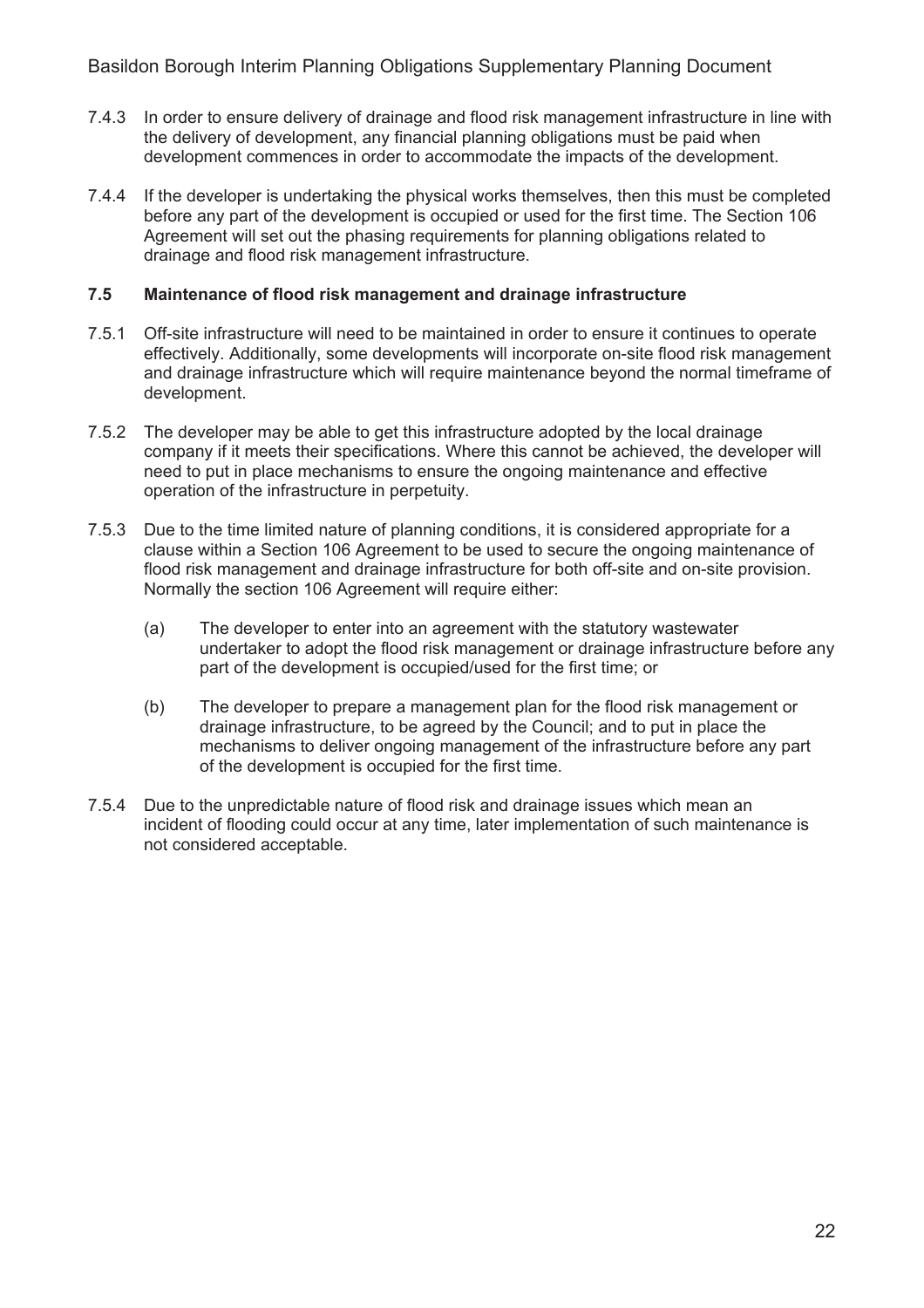#### **8.0 Health Services**

#### **8.1 Introduction**

8.1.1 The Basildon Borough Community Strategy 2012-2036 identifies good health services as being the second most important factor in making somewhere a good place to live. When considering the development of new services, residents would like health facilities concentrated in accessible locations with a broad range of provision distributed throughout the built up areas.

#### **8.2 Government Guidance**

- 8.2.1 Paragraph 171 of the NPPF states that local authorities should work with public health leads and health organisations to understand and take account of the health status and needs of the local population.
- 8.2.2 Paragraph 001 of the Health and Wellbeing section of the NPPG states that local planning authorities should ensure that health and wellbeing, and health infrastructure are considered in local and neighbourhood plans and in planning decision making.
- 8.2.3 Paragraph 002 includes a reference to the fact that the healthcare infrastructure implications of any relevant proposed local development have been considered.

#### **8.3 Local Guidance and Emerging Local Plan**

8.3.1 Core Policy 17 of the CSRPOR relates to Health and Well-Being and states that:

#### Health and Well Being

 The Council will help to improve the health and well-being of the Borough's communities and reduce health inequalities in the Borough by:

- A) Supporting the provision of new and improved facilities for community-based health care where such improvements are needed and taking opportunities to co-locate with other services wherever practicable;
- B) Supporting the development and enhancement of the Borough's acute health care provision and the supporting infrastructure needs at Basildon & Thurrock University Hospital's main campus at Nethermayne, Basildon and any other acute health care development as appropriate;
- C) Supporting the provision of Green Infrastructure, in line with Core Policy 11, and the positive design and layout of proposals, in line with CorePolicy 13; and
- D) Requiring a Health Impact Assessment (HIA) to be submitted in support of all development proposals for which an Environmental Impact Assessment is required showing, as far as reasonably practicable, how the proposals will limit their impact on health and well being through mitigation or planning obligations.
- 8.3.2. The Infrastructure Capacity Baseline Study prepared as evidence for the CSRPOR includes comments received from the NHS Basildon and Brentwood Clinical Commissioning Group (CCG) and the South Essex NHS Partnership Trust.
- 8.3.3. In relation to GP services, the CCG states that usual capacity would require 1 full time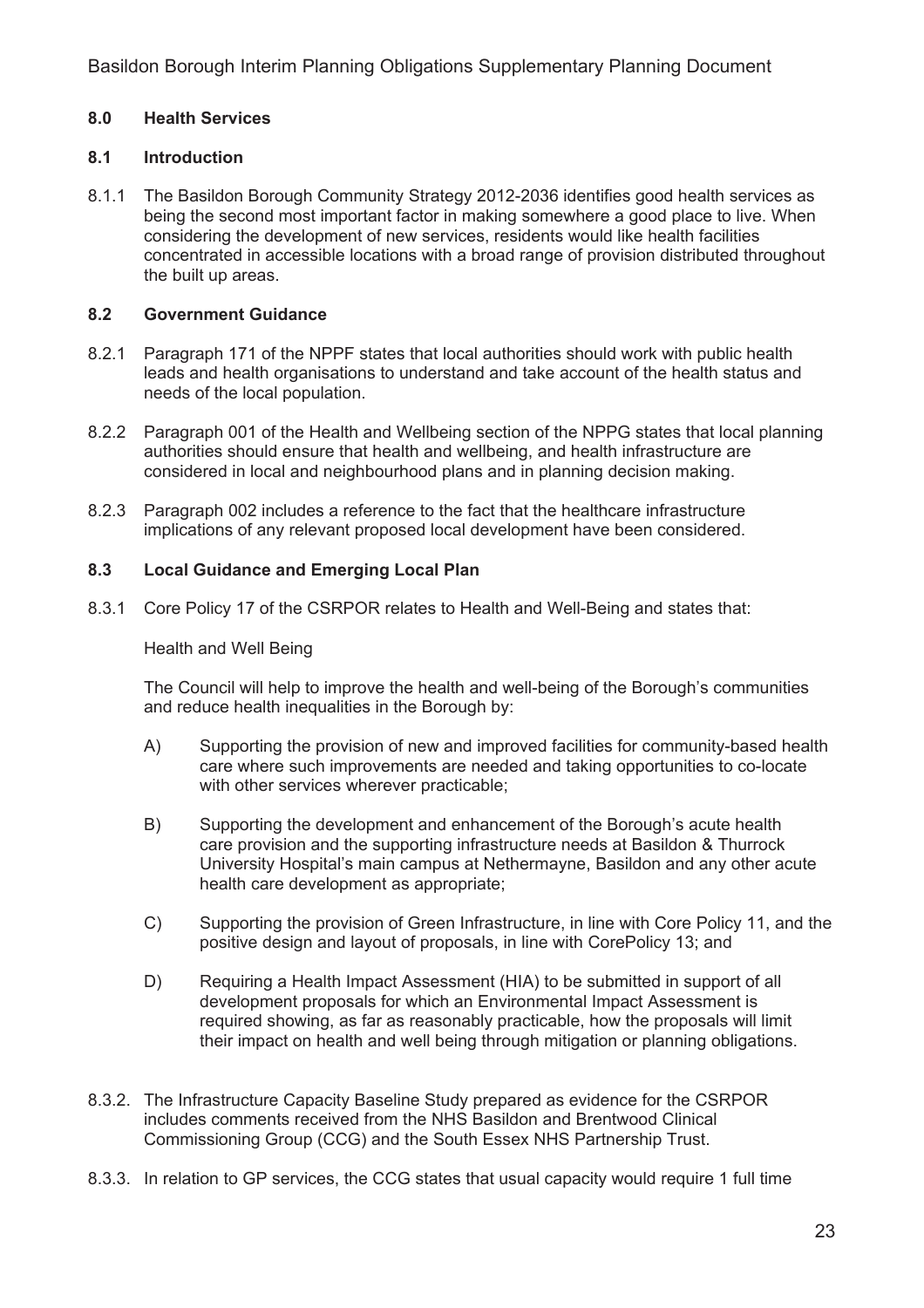GP for every 2,000 new residents, notwithstanding that there may be some capacity within existing GP practices. GP services are very location specific, so any capacity would need to be local to the development, for the provision to be meaningful. For each new GP required, it is estimated that a further 80-100m2 of space would be required to accommodate each GP and supporting/utility services, either in existing or new premises.

- 8.3.4 The CCG were also asked to comment on the implications if the development shown in the CSRPOR were to come forward in the numbers shown on the plan within each Proposed Area of Development and Change (the "PADCs"). The CCG confirmed that it would have a number of implications and lead to the requirements which are set out below.
- 8.3.5 A maximum of 5,788 dwellings are shown within PADCs 13-18 to the east of Basildon and Wickford. Based on an assumption of a proposed 5,788 dwellings with 2.5 occupants each, for broad locations 13-18, this would represent a total population increase of 15,000 at these locations and would be likely to necessitate provision of new primary care premises. A practice of approximately 1200m2 would be needed to accommodate population growth of this size.
- 8.3.6 For broad locations 10-12 to the west of Wickford, this may require development of existing premises, or progressing proposals for a new Wickford Health Centre which has been in the planning stages for some time.
- 8.3.7 For broad locations 1-9 around Billericay this would mean a possible increase of approximately 8,000 patients and it is unlikely that existing capacity will accommodate this many new patients. Options for providing sufficient capacity include redeveloping an existing practice and relocation to a new site or a new stand-alone practice. For either option, the assumption would be that a minimum of a further approximately 500m2 space would be required.
- 8.3.8 Whilst the above comments were given in response to specific growth scenarios set out in the CSRPOR it indicates where the pressure points are in terms of health provision. Before the Council formally adopts a Local Development Plan in 2017 applications for significant residential development may still come forward and will be required to be assessed in relation to the need to contribute to improved local health provision. Where this is the case the level of provision will be calculated on a case by case basis in consultation with the local health providers.
- 8.3.9 Where a development generates the need for a primary healthcare facility, either on site or an improvement to existing local provision, it will be a requirement of a Section 106 Agreement.

#### **8.4 At what point in a development will the contribution be required?**

8.4.1 The timing for the provision of healthcare facilities will be considered on a case by case basis, with the specific requirements being set out within any Section 106 Agreement. It is likely to be linked to phases of a development, with facilities being required either upon a certain level of units being completed, or when a certain threshold of occupation at a development is reached.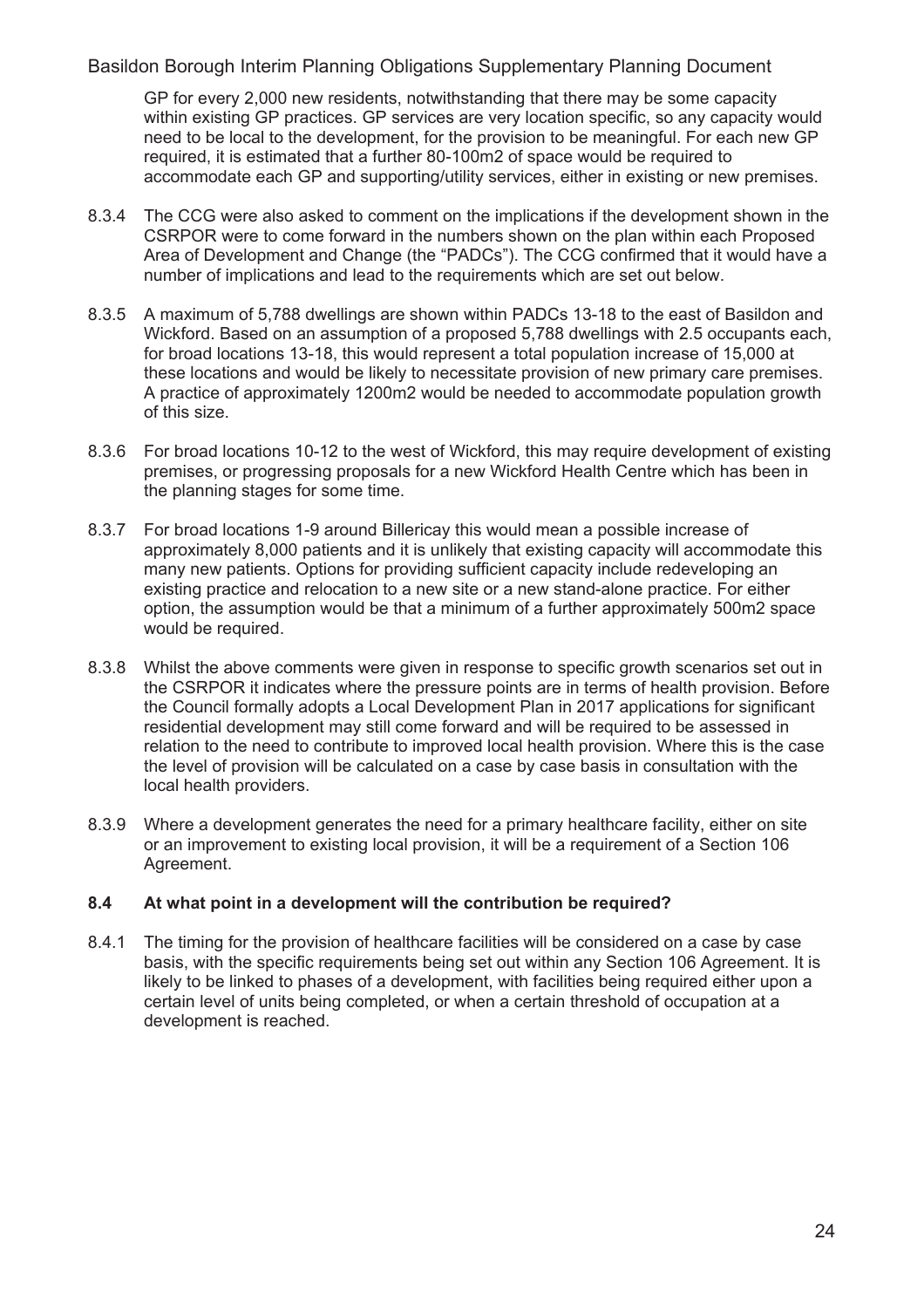#### **9. Highways, Access and Transport**

#### **9.1. Introduction**

9.1.1. Section 4 of the NPPF requires the planning system to promote sustainable transport. The provision of viable transport infrastructure necessary to support sustainable development is important in facilitating sustainable development. It also makes an important contribution towards the wider sustainability and health objectives of the Government.

#### **9.2 Local Guidance and Emerging Local Plan**

9.2.1 Policy BAS T5 of the 2007 Saved Policies from the 1998 Basildon District local plan states that:

 The Council will encourage the improvement of facilities at public transport interchanges, with particular reference to adequate and convenient commuter car parking, secure cycle parking, taxi ranks and bus lay-bys, and maneuvering areas.

- 9.2.2. Core Policy 19 of the CSRPOR relates to transport infrastructure and states that:
	- (a) In order to secure the long term future and viability of the Borough, and to allow for the increased movement of people and goods expected, the council will work with partners, neighbouring authorities and transport providers to improve accessibility across the Borough, improve safety and quality of life for residents and reduce the Borough's carbon footprint.

Over the Core Strategy period the Council will seek:

- (b) Appropriate provision for works and/or contributions will be required towards providing an adequate level of accessibility by all modes of transport and mitigating the impacts on the transport network, in accordance with Core Policy 20.
- (h) To minimise the negative impacts of transport including air and noise pollution and road safety through requiring developers to implement Travel Plans, implementing demand management, improving existing transport infrastructure, provision of new transport infrastructure and appropriate parking for bicycles, cars and other vehicles.
- 9.2.3 To help prepare the CSRPOR the Council commissioned Essex County Council as the Highway Authority to undertake detailed modelling of the Borough's existing highway network to create a base position for 2011. This information was used to model different growth scenarios to predict the likely outcome in 2031 if all the development proposed in the CSRPOR were to be implemented together with the background growth that will be generated from outside the Borough. This information has been used to help formulate the preferred option and the broad locations for development in the CSRPOR.
- 9.2.4 The results of this work showed that parts of the road network in the Borough are operating at or near capacity, making it vulnerable to congestion incidents which can quickly impact on other routes. This results in queuing at some junctions and interchanges at peak times and unreliable journey times for car and public transport users.
- 9.2.5 Before submission of the Local Plan to Examination-in-Public, the Council will continue to work with Essex County Council and the Highways Agency to identify suitable and appropriate mitigation measures to improve capacity and reduce congestion on the road network in the Borough. The Council will seek the appropriate highway mitigation measures before development can take place and there will be a requirement for new development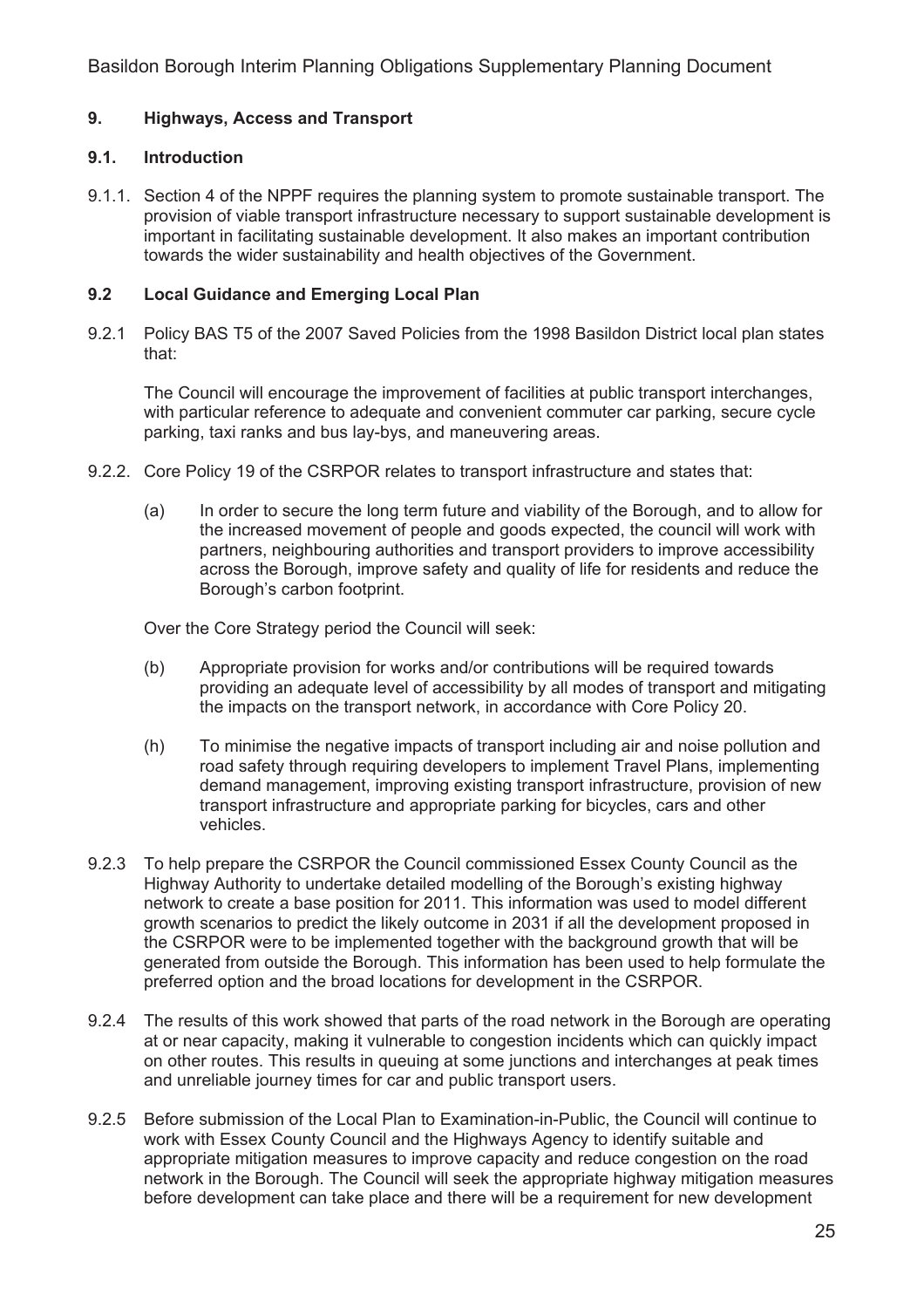to contribute towards the costs of the works.

- 9.2.6 All development proposals will be assessed on their own merits in relation to the impact they have on the highway network. There are no types of development which are exempt from such highway infrastructure obligations. Development proposals need to mitigate their own impact through the provision of appropriate mitigation measures. These may include:
	- (i) Works to footways/cycleways
	- (ii) Raised kerbs
	- (iii) New junctions
	- (iv) Access roads within the site
	- (v) Link roads
	- (vi) Traffic Regulation Orders, e.g. to impose waiting restrictions
	- (vii) Traffic lights
	- (viii) Pedestrian crossings
	- (ix) Signage
	- (x) Contributions to Car Clubs
- 9.2.7 The exact nature of the requirements will be agreed with Essex County Council as the Highway Authority. The exact nature of the requirements will be informed by work undertaken by Essex County Council in relation to modelling the development scenarios set out in the CSRPOR. This work identified where there would be problems created on the network by the proposed development. This is being taken further by the Highway Authority in that they are testing various mitigation scenarios to identify the works required to enable development in different areas to come forward.

#### **9.3 At what point in a development will the contribution be required?**

- 9.3.1 The developer is required to implement the agreed highway infrastructure works in such a way that the works can be adopted by the Highway Authority once it has been agreed that they are in an adoptable standard. In general, the developer is obliged to submit suitable detailed engineering drawings to the Authority prior to any commencement of the development on site, for the Highway Authority's approval.
- 9.3.2 Before occupation of a development, the developer is usually obliged to implement the approved scheme and the Highway Authority will issue a certificate of practical completion. The developer will still have responsibility for maintaining the highway works for a minimum of 12 months and to carry out any remedial works required since the issue of the certificate of practical completion. After the 12 month period, or when the remedial works have been satisfactorily completed, a certificate of adoption will be issued and the works adopted by the Highway Authority.
- 9.3.3 Developers will be required to pay fees to cover ECC's costs incurred in approving the detailed engineering drawings, and for inspecting the highway works and issuing the relevant certificate. Details of these fees are to be included in a Section 106 Agreement. Where appropriate a Section 278 agreement under the Highways Act can be entered into between the developer and the Highway Authority. This agreement enables a developer to carry out works on a public highway and is separate to a Section 106 Agreement. The full details of the processes will be set out in any relevant Section 106 or Section 278 Agreement.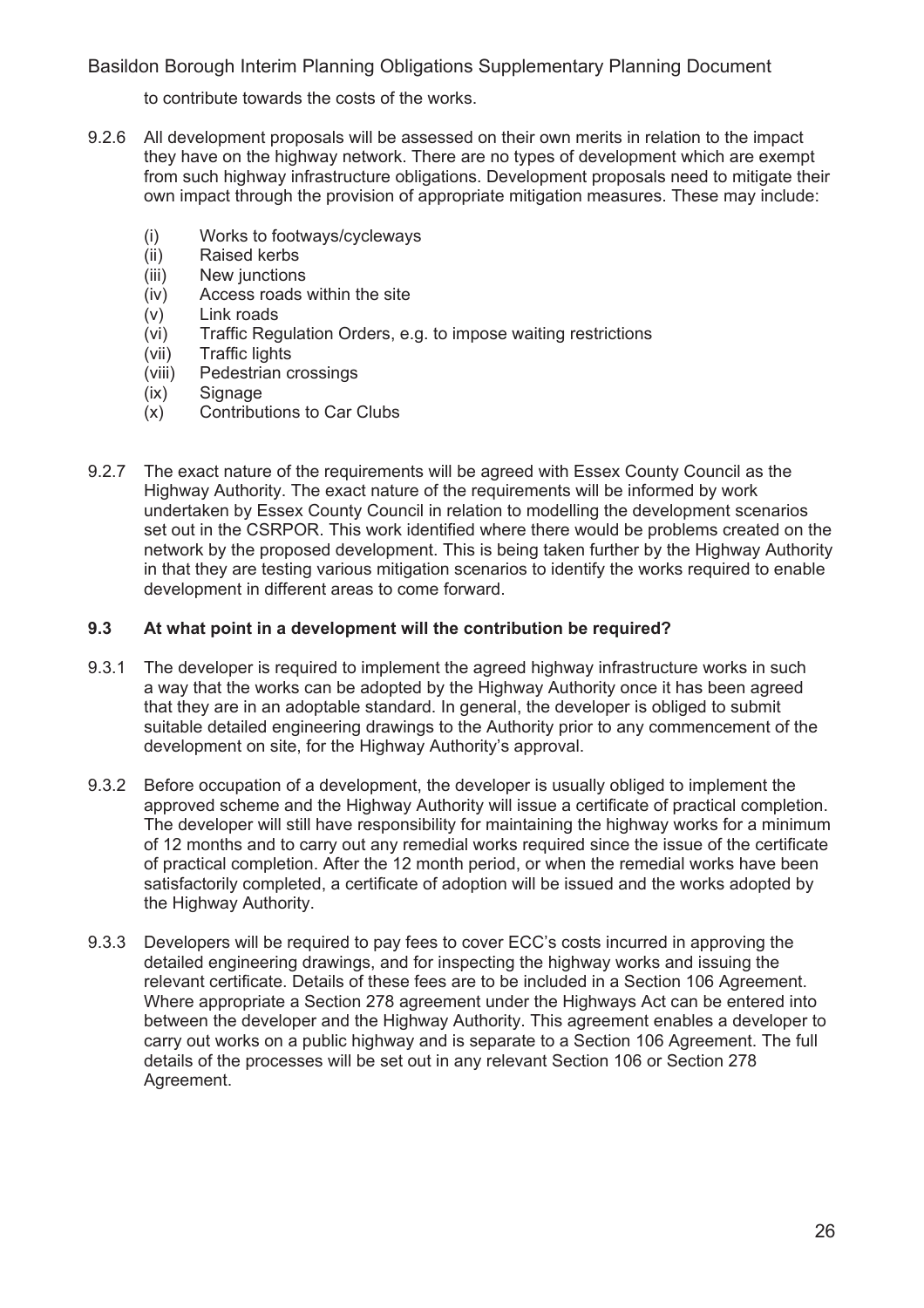#### **10.0 Landscaping (+ Public Realm Works)**

#### **10.1 Introduction**

- 10.1.1 Section 7 of the NPPF states that the Government attaches great importance to the design of the built environment. It is important to plan positively for high quality and inclusive design for all development, including individual buildings, public and private spaces and wider area development proposals.
- 10.1.2 Landscaping and public realm works may be necessary to make a development acceptable. For example, landscaping may be used to screen a development reducing its impact on the Green Belt, or perhaps reducing the impact of noise from a busy road on the proposed development. Landscaping may also be necessary to support ecology management plans, to manage flood risk, or simply to improve the amenity of an area or quality of the environment. Public realm works meanwhile may be necessary to ensure that a development is properly integrated into the wider urban environment.
- 10.1.3 The NPPG states that:

 One of the core principles in the National Planning Policy Framework is that planning should recognise the intrinsic character and beauty of the countryside. Local plans should include strategic policies for the conservation and enhancement of the natural environment, including landscape. This includes designated landscapes but also the wider countryside.

 Where appropriate, landscape character assessments should be prepared to complement Natural England's National Character Area profiles. Landscape Character Assessment is a tool to help understand the character and local distinctiveness of the landscape and identify the features that give it a sense of place.

 The Council has undertaken local landscape character assessments through the Landscape Character Assessments undertaken in 2013.

- 10.2 Local Guidance and Emerging Local Plan
- 10.2.1 Core Policy 13 of the CSRPOR relating to Design and the Built Environment states that:

 The Council will protect and enhance the quality and local distinctiveness of the Borough's built environment through high quality and inclusive design by:

- C) Requiring development to respond positively to the public realm, taking advantage of opportunities to improve the character and quality of the wider area and promoting the enhancement and protection of important local landmarks and gateways into the built environment.
- 10.2.2 For developments large enough to have public space within the site, most matters will be dealt with by planning conditions. Each case will be considered on its individual merits.
- 10.3 Public Realm Provision
- 10.3.1 Section 106 Agreements may require the following issues to be addressed in respect of on-site and off-site public realm improvements.
	- i) Improvements to paving and planting on public highway and other space directly adjoining the site.
	- ii) Bespoke planting and any associated paths and boundary treatment relating to the site.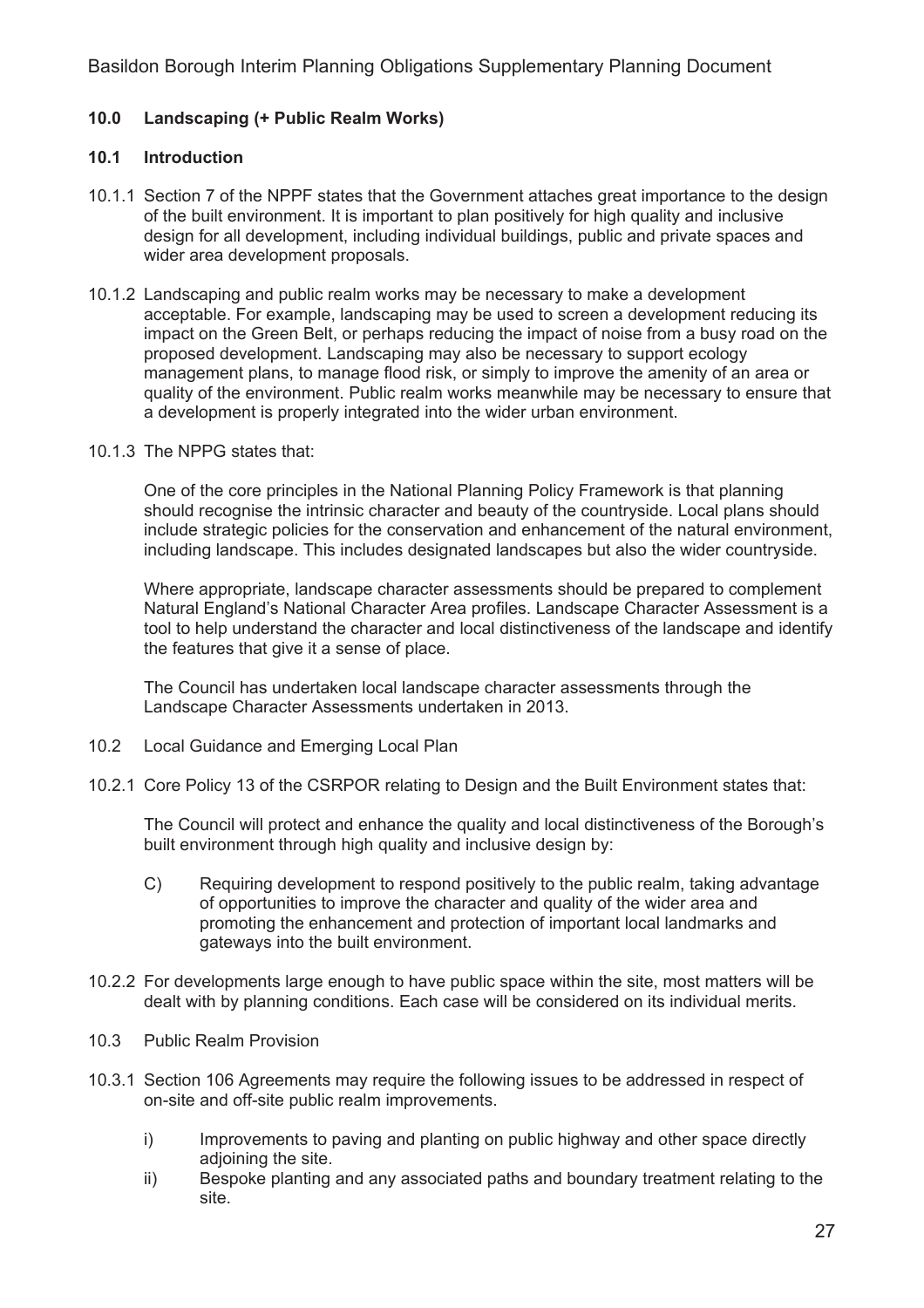- iii) Where a development site is adjacent to an open space and requires direct mitigation, e.g. to link the open space into the development or replacement boundary treatment to open space.
- iv) Where development proposals have a direct relationship with enhancements identified in the Basildon Town Centre Masterplan (and also Wickford and Pitsea Plans).
- v) Adoption of the improvements.
- vi) Financial arrangement for their management
- vii) Access and use restrictions/assurances.
- 10.4 Landscape Improvements
- 10.4.1 The Landscape Character Assessments undertaken in 2013 include recommendations for improving the landscape quality throughout the borough, and in particular where enhancements are required to areas that have become degraded over time. New development will be required to offset the impact it may have on the local environment by both providing good quality landscaping both within and bordering the development, and for larger schemes to contribute to improvements over a wider area to offset the impact of the development. When preparing landscaping schemes it will be a requirement to use native tree and plant species.
- 10.5 Timing/Trigger for payment or provision of works
- 10.5.1 Public Realm and Landscape improvements will usually be required to be completed prior to the first occupation of a development.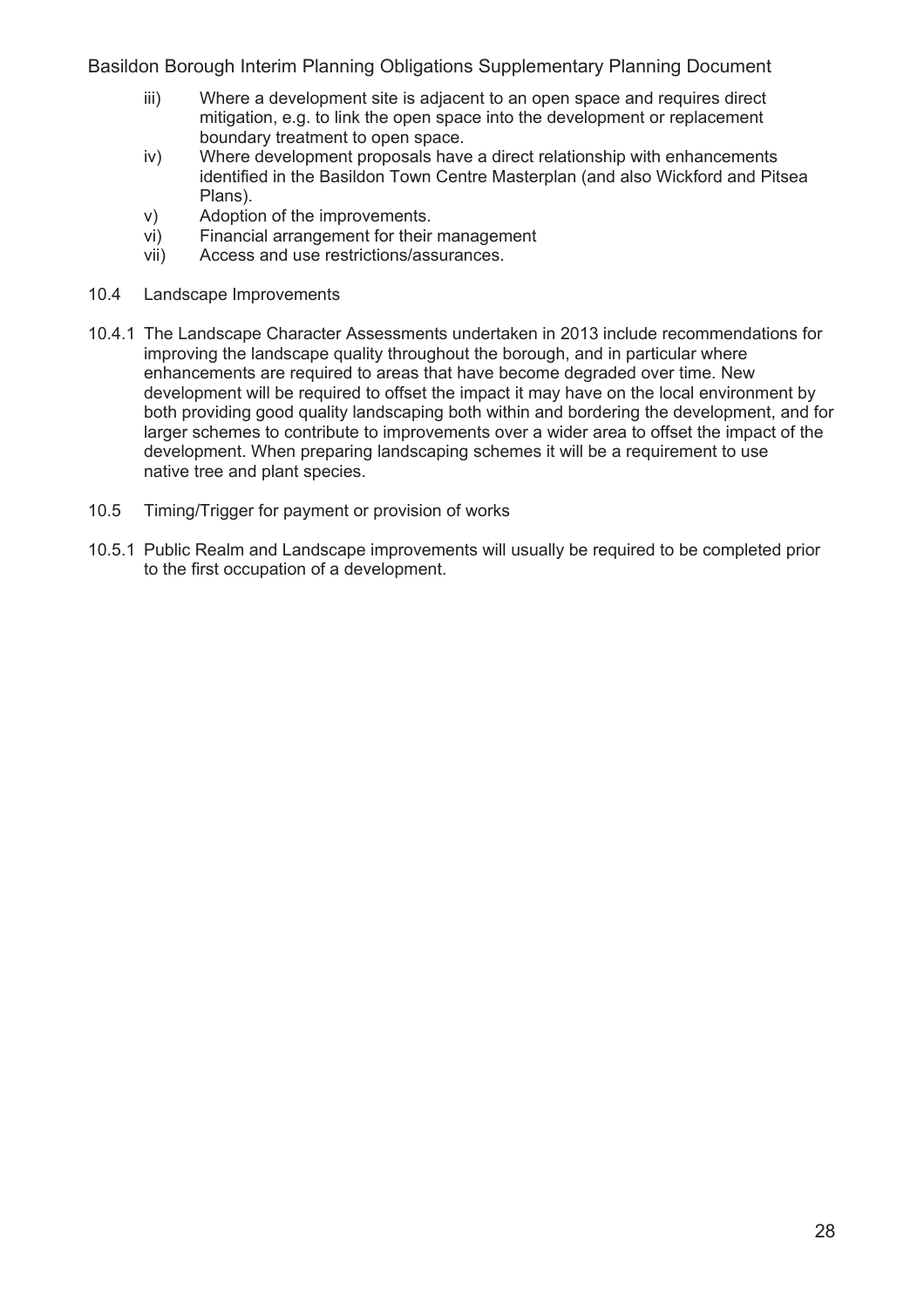#### **11.0 Natural Environment**

#### **11.1 Introduction**

11.1.1 Basildon's natural environment helps define the character and setting of the Borough, and contributes significantly to the Basildon residents' quality of life. The Council is committed to maintaining and enhancing the natural environment against the background of a successful, growing borough.

#### **11.2 Policy Background**

- 11.2.1 Paragraph 109 of the NPPF seeks to conserve and enhance the natural environment. It states that the planning system should contribute to and enhance the natural and local environment. It should do this by minimising the impacts on biodiversity and also remediating and mitigating despoiled, degraded, derelict, contaminated and unstable land, where appropriate.
- 11.2.2 Paragraph 118 of the NPPF states that if significant harm to the environment as a result of the development cannot be avoided, adequately mitigated or compensated for, then planning should be refused.
- 11.2.3 The NPPG states that Section 40 of the Natural Environment and Rural Communities Act 2006, places a duty on all public authorities in England and Wales to have regard, in the exercise of their functions, to the purpose of conserving biodiversity. A key purpose of this duty is to embed consideration of biodiversity as an integral part of policy and decision making throughout the public sector, which should be seeking to make a significant contribution to the achievement of the communities made by Government in its Biodiversity 2020 strategy.

#### **11.3 Local Guidance and Emerging Local Plan**

11.3.1 Core Policy 9 of the CSRPOR 'Conservation and the Natural Environment' states that:

 The Council will protect and in partnership with conservation bodies enhance, restore and/ or increase the coverage of, and connectivity between, the Borough's biodiversity and landscape assets through:

 A)Promoting the Borough's Landscape Character Areas' management guidelines as part of development;

 B) Protecting and enhancing landscape character and local distinctiveness, including the preservation of strategic and locally important views from, and to, key natural landscape features;

 C) Protecting and enhancing sites of national and local importance, in accordance with policies within the Development Plan;

 D) Ensuring that new development within the Borough does not harm International and European sites of nature conservation, namely Ramsar, SPA and SAC sites, beyond the Borough's boundaries;

 E) Protecting priority habitats and species by assisting in the implementation of the Essex Biodiversity Action Plan;

F) Protecting priority habitats and species by assisting in the implementation of the Essex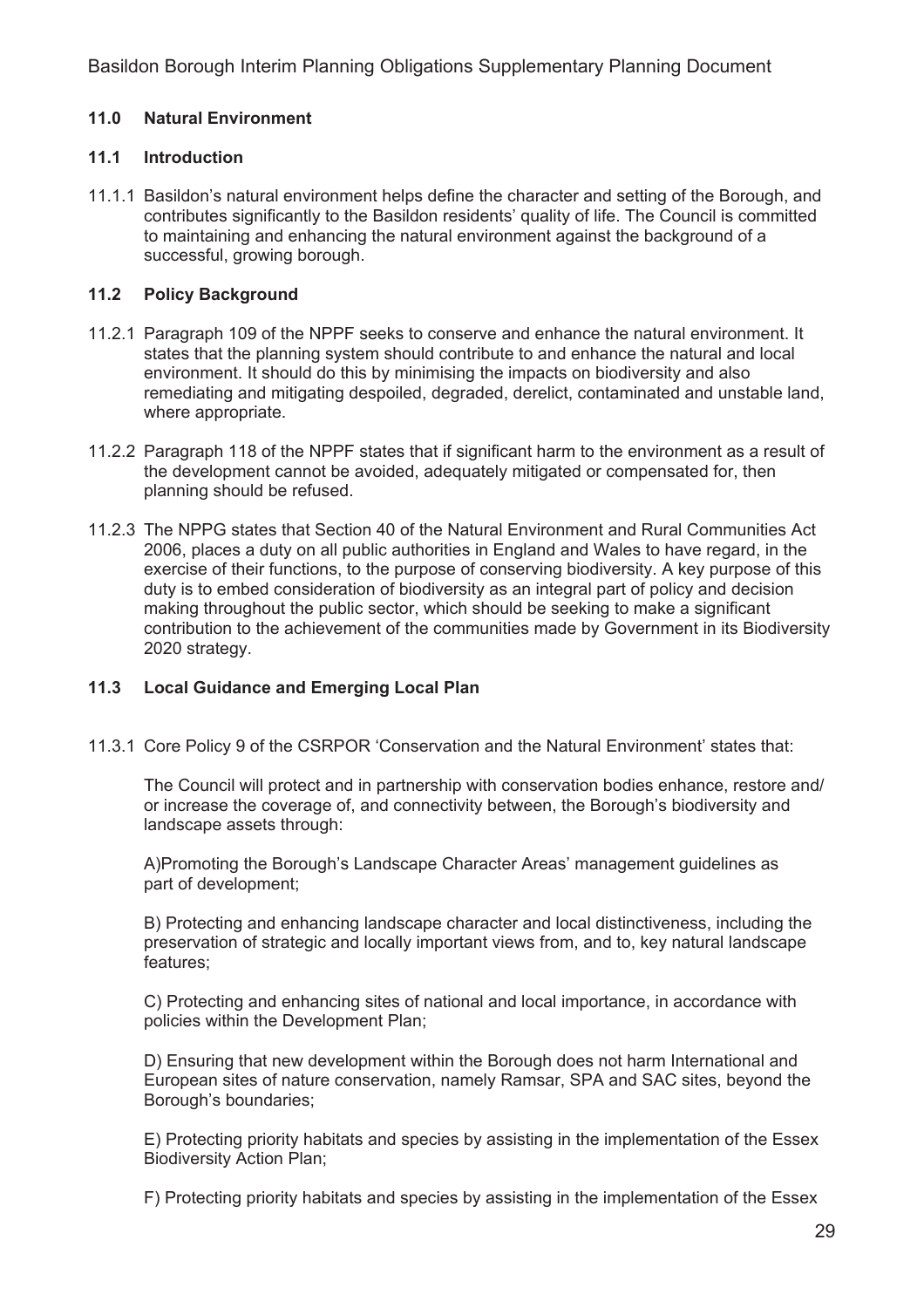Biodiversity Action Plan;

 G) Promoting the Living Landscapes initiative and supporting projects that reconnect wildlife habitats both within the Borough and at a landscape scale beyond the Borough boundary; and

 H) Protecting and establishing the positive management of the Borough's remaining Ancient Woodland.

11.3.2 Core Policy 10 relating to Green Infrastructure states that:

 The Council will seek the protection, restoration, extension, and enhancement of the Borough's Green Infrastructure network.

 A. Multi-purpose green infrastructure that is attractive, safe and well designed for recreation or nature conservation, and which meets wider needs or the needs of existing and future residents will be delivered by:

- i. Safeguarding and, where possible and practicable, managing land positively to support a diverse range of wildlife;
- ii. Enhancing and extending strategic networks and other access opportunities for walkers, cyclists, horse-riders and other outdoor recreational pursuits in ways that are compatible with food production, wildlife and carbon storage, in countryside and greenway locations;
- iii. Identifying and maintaining appropriate locations to store and manage excess surface water run-off to prevent the flooding of homes, business and community buildings;
- iv. Incorporating measures that will help to reduce the extent of climate change and/or enable the Borough's communities to adapt better to a changing climate;
- v. Requiring key strategic landscaping on all new major housing and employment development proposals, and incorporating new green infrastructure into new development, where appropriate;
- vi. Developing and improving the urban environment through provision of green infrastructure including parks, gardens, allotments, trees and green roofs; and
- vii. Protecting trees and woodlands of amenity value.

 B. Formal open spaces which form part of the Borough's Green Infrastructure network, as set out in the Council's Development Plan, should be enhanced and protected to maximise opportunities for people of all ages to undertake a range of sport and recreational activities by;

- i. Maintaining and enhancing open spaces for a range of informal and formal play, recreation and sporting activities;
- ii. Ensuring that the provision of all open spaces as part of new development (including playing pitches and play spaces) accords with the Council's relevant standards; and
- iii. Minimising the loss of open space or ancillary buildings in use for sport and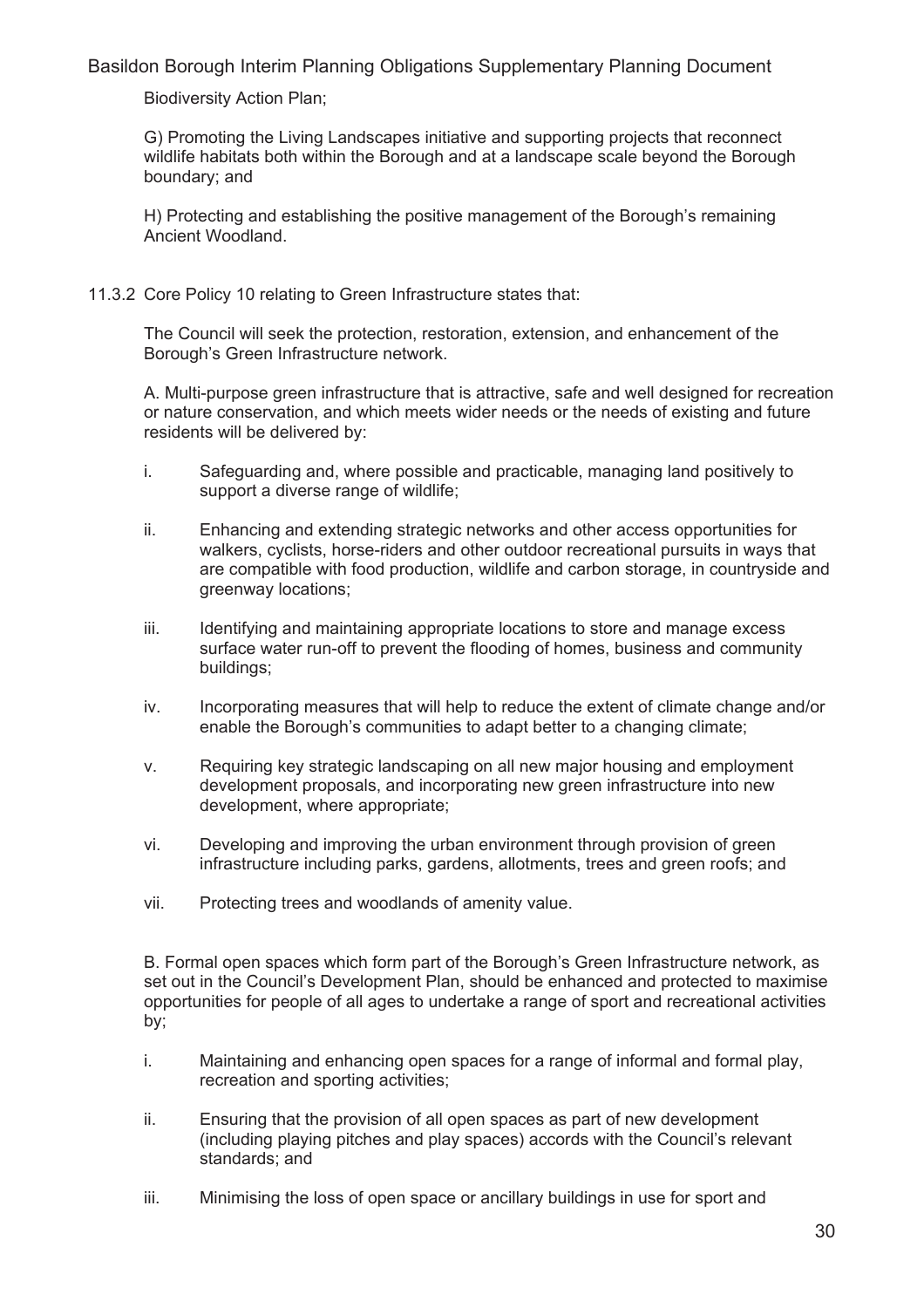recreation, in accordance with the NPPF and policies within this Core Strategy and Council's Development Plan.

11.3.3 Environmental mitigation measures will be considered on a site by site basis. Most issues will be localised and are likely to be small scale where it is appropriate to deal with them by means of a planning conditions.

 Depending on the scale of the development there may be circumstances where schemes require mitigation measures to be included in a S.106 Agreement. Matters which could be included in a S.106 Agreement include, but are not limited to:

- i. Ecological Mitigation/Remediation
- ii. Major contamination issues;
- iii. Species protection and habitat protection.
- iv. Environmental Enhancements
- v. Biodiversity Offsetting
- 11.3.4 Where environmental mitigation measures are required to off-set the impacts of a development, there will be a requirement that the mitigation provides adequate compensation for any loss of habitat and natural environments. This process will be informed by reference to the requirements the duties contained in the following legislation and guidance.
	- \* The Conservation of Habitats and Species Regulations 2010, as amended (Habitats Regulations);
	- \* The Wildlife and Countryside Act 1981, as amended (WA);
	- The Countryside and Rights of Way (CRoW) Act 2000;
	- The Natural Environment and Rural Communities (NERC) Act 2006;
	- \* The Protection of Badgers Act 1992;
	- \* The Hedgerow Regulations 1997;
	- \* The UK Post-2010 Biodiversity Framework (2011-2020);
	- \* Biodiversity 2020: A strategy for England's wildlife and ecosystem services;
	- \* Essex Biodiversity Action Plan (EBAP).

#### **11.4 Timing/Trigger for payment or provision of works**

- 11.4.1 The cost of such mitigation measures will normally be covered in full by the developer. Any contamination matters will usually be required to be dealt with fully prior to commencement of any development.
- 11.4.2 Environmental mitigation will largely be required to be carried out prior to the commencement of the development, with any further works being complete prior to the first occupation of the development. Some further environmental issues may require ongoing mitigation to take place. Where the development cannot fully mitigate its impact on these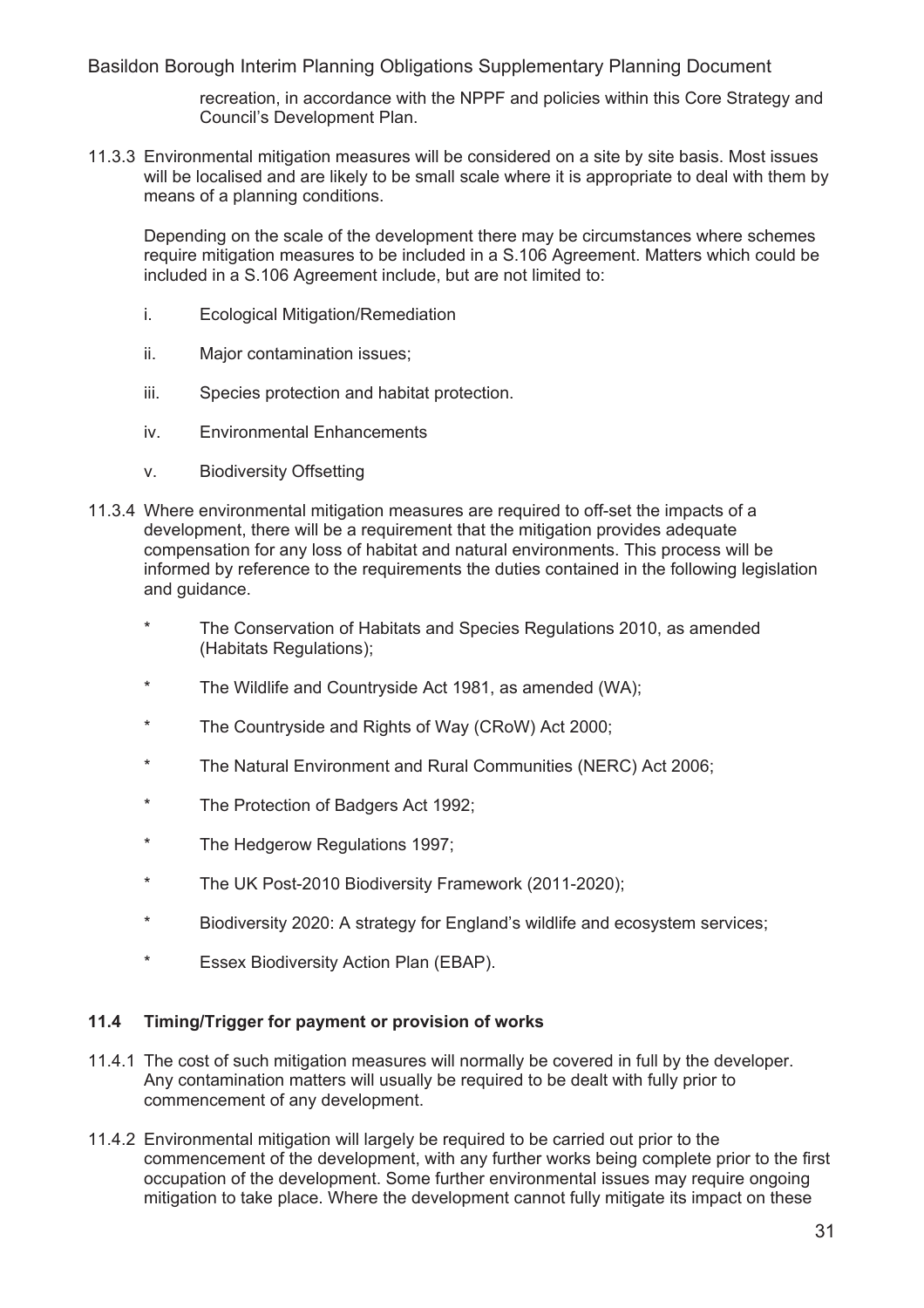environmental matters, compensatory measures may be sought. These will only be sought where all other avenues of mitigation have been exhausted. The appropriate level of compensation will be considered on a case by case basis.

#### **12.0 Open Space (Recreation & Leisure)**

#### **12.1 Introduction**

- 12.1.1 Much of the existing open space in Basildon was planned as an integral part of the original New Town concept. Open space has always played an important role in shaping the form and character of the Borough and it is important that new development continues to contribute to this characteristic. Attractive, accessible and well-designed open space can support and enhance the appearance of an area, creating more desirable places to live and work.
- 12.1.2 The Council expects that all residential developments should contribute to the provision of open space and recreational facilities, or where appropriate contribute to the enhancement of existing gardens and open spaces. Development in close proximity to Conservation Areas may be required to contribute to general enhancements to the open areas within the Conservation Area.

#### **12.2 Government Guidance**

- 12.2.1 Section 8 of the NPPF states that the planning system can play an important role in facilitating social interaction and creating healthy, inclusive communities. It states at paragraph 73 that access to high quality open spaces and opportunities for sport and recreation can make an important contribution to the health and well-being of communities. Planning policies should be based on robust and up-to-date assessments of the needs for open space, sports and recreation facilities and opportunities for new provision. The assessments should identify specific needs and quantitative or qualitative deficits or surpluses of open space, sports and recreational facilities in the local area. Information gained from the assessments should be used to determine what open space, sports and recreational provision is required.
- 12.2.2 Paragraph 001 of the NPPG relating to Open Space, Sport and Recreational facilities states that:

 "Open space should be taken into account in planning for new development and considering proposals that may affect existing open space. Open space, which includes all open space of public value, can take many forms, linear corridors and country parks. It can provide health and recreation benefits to people living and working nearby; have an ecological value and contribute to green infrastructure, as well as being an important part of the landscape and setting of built environment, and an important component in the achievement of sustainable development."

- 12.3 Local Guidance and Emerging Local Plan
- 12.3.1. Core Policy 18 of the CSRPOR includes at (e) a requirement that:

 "All new development that will increase demand for social, leisure and cultural facilities to contribute towards providing new facilities where there is a need created by the development; or to enhance existing facilities in the vicinity to meet expanding needs in accordance with the Council's relevant standards. For larger developments this may also include the provision of land and/or buildings."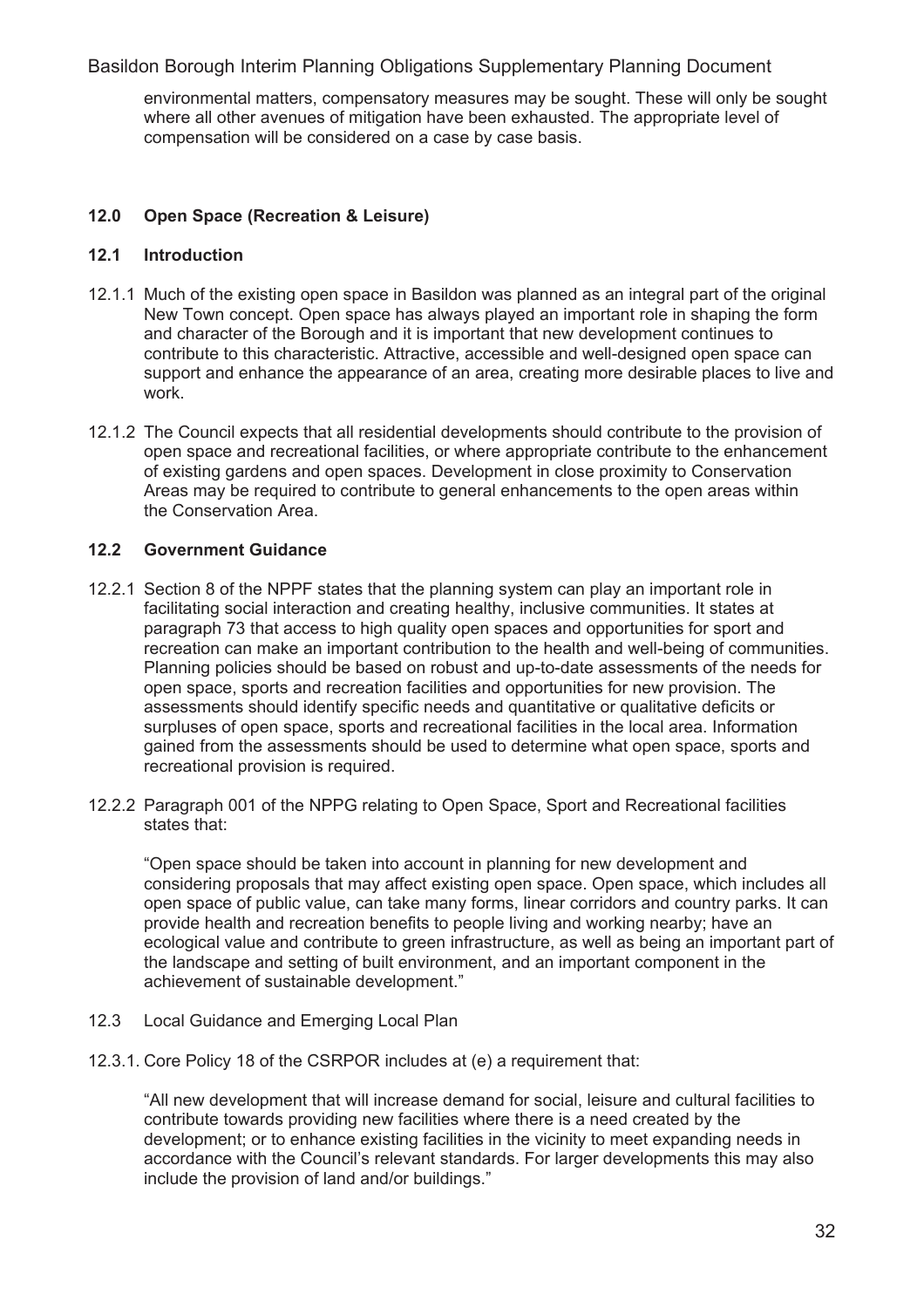- 12.3.2 The existing Planning Obligations SPD makes reference to the fact that at the present time individual planning applications are assessed on their merits, and that this is mainly because at that time the Council did not have a proper audit of Open space available to determine those parts of the borough where additional provision was necessary. However since that time the Council has completed a number of studies that have enabled the Council to identify the shortfalls in provision across the borough. The studies are:
	- (i) Basildon Borough Indoor Sports and Recreation Facilities Study October 2012
	- (ii) Playing Pitch Review 2011
	- (iii) Open Space Assessment 2010
	- (iv) Leisure, Arts, Culture and Tourist Accommodation in Basildon District 2010.
- 12.3.3 These studies have identified where there is shortfall in provision across the Borough and provide the evidence to justify the provision of new or improved open space to be provided to support new development. Of particular importance in assessing the open space requirements for new development is the 2010 Open Space Assessment of the Borough. It was prepared in accordance with the good practice guidance set out in the then PPG 17 "Sport, Open Space and Recreation and with advice from CABE. It audited all existing open spaces in the borough in terms of their quantity, quality and accessibility. It identified where there is a need for enhancing existing provision and where new provision is most needed across the Borough and established a set of standards which new development is expected to adhere to.
- 12.3.4 The Open Space Assessment was adopted by the Council in 2010 as a material consideration in the determination of planning applications. It sets out minimum standards that new development is expected to adhere to in relation to open space provision, in terms of accessibility, quality and quantity. The three standards are set out below.

Accessibility Standard

 People living and working in Basildon District should not have to travel more than 400 metres to each at least one of the following accessible typologies:

- Urban Park & Gardens (including Country Parks)
- Natural or Semi-Natural Green Space
- Amenity Green Space

This is approximately a 6 minute walk.

 In addition, people living and working in Basildon District should not have to travel more than 2km to reach all of the following typologies:

- \* Urban Parks & Gardens (including Country Parks)
- \* Natural or Semi-Natural Green Space
- **Outdoor Sports Facilities**
- Allotments and Community Gardens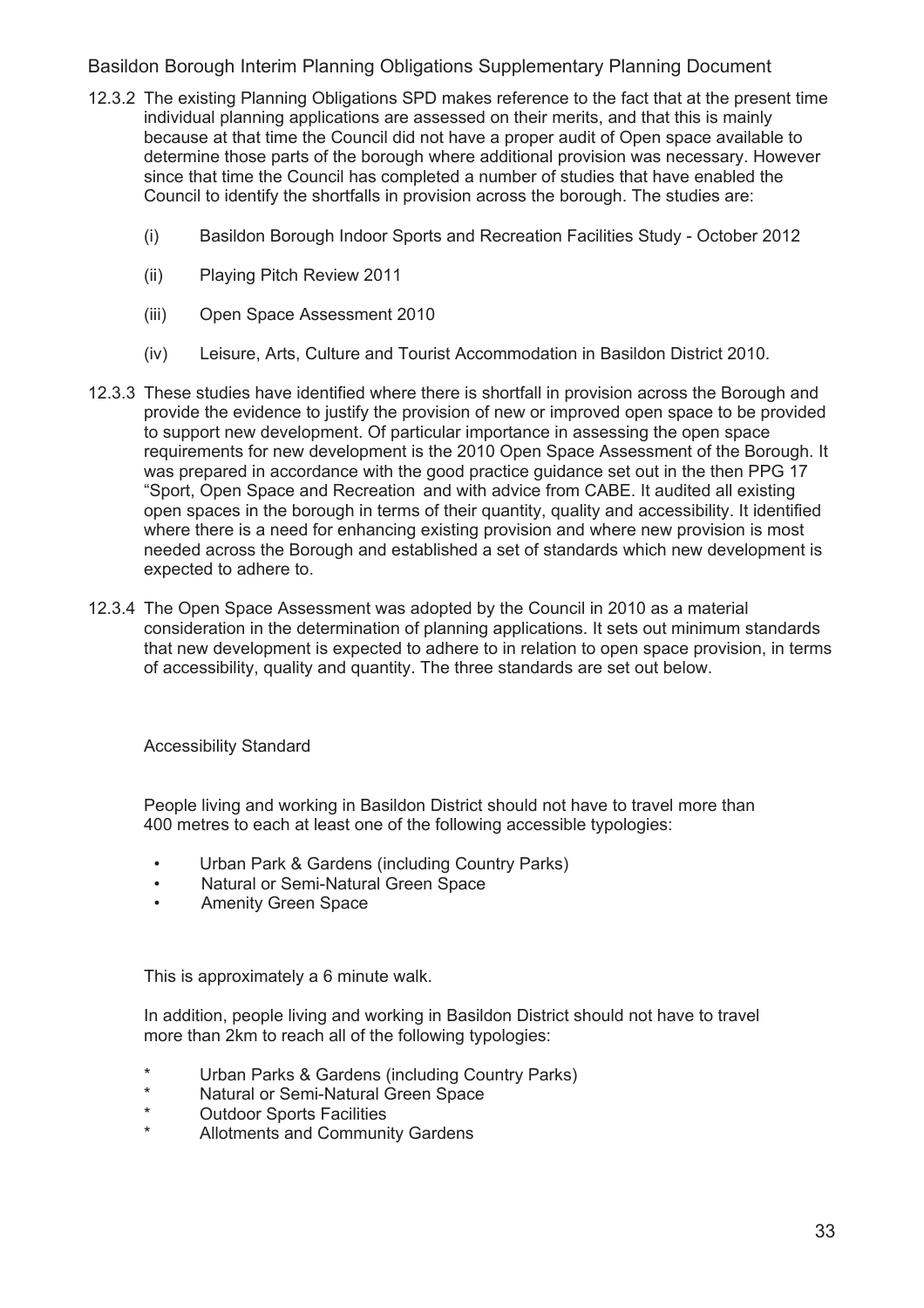#### Quality Standard

Open spaces should be improved and enhanced to meet the Quality Vision where possible.

 With the exception of Urban Parks and Gardens and Civic Spaces, each open space should achieve a minimum quality score of 50% (a higher-reasonable rating), or at least maintain the rating as determined in this document [the Open Space Assessment], whichever is the higher.

 Urban Parks and Gardens and Civic Spaces, due to their more extensive use and range of functions, should achieve a minimum quality score of 60% (a good rating), or at least maintain the rating as determined in this document [the Open space Assessment], whichever is the higher.

 New open spaces, defined as those not included in the 2007 audit, will be expected to achieve a 'good' quality rating as determined in this document [the Open Space

 Assessment] and shall be maintained to this standard for a minimum of 20 years. Good urban design principles should be used to inform the layout of new open space.

 Spaces scoring less than 50%, as determined in this document, should be considered for improvement and enhancement as identified through the Council's quality audit to meet the demands of stakeholders.

#### Quantity Standard

 A minimum of 5.7 ha of accessible open space should be available per 1,000 population of each Settlement Area in the following proportions;

- \* 2.6 ha of Natural Green Space
- \* 3.1 ha of Urban Park & Garden (including Country Parks) or Amenity Green Space
- An appropriate level of outdoor sports provision should be available per 1,000 population of each Settlement Area (to be further informed by the PPG 17 Playing Pitch Assesssment).

For New Development In Urban Areas

 New development in urban areas should contribute a minimum of 46m2 of accessible open space in the following proportions, calculated by projected occupancy and the number of new net residential units, having considered the specific requirements of the Settlement Area and subject to the following criteria:

- 21m2 of Natural and Semi-Natural Green Space
- 25m2 of Urban Park & Garden (including Country Parks) or Amenity Green Space, and
- A. For developments that would achieve the applicable Accessibility Standard to open space, without the need for new onsite provision, contributions will be required to enhance the quality standard of open spaces in the vicinity and/or making improvements to the links between them and the development site.
- B. For development sites of 1ha or greater, that do not meet the Accessibility Standard, new open space provision will need to be made onsite and integrated into the development's layout and design, so long as its size can be equal to or greater than 0.1 ha.
- C. Where new on-site open space provision would otherwise be smaller than 0.1ha (and therefore discouraged) equivalent contributions for the enhancement of open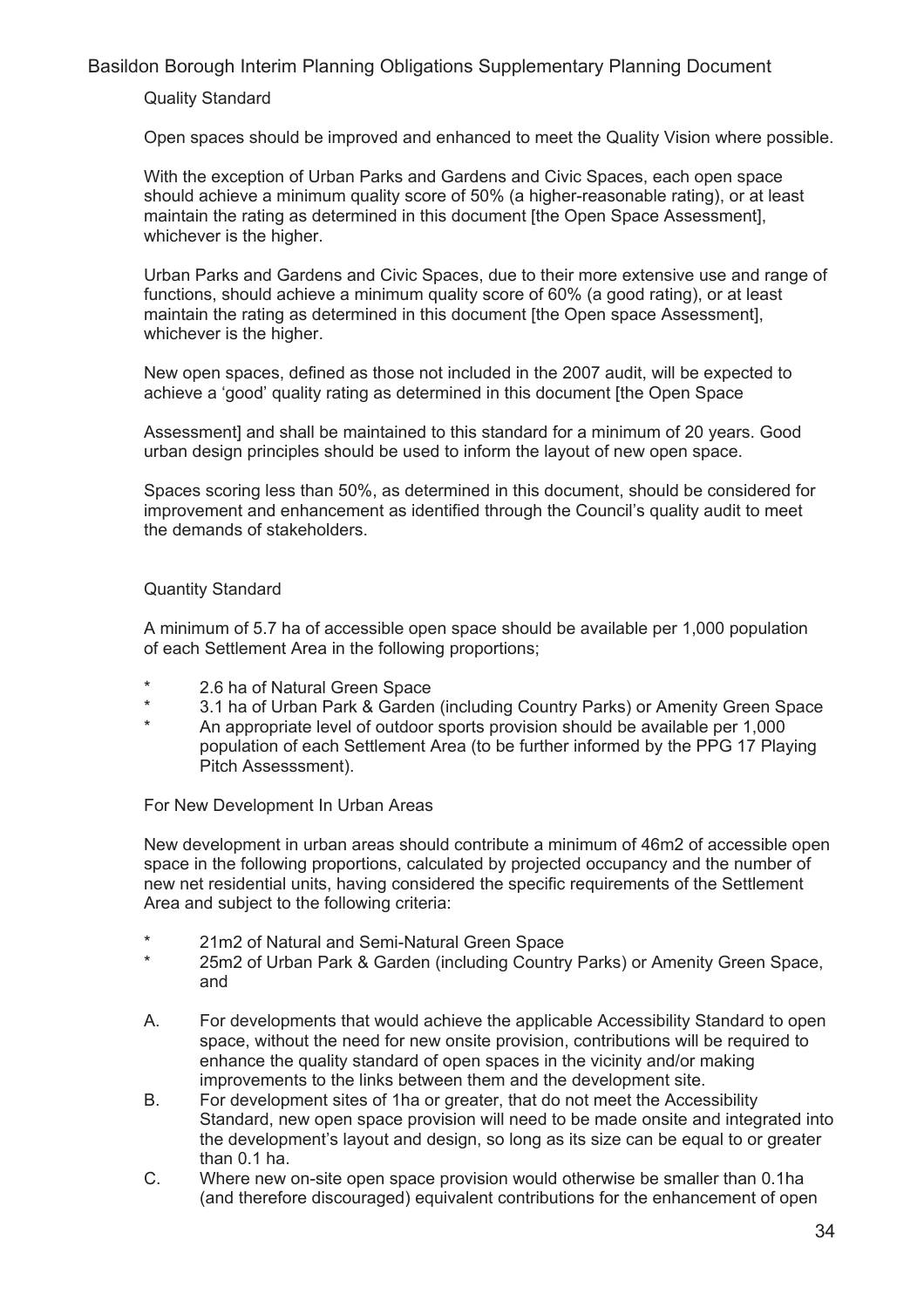spaces in the vicinity will be required.

For New Development Outside Urban Areas

 New development outside the urban boundary will contribute to the provision of open space in line with the expected standards, having taken account of the specific needs and priorities of the Settlement Area. This will be based on the following criteria:

- \* 26m2 of Natural and Semi-Natural Green Space
- 31m2 of Urban Park & Garden (including Country Parks) or Amenity Green Space

 Each of these standards cannot be read in isolation and must be balanced with the other provision standards given in this document to establish an appropriate level of provision based on the prevailing needs of a location.

- 12.3.5 The Council will seek to secure on-site or off-site provision of open space in accordance with the above standards, in order to serve the needs of the community and create an attractive living environment. The precise type of on-site provision required will depend on the size and location of the proposal and the existing open space provision in the area. Where possible additional open space should be designed into the scheme.
- 12.3.6 If sufficient details have been provided in relation to the quantity and layout of open space, in accordance with the above standards, through a full planning application, it will not be necessary to include these within a Section 106 Agreement as they can be secured through a planning condition.
- 12.3.7 However, where an outline application is submitted, the Council will seek to secure through a Section 106 Agreement, contributions to achieve the minimum open space requirements set out in the above standards.

#### **12.4 Additional Playing Pitch Provision**

12.4.1 On major developments of 500+ units there may be a need to provide additional playing pitches in accordance with Sport England's Playing Pitch Strategy Guidance. The need for provision and the level at which it will be required to be provided will be subject to negotiation with Sport England and will be informed by the Council's Playing Pitch Review 2011.

#### **12.5 Phasing of the Open Space Provision**

- 12.5.1 In order to ensure that the open space identified through the planning application is delivered in a timely manner, to accompany the provision of housing and support sustainable and healthy communities, a clause will be included within section 106 Agreements concerning the specific phasing of open space provision.
- 12.5.2 The requirement in respect of phasing will be that all open space provision on a site must be completed before more than 80% of the market dwellings are occupied. It is however recognised, that depending on the location of the open space provision within a development scheme it may not be possible to deliver the open space provision at the start of a scheme, and it may be necessary to deliver the open space in phases as different sections of the development are completed. The phasing arrangements for each scheme will therefore be negotiated, having regard to the requirement that no homes abutting an area of open space will be occupied until that area of open space is complete.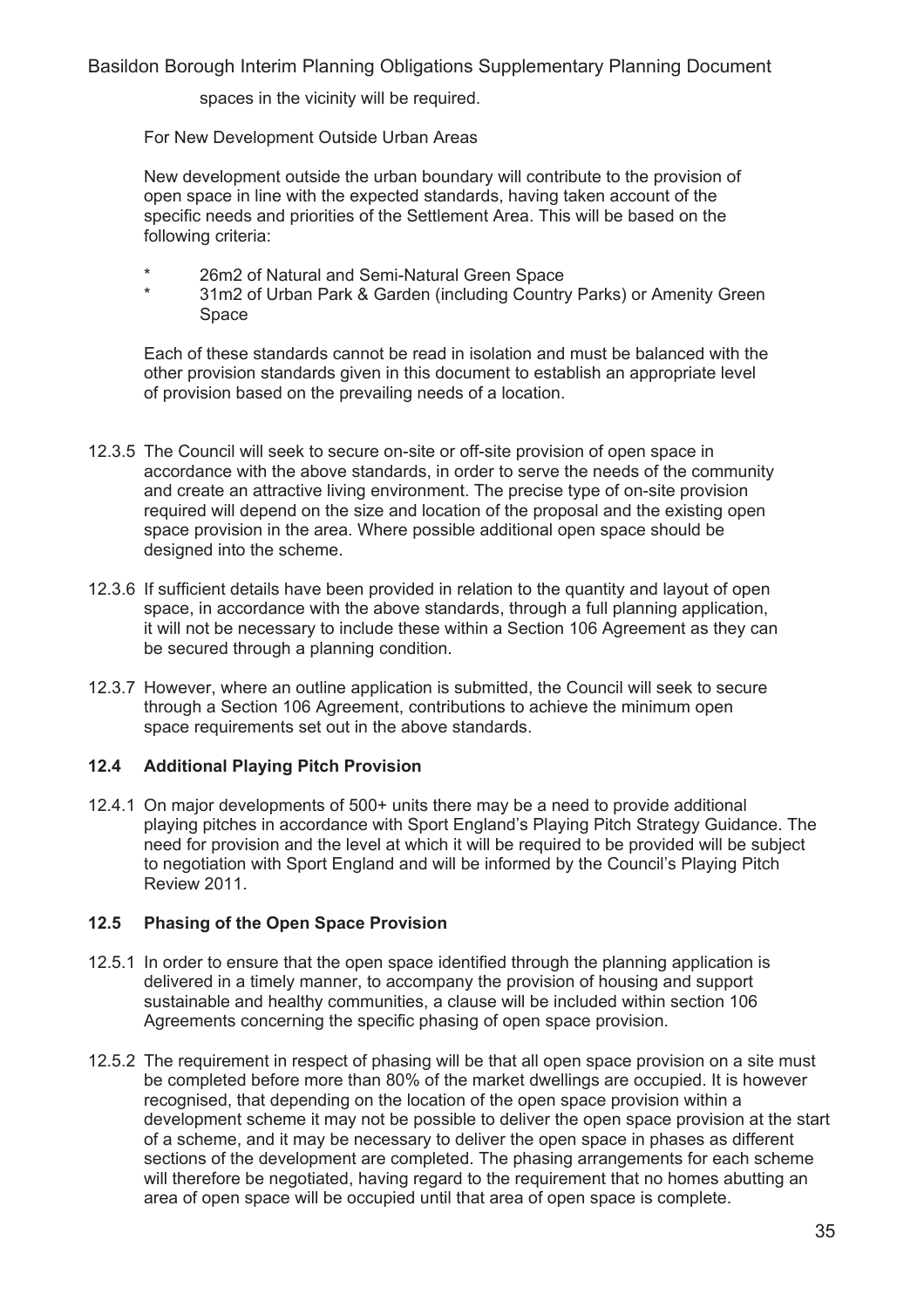#### **12.6 Ongoing Maintenance of Open Space Provision**

- 12.6.1 In order that the open spaces provided within a development site continue to benefit the community in perpetuity, it is essential that they are maintained to a high standard. The Council will therefore seek through Section 106 Agreements for the developer to establish a mechanism by which open spaces within the development site will be maintained to a high standard in perpetuity. This must be agreed before the development can commence, and must be operational before more than 80% of the market housing can be occupied.
- 12.6.2 The Council will not agree to the transfer of new open spaces into the Council's ownership.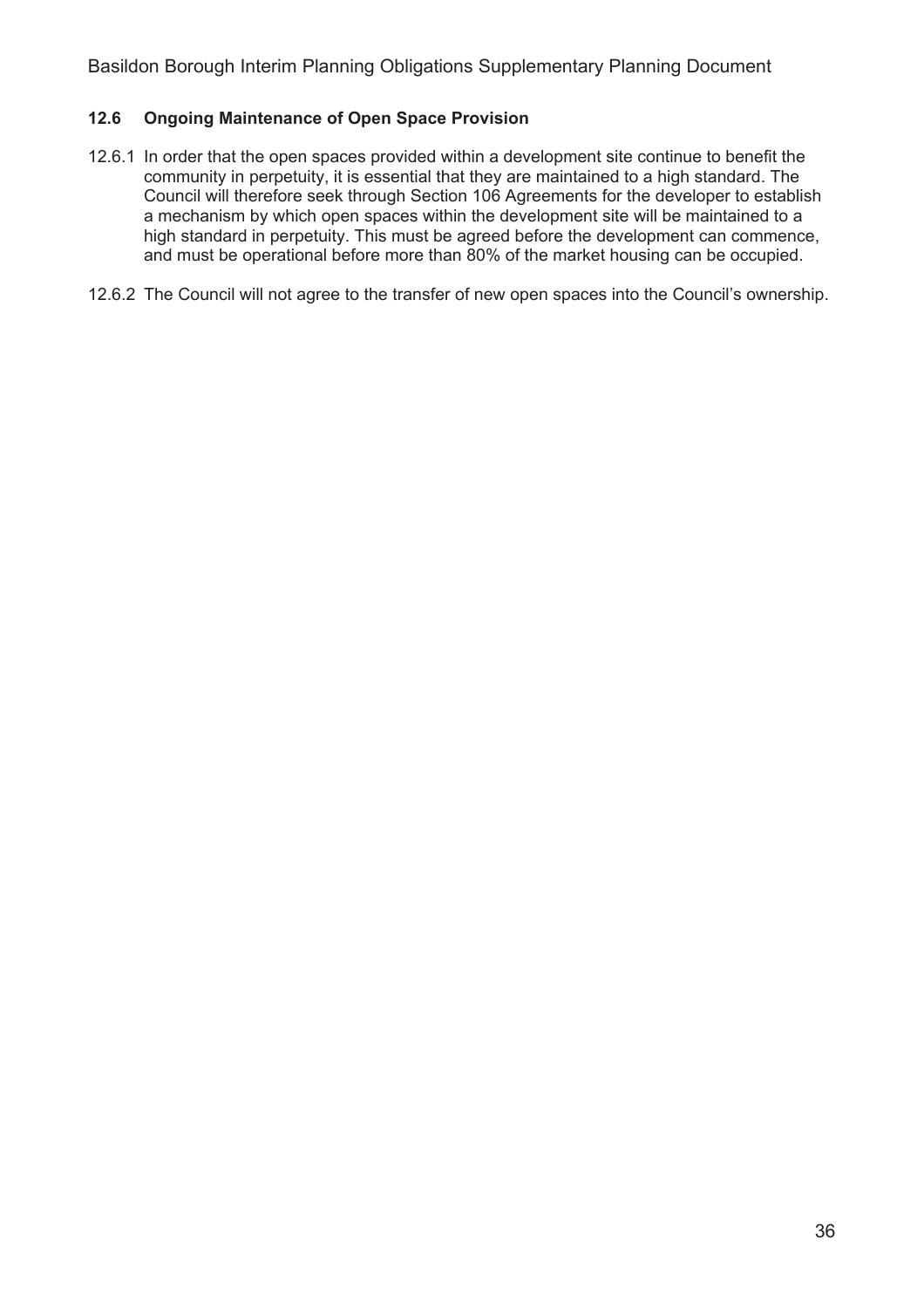#### **13.0 Training Schemes**

#### **13.1 Introduction**

13.1.1 Core Policy 7 (E) of the CSRPOR states that:

 "The Council will work with its partners to strengthen connections between local job opportunities and apprenticeship and training schemes with local schools and colleges, reducing the number of young people in the Borough that are not in education, employment or training and the unemployed.

 The Council will also maximise through Planning Obligations the opportunity of apprenticeships to contribute to the Borough's key regeneration and development schemes."

- 13.1.2 A range of consultation was undertaken from 2009 through to 2011 for the Council's Community Strategy, with almost a third of residents stating that improvements to the educational attainment of people in the Borough is important and the priorities were to raise educational standards and the number of young people in training. The Core Strategy Preferred Options consultation supports this opinion and also identifies that there is a need for an improved local workforce to strengthen the economy, provide better opportunities for local people, reduce deprivation and the amount of in-commuting, and support town centre regeneration. The Council's Community Strategy also aims to match skills with job opportunities.
- 13.1.3 The Council's Economic Development Service has produced a 'Use of Local Labour and Apprenticeships 2013' document which sets out guidance in relation to major developments and the use of local labour and apprenticeships. This states that, in line with the Council's employment and training priorities, as outlined in the Corporate Plan the Council requires that:
	- \* Contact is made with Basildon Council or the Council's nominated agent, prior to commencement on site, to ensure that any apprenticeship opportunities are identified and advertised in the local community.
	- Detailed information on the schedule or works for any construction project is made available to Basildon Council.
	- Information on recruitment needs of contractors and sub-contractors is offered, in the first instance, to Basildon Council or the Council's nominated agent, Jobcentre Plus.
	- A written statement is offered to all prospective contractors and sub-contractors at the tendering stage and prospective tenants of the commercial/business element of any development setting out the above commitment.
- 13.1.4 On all major developments the Council expects developers to comply with the above requirements.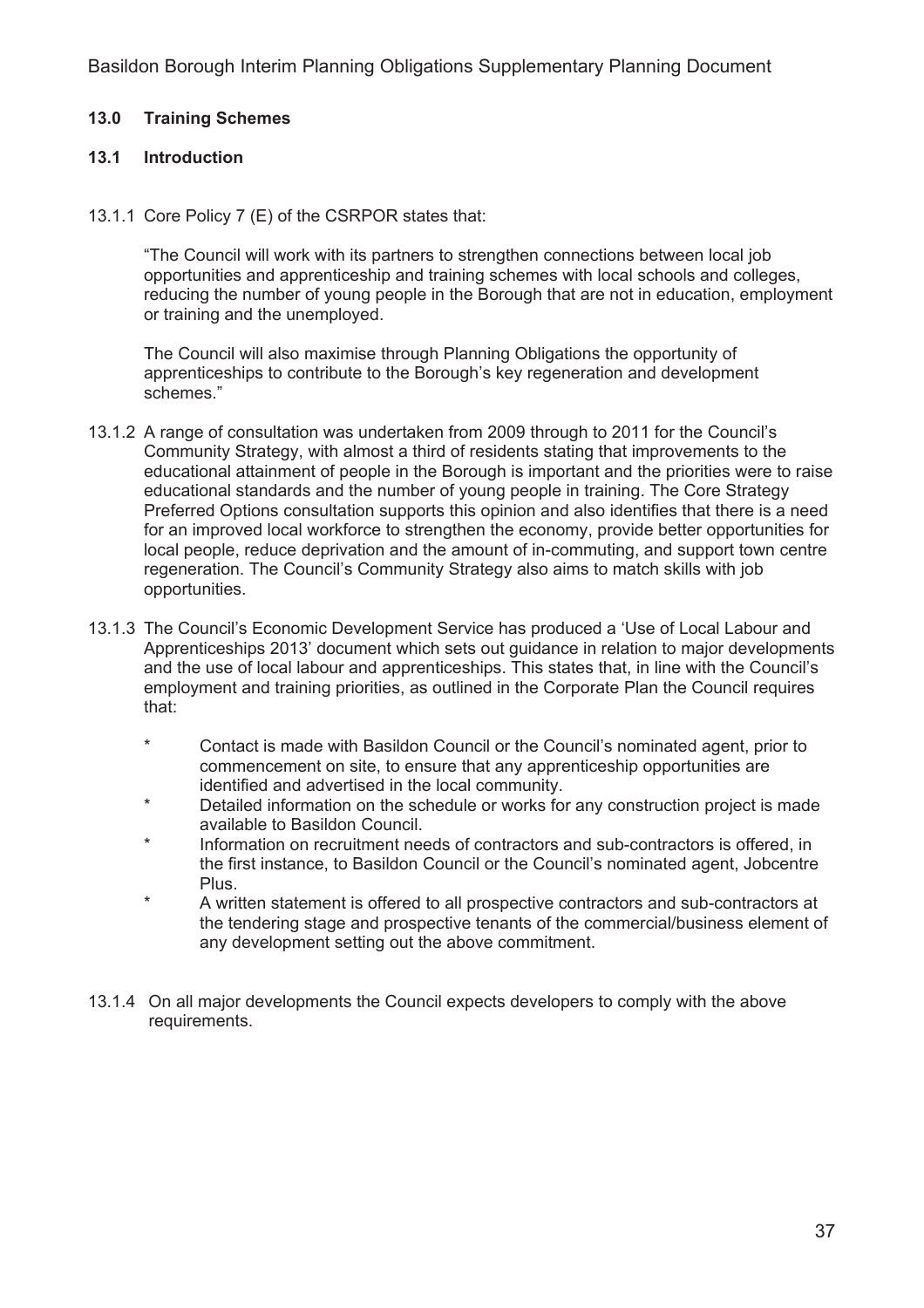#### **14. Implementation of this Planning Obligations SPD**

#### **14.1 Negotiation/Viability**

- 14.1.1 Planning obligations are a necessary cost of development and it will be expected that the likely cost of obligations, including the cost of affordable housing provision, will be factored into development from an early stage. The Council has tested the viability of development as part of the Strategic Housing Land Availability Assessments undertaken in relation to the preparation of the CSRPOR.
- 14.1.2 The costs involved in delivering a workable, high quality development should be anticipated and reflected in the price paid for the land and should not reduce the ability of a site to provide what is required under the planning obligations. The anticipated costs must include affordable housing, site clearance and remediation, good quality design measures, landscaping, noise and other environmental attenuation measures, and appropriate infrastructure provision. The price paid for land is not a determining factor if too much has been paid or historic land values or developer profit margins are being protected at the expense of required planning contributions.
- 14.1.3 There may be exceptional circumstances where development proposals are unable to meet, in full, the contributions required under this policy. If the applicant can demonstrate, to the satisfaction of the Council, that the scheme cannot be fully complaint and remain financially viable, the Council may consider a reduced level of contributions in one or more areas.
- 14.1.4 In order to determine such applications the applicant is required to submit an 'open book' viability assessment to the Council. In all cases, the Council requires viability assessments to be undertaken using a residual land value approach. The applicant should use the Homes and Communities Agency Development Appraisal Tool (http://www.homesand communities.co.uk/ourwork/development-appraisal-tool) or an equivalent or well recognised appraisal tool, to be agreed with the Council in advance of the assessment. The viability assessment will need to derive a residual land value for the proposed scheme, which can then be compared against a benchmark or threshold land value (Market Value / Existing Land Value or Alternative Use Value)
- 14.1.5 Viability costs should only include costs that are essential to the development, or required through Local Plan policies, National and local legislation, regulation and guidance. The provision of additional benefits to development not required by the above should not be included as a reason to demonstrate a non-viable development.
- 14.1.6 Once submitted, the viability assessment will be considered and assessed by the Council and an independent viability assessor appointed by the Council, with full costs to be borne by the applicant. Commercially sensitive information will be treated in due confidence
- 14.1.7 Where the applicant fails to demonstrate that a reduced level of contributions should be applied or that the level of planning obligations that the development can viably support cannot mitigate the impact of the proposed development, then the planning application will be refused.

#### **14.2 Drafting of Section 106 Agreements**

14.2.1 Section 106 Agreements will be drafted by the Borough's Legal Services team, or by other solicitors acting on behalf of the Council. Applicants will be required to pay the Council's reasonable costs incurred in drafting and completing the agreement. The proposed Heads of Terms of any Agreement will need to be established before instructions to draft a section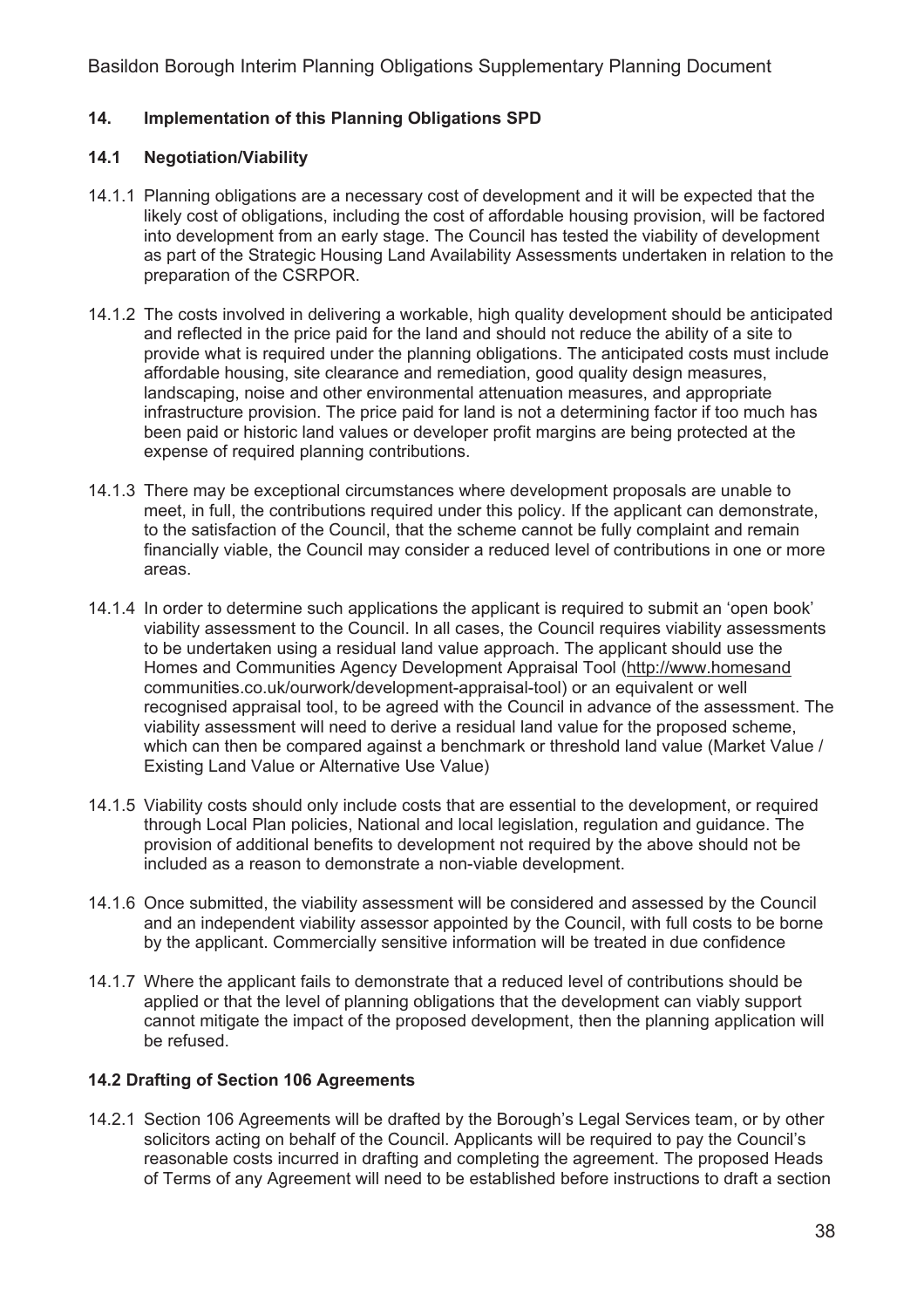106 agreement are sent to Legal Services and the agreement must be completed before any planning permission can be issued.

14.2.2 In all circumstances where a legal agreement is required, the applicant will be expected to provide details of land ownership at the beginning of the application process. These should be copies of the Title Document and plan obtained within the preceding 3 months from the Land Registry, or if the land is unregistered, copies of the most recent conveyance.

#### **14.3 Financial Contributions**

- 14.3.1. Where a financial obligation is necessary, payment would normally be required on commencement or on first occupation of a development. However, in the case of a largescale development, it may be that the payments would be phased in order to meet the proportional impact of each phase. Trigger points for payments will be included in the legal agreement, as will the period in which any contribution will have to be spent.
- 14.3.2 Any references to financial contributions will be index linked to the Building Cost Information Service (BCIS) and take account of any increases in the index during the time period that elapses between the date of the deed and when the contribution is due to be paid.

#### **14.4 Monitoring of Compliance with Agreements**

14.4.1 The Council has in place monitoring procedures to ensure that all contributions are complied with at the appropriate time. The Council will take action where contributions are not provided within the agreed timescale.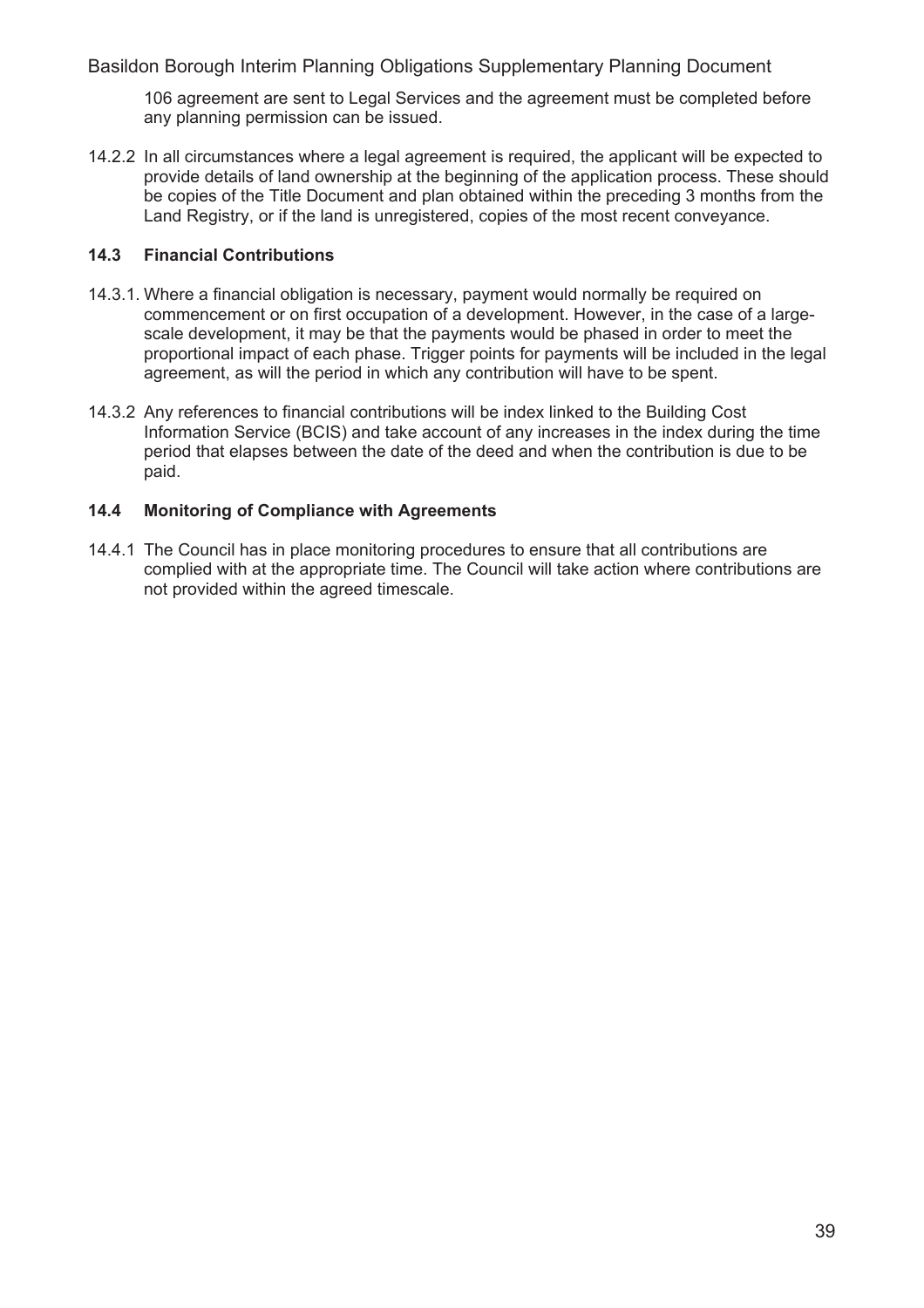#### **Appendix I** –

#### **Development Viability Appraisal Checklist**

To enable the council to appraise the viability of a development, all documents specified in the checklist are required. External Cost Consultants and Valuers may be employed by the Council to verify the documents supplied and this will be notified to the applicant. The costs of the independent verification shall be borne by the applicant.

In recognition of the sensitivity of the information supplied, BBC confirms that all financial information supplied for assessing the viability of scheme is to be kept confidential and will be not made publicly available as part of the Planning Officer's report.

On completion of the viability appraisal, a summary statement making a recommendation (without quoting confidential information) will be provided to the Planning Officer by the Manager of Housing Strategy. This statement will be included within the Planning Officers report and will detail the level of the contribution to affordable housing the development is required to make.

It is in the applicant's interest to provide all the supporting information required to ensure the process can be completed as quickly as possible. Applicants who are not prepared to submit the documents required to undertake Development Appraisal for external verification and validation of the scheme's viability or to work on an open book approach, will nullify any rationale for lowering the percentage of affordable housing. The presumption will be that without verifiable evidence relating to site specific economics, there is no justification that can be made to reduce the S 106 requirements. Where an application is to be determined by the relevant Development Control Committee, the original affordable housing contribution sought by the council will be presented to the Committee with a statement confirming the applicant's refusal to provide any reasonable justification for offering a lower level of affordable housing. In the event that information is missing or is not provided the Council will take the view that viability cannot be adequately tested and therefore no case has been made. This will result in the applicant's viability argument being dismissed.

So as to assist Developers in their Land Investment Decisions some important information is set out below in regards to the Council's approach to Viability testing.

#### **Basis for assessing viability.**

Appraisals should generally follow a residual value approach where the land value is the output of the appraisal. This implies a fixed profit assumption. The output of the appraisal is then compared to an appropriate viability benchmark to determine whether the scheme is in surplus or deficit. It is expected that where there is an identified surplus this will be applied to meeting in full the policy requirements of the development plan.

#### **Approach to establishing suitable viability benchmarks:**

#### **Market Value**

The RICS Guidance Note 'Financial Viability in Planning', while allowing for the use of Existing Use Value, supports an approach of a site value as a benchmark which is determined by the Market Value of land with the special assumption that regard is had to Development Plan policies and other material planning considerations. That which is contrary to the Development Plan is to be disregarded.

It is vital that viability assessments using the RICS Guidance note methodology accord fully with the site value definition, and properly take into account development plan policies when determining site value. This is also required by the Planning Practice Guidance which states that: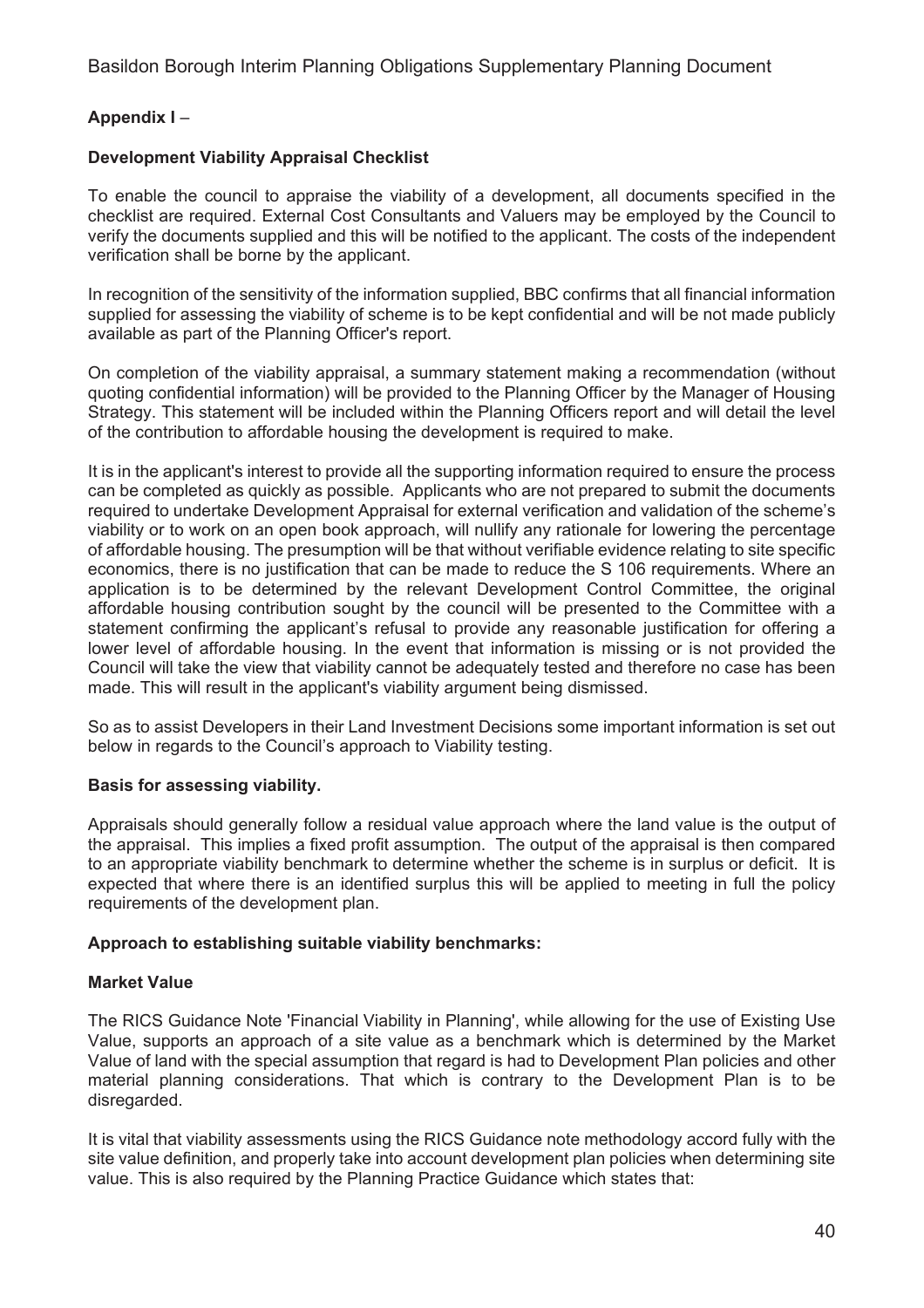"In all cases, land or site value should: reflect policy requirements and planning obligations and, where applicable, any Community Infrastructure Levy charge ...".

The Development Plan forms the starting point for determining planning applications, and any additional value generated by a development is reliant on the planning consent. The process of securing a planning consent generates additional value from which planning obligations are secured.

The RICS Guidance makes it clear that the site purchase price may or may not be material in determining the Site Value. The guidance states that:

 "A viability appraisal is taken at a point in time, taking account of costs and values at that date. A site may be purchased some time before a viability assessment takes place and circumstances might change. This is part of the developer's risk. Land values can go up or down between the date of purchase and a viability assessment taking place; in a rising market developers benefit, in a falling market they may lose out.

The guidance identifies various factors should be taken into account when considering the price paid including that:

"A developer may make unreasonable/overoptimistic assumptions regarding the type and density of development or the extent of planning obligations, which means that it has overpaid for the site. ..."

When establishing a benchmark land value within a viability assessment, full account must be taken of the Basildon Development Plan and guidance

#### **Existing or Alternative Use Value (EUV & AUV)**

#### **EUV**

The process for establishing an appropriate benchmark land value for a viability assessment is one of the most important issues within a viability assessment because this indicates the threshold for determining whether a scheme is viable or not. A development is deemed to be viable if the 'residual land value' is equal to or higher than the benchmark land value as this is the level at which it is considered that the landowner has received a 'competitive return' and will release the land for development. There are various guidance documents which reference benchmark land values and offer differing approaches to assessing land value.

A commonly taken approach to assessing the benchmark land value is the Existing Use Value plus a premium (EUV plus) approach, which is based on the current or Existing Use Value of a site plus a landowner premium. This follows the premise that a landowner could sell their site based on the value of the land in its current use without bringing the land forward for development. In most cases the income generating potential and value of current uses will be lost as a result of a development and so the landowner should receive at least the value of the land in its 'pre-permission' use when bringing forward land for development. A premium is added to this to provide the landowner with an additional incentive to release the site for development having regard to their circumstances.

A key benefit of this approach is that it clearly identifies the uplift in value arising from the grant of planning permission because it enables comparison with the situation in which planning permission has not been secured.

The council supports the view that this approach is most conducive to achieving the goals of the planning system and considers that this should form the primary basis for determining the benchmark land value in most circumstances.

It is important that existing use value is fully justified with reference to comparable evidence that is specific to the current use and which excludes any 'hope value' associated with development on the site or alternative uses. The council will apply the following definition of Existing Use Value: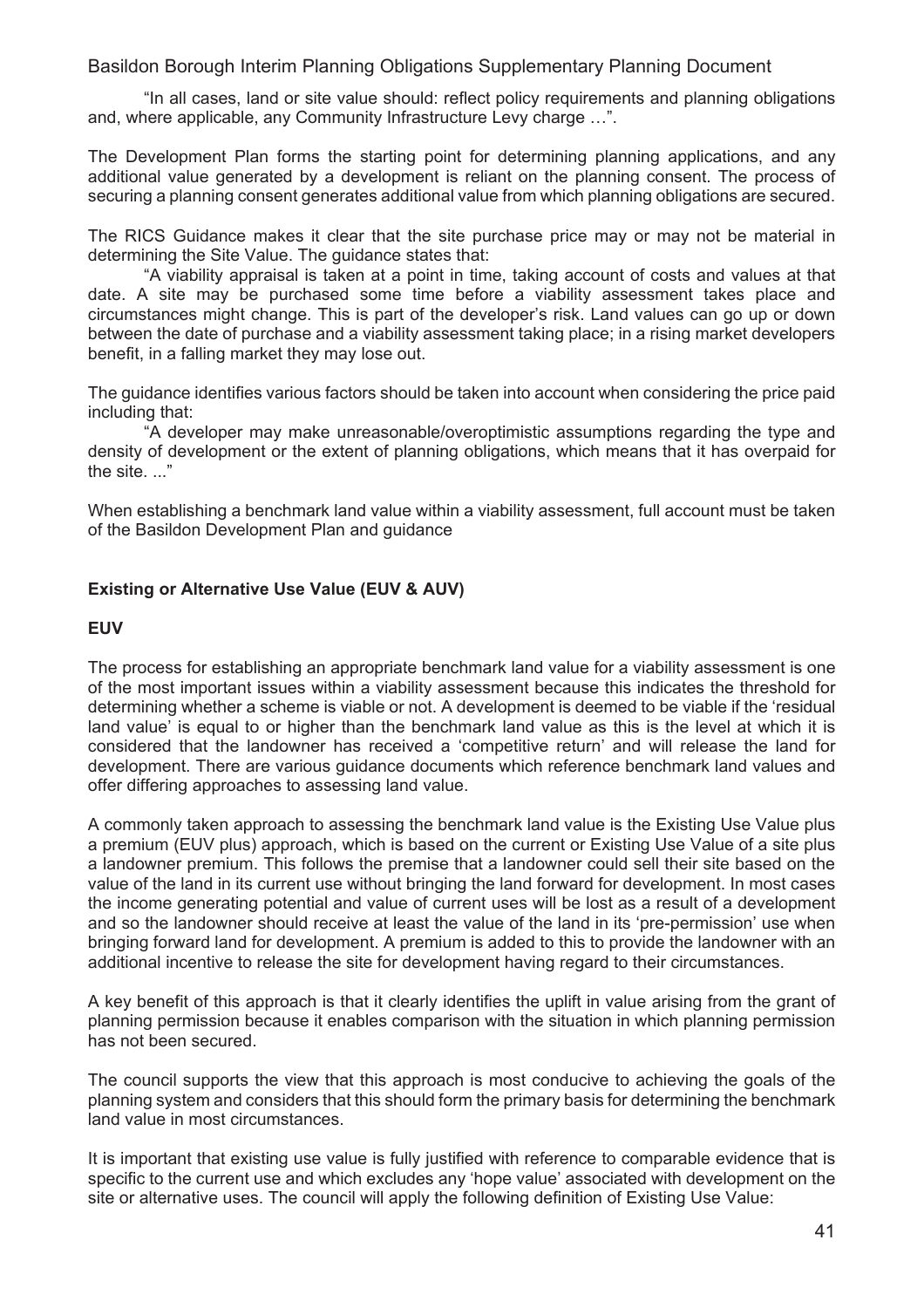"The value of the site in its existing use, assuming that it remains in that use and that there is no hope value to reflect development on the site or alternative uses."

Transactions used to justify an existing use value must be genuinely comparable to the application site, and should relate to sites and buildings of a similar condition and quality, or otherwise be adjusted accordingly. Any premium applied should also be justified reflecting the individual circumstances of the landowner. For example, for a site in a poor state of repair or that does not meet the current requirements of the landowner, a limited premium would be expected, whereas a site that fully meets the operational needs of a profitable business which may require relocation may require a higher premium. Where an existing use and the value of this to the landowner is retained within a development, less of an incentive is likely to be required for the land to be made available for development, and a lower benchmark would be expected

#### **AUV**

1.1 An Alternative Use Value (AUV) approach to the benchmark land value will only be accepted where there is a valid consent for the alternative use or if the alternative use would clearly fully comply with the Development Plan as required by  $PPG<sup>3</sup>$ . The acceptability of an alternative use proposal is a matter for consideration by planning officers as part of the application process and therefore sufficient information must be provided for officers to make a reasoned determination as to the prospects of the scheme securing planning consent. A full viability appraisal must be submitted together with a provisional design indicating how the use can be accommodated on the site.

#### **Formula for commuted sums.**

In all instances the developer will be required to provide an appraisal modelling both a policy compliant scheme and the proposed scheme if different. The policy compliant scheme must include fully evidenced valuations of the affordable housing.

Where the Council accept that delivery on site is not feasible and that a paymentin in lieu of affordable housing is appropriate the following formula will apply to compute the scale of the payment due

In lieu payment =  $C \times D$  $C = A-B$  $D = VPU - VAU$ 

 $C =$  the unit shortfall on affordable housing delivery where;  $A =$ The policy compliant numbers of units that should be provided on site B = Units provided on site

 $D =$  the net cost of providing affordable housing where; VPU = the average value of private units in the scheme VAU = the average value of affordable housing units had they been included in the scheme

<sup>&</sup>lt;sup>3</sup> Planning Practice Guidance, Paragraph 24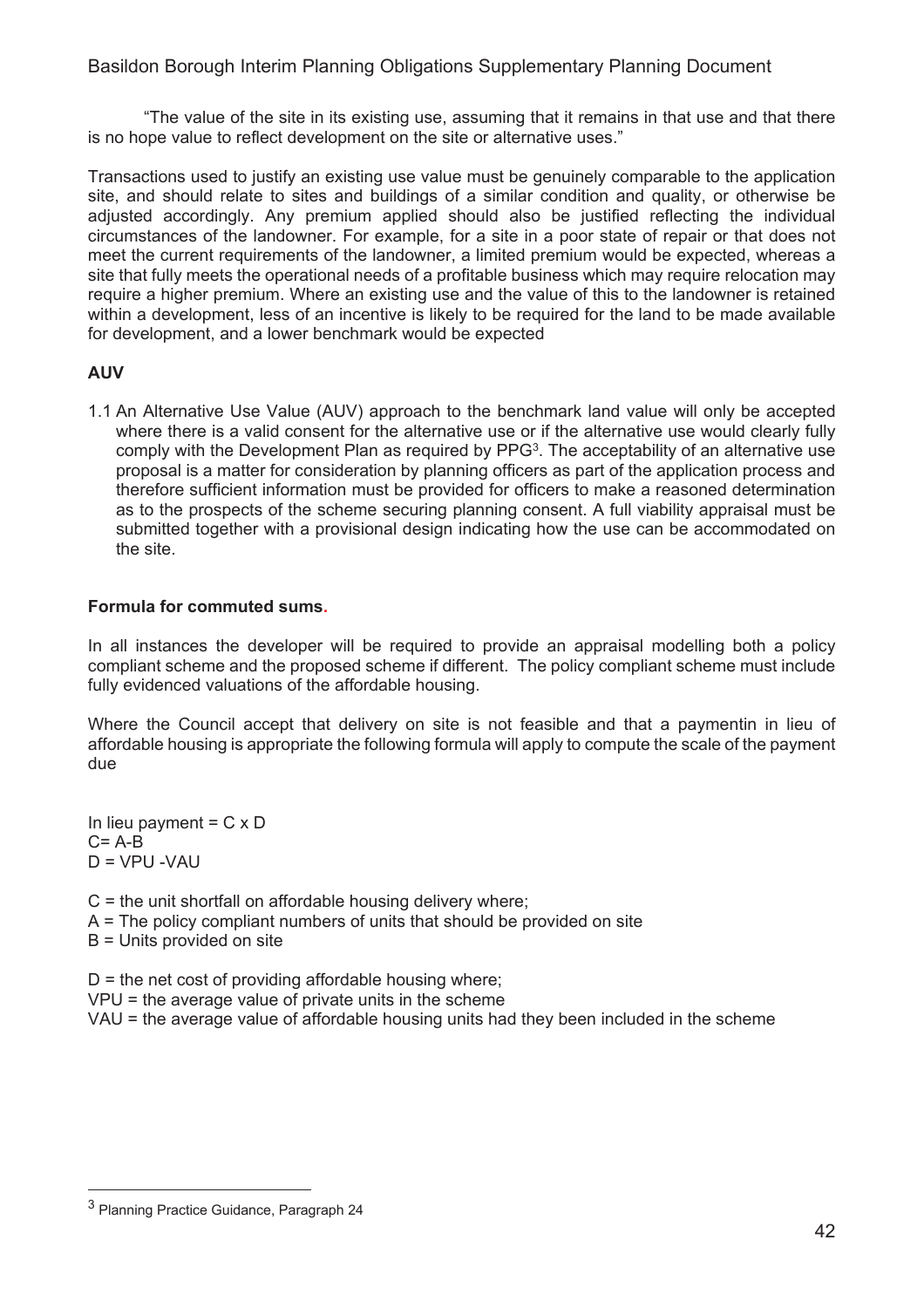# **Basildon Borough Council**

# **Development Viability Appraisal Checklist**

### **Documents to be provided in electronic format where possible**

| 1.  | <b>Developmental Proposal - Overview</b>                                                                                                                                                                                                                       | Date<br>Received |
|-----|----------------------------------------------------------------------------------------------------------------------------------------------------------------------------------------------------------------------------------------------------------------|------------------|
| 1.1 | A brief description of the scheme, with site area (ha), mixed use<br>development details and reasons why the applicant considers there<br>is an economic case for lower levels of affordable housing than<br>those requested by the Council.                   |                  |
| 1.2 | Latest revision of Site Layout Plan and unit layout drawings                                                                                                                                                                                                   |                  |
| 1.3 | <b>Accommodation Schedule</b>                                                                                                                                                                                                                                  |                  |
|     | Total Number of Dwellings - type, square metre size, number of<br>beds and mix including proposed number, type, size and mix of<br>Affordable Housing.                                                                                                         |                  |
|     | This should provide both net sales areas (NSA) and Gross internal<br>floor areas (GIA)                                                                                                                                                                         |                  |
| 2.  | <b>Development Revenues</b>                                                                                                                                                                                                                                    |                  |
| 2.1 | <b>Market Values</b>                                                                                                                                                                                                                                           |                  |
|     | Market values of sale units on a per unit basis and shown by<br>reference to per sq m basis) with total revenue for the whole site.<br>Please include a summary sales specification and indicate the car<br>parking (number and type) to be provided per unit. |                  |
| 2.2 | Sales revenues for other mixed-use elements with calculation to<br>give capital values including rental stream and yields used.                                                                                                                                |                  |
| 2.3 | Sale of Affordable Housing units (based on requirements of the<br>Council and calculated by the offer of affordable housing being<br>made by RSL)                                                                                                              |                  |
|     | In the absence of an RSL offer full details of the assumptions used<br>to derive values and any supporting calculations should be<br>provided.                                                                                                                 |                  |
| 2.4 | Value of ground rents/leases including assumptions regarding rents<br>and capitalisation yields adopted                                                                                                                                                        |                  |
| 2.5 | Service charge information                                                                                                                                                                                                                                     |                  |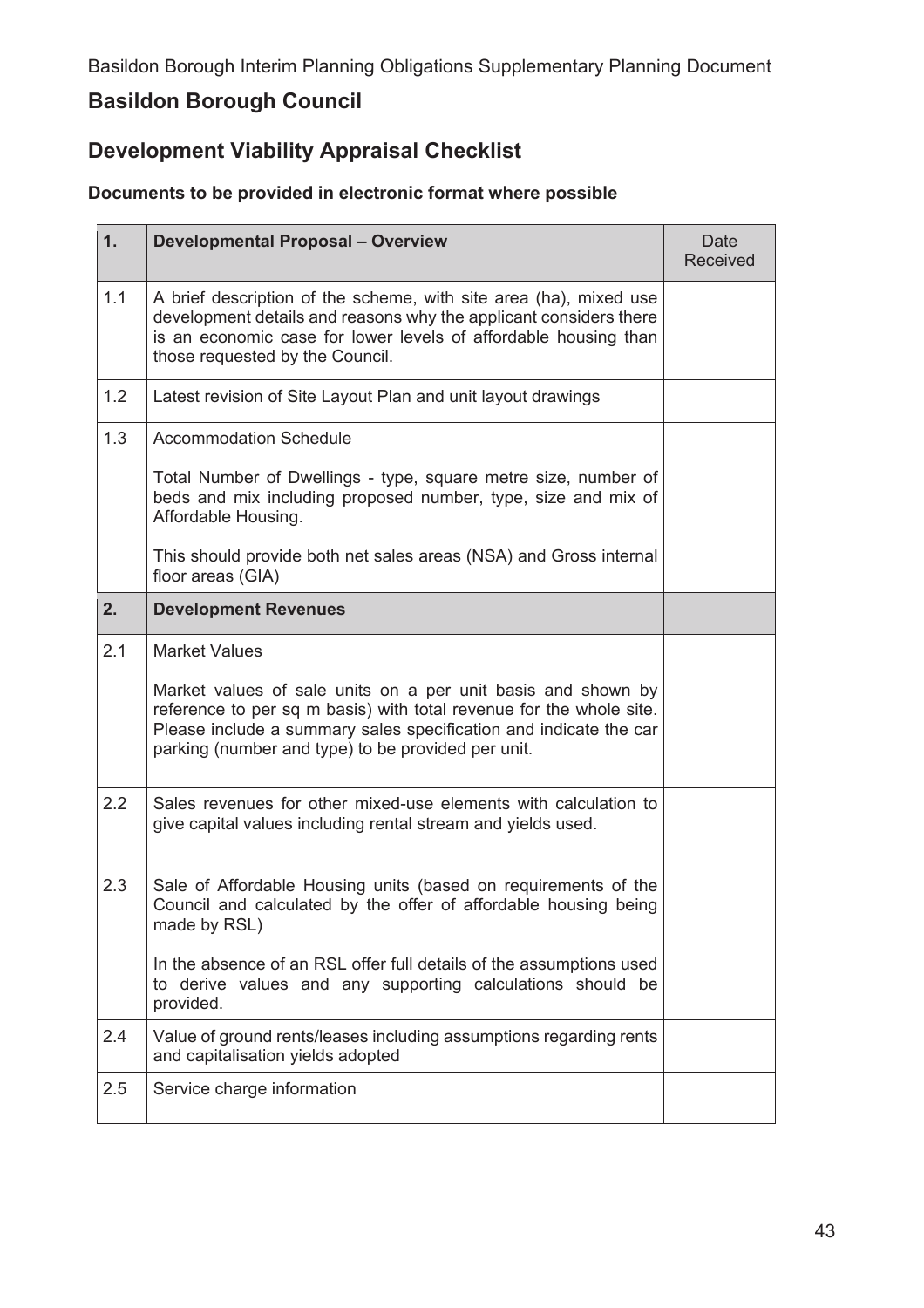| 2.6  | All sales information provided in items 2.1 to 2.5 to be supported by<br>professionally analysed evidence of values for comparable units in<br>the area of the development for independent verification on a unit-<br>by-unit basis (e.g. 1 bed 2 person flat with balcony, view, car space<br>etc). Evidence for item 2.3 should consist of the offers received for<br>the affordable housing element (if applicable).<br>Commercial elements should reference relevant letting and sales<br>evidence in support of the figures provided |  |
|------|-------------------------------------------------------------------------------------------------------------------------------------------------------------------------------------------------------------------------------------------------------------------------------------------------------------------------------------------------------------------------------------------------------------------------------------------------------------------------------------------------------------------------------------------|--|
| 3.   | <b>Development Costs</b>                                                                                                                                                                                                                                                                                                                                                                                                                                                                                                                  |  |
| 3.1  | <b>Build Costs</b>                                                                                                                                                                                                                                                                                                                                                                                                                                                                                                                        |  |
|      | Building Cost of units with supporting build up. Please provide a<br>detailed cost plan to support the headline costs being used. This<br>should be provided in an elemental format together with a relevant<br>specification for the proposed development. The specification<br>should reflect the anticipated market values to be achieved by the<br>scheme. Any plans not submitted as part of the application but<br>relied upon to provide the cost plan should also be provided                                                     |  |
| 3.2  | Cost of building Affordable Housing units to meet the Housing<br>Corporation's Design and Quality Standards such as Lifetime<br>Homes Standard, the DCLG's Code for Sustainable Homes or<br>equivalent replacement standards.                                                                                                                                                                                                                                                                                                             |  |
| 3.3. | Other                                                                                                                                                                                                                                                                                                                                                                                                                                                                                                                                     |  |
|      | Site infrastructure costs/external works i.e., roads, sewers,<br>services, highways/access, landscaping, connections etc.                                                                                                                                                                                                                                                                                                                                                                                                                 |  |
| 3.4  | Abnormal Costs with supporting professional evidence.it is<br>important that sufficient information is provided to enable an<br>effective analysis of these costs                                                                                                                                                                                                                                                                                                                                                                         |  |
| 3.5  | Details of Contingency sum or percentage.                                                                                                                                                                                                                                                                                                                                                                                                                                                                                                 |  |
| 3.6  | Development Costs Professional fees identified by specialism<br>together with supporting information of appointment.                                                                                                                                                                                                                                                                                                                                                                                                                      |  |
| 3.7  | Other costs<br>- Planning fees<br>- Site investigations<br>- Building regs fees, NHBC etc                                                                                                                                                                                                                                                                                                                                                                                                                                                 |  |
| 3.8  | Off Site Works - if relevant                                                                                                                                                                                                                                                                                                                                                                                                                                                                                                              |  |
| 3.9  | S <sub>106</sub> Contributions                                                                                                                                                                                                                                                                                                                                                                                                                                                                                                            |  |
|      | Details of contributions for all Planning Obligations, other than AH,<br>with brief summary of item.                                                                                                                                                                                                                                                                                                                                                                                                                                      |  |